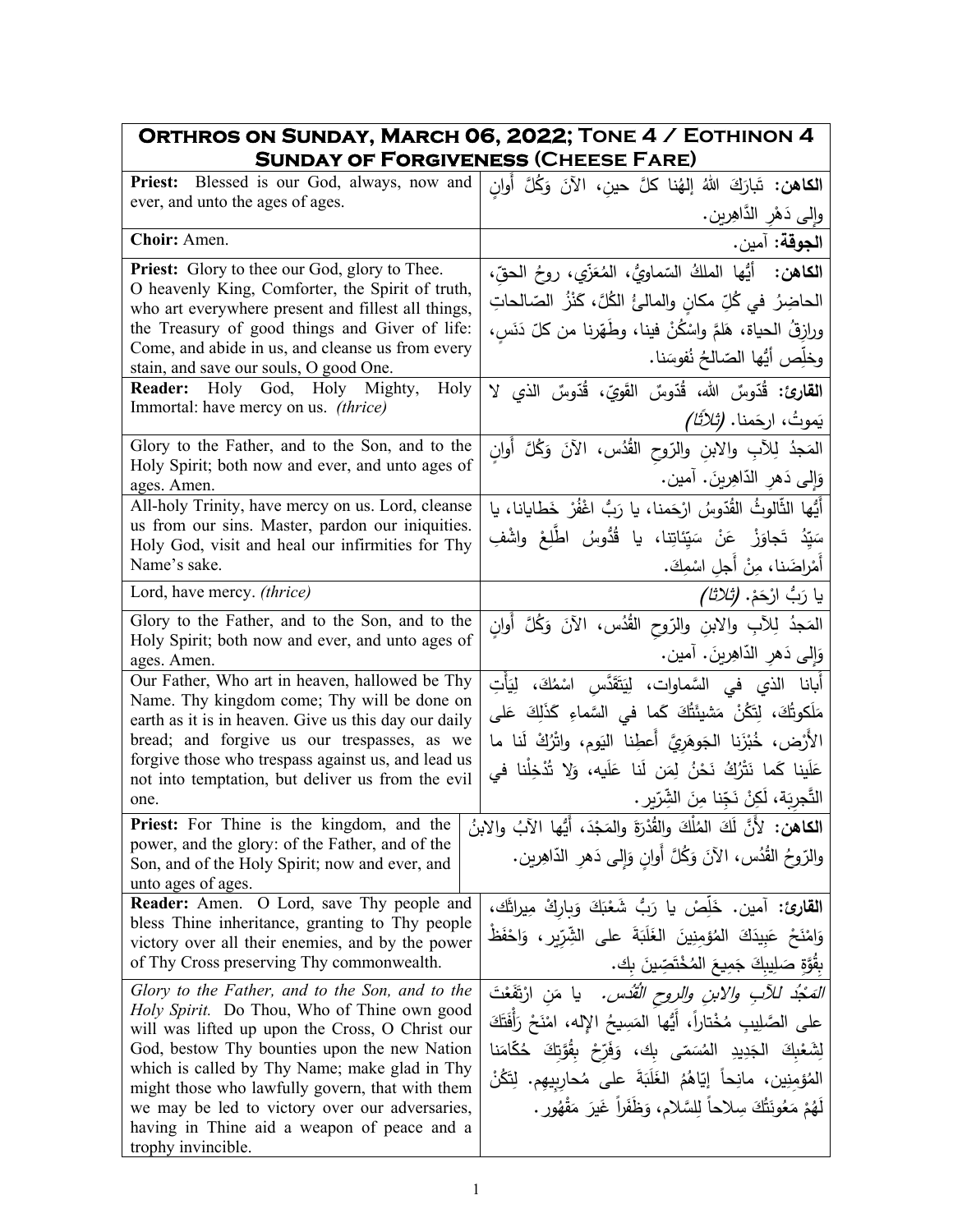| Both now and ever, and unto ages of ages. Amen.<br>O Champion dread, who cannot be put to<br>confusion, despise not our petitions, O Good and<br>All-praised Theotokos; establish the way of the | الآنَ وكلَّ أوانِ وإلى دهرِ الداهرينِ. آمينِ.<br>أَيَّتُها الشَّفِيعَةُ الرَّهِيبَةُ غَيرُ المَخْذُولةِ، يا والِدَةَ الإِلهِ<br>الكُلِّيَّةَ التَّسْبِيحِ، لا تُعْرِضِي يا صالِحَةُ عَنْ تَوَسُّلاتِنا، |  |  |
|--------------------------------------------------------------------------------------------------------------------------------------------------------------------------------------------------|---------------------------------------------------------------------------------------------------------------------------------------------------------------------------------------------------------|--|--|
| Orthodox; save those who have been called upon<br>to govern us, leading us to that victory which is                                                                                              | بَلْ وَطِّدِي سِيرَةَ المُسْتَقِيمِي الرَّأْيِ، وَخَلِّصِي الَّذِينَ                                                                                                                                    |  |  |
| from heaven, for thou art she who gavest birth to<br>God, and alone art blessed.                                                                                                                 | أَمَرْتِ أَنْ يَتَمَلَّكُوا، وَامْنَحِيهِم الغَلَبَةَ مِنَ السَّماء، بِما                                                                                                                               |  |  |
|                                                                                                                                                                                                  | أَنَّكِ وَلَدْتِ الإِلهَ، أَيَّتُها المُبارَكَةُ وَحْدَكِ.                                                                                                                                              |  |  |
| <b>LITANY</b>                                                                                                                                                                                    |                                                                                                                                                                                                         |  |  |
| Priest: Have mercy on us, O God, according to<br>Thy great mercy, we pray Thee, hear us, and                                                                                                     | ا <b>لكاهن:</b> إِرْحَمْنا يا اللهُ بِعَظِيم رَحْمَتِكَ، نَطْلُبُ إِلَيكَ                                                                                                                               |  |  |
| have mercy.                                                                                                                                                                                      | فَاسْتَجِبْ وَارْحَمْ.                                                                                                                                                                                  |  |  |
| Choir: Lord, have mercy. (thrice)                                                                                                                                                                | ا <b>لجوقة:</b> يا رَبُّ ارْحَم. (ثلاثاً <i>)</i>                                                                                                                                                       |  |  |
| Priest: Again we pray for all pious and Orthodox<br>Christians.                                                                                                                                  | ا <b>لكاهن:</b> وَأَيضاً نَطْلُبُ مِنْ أَجْلِ المَسِيحِيّينَ الحَسَنِي                                                                                                                                  |  |  |
|                                                                                                                                                                                                  | العِبادَةِ الأَرثوذُكسِيّين.                                                                                                                                                                            |  |  |
| Choir: Lord, have mercy. (thrice)                                                                                                                                                                | ا <b>لجوقة:</b> يا رَبُّ ارْحَم. (ثلاثاً <i>)</i>                                                                                                                                                       |  |  |
| Priest: Again we pray for our Father and                                                                                                                                                         | <b>الكاهن:</b> وَأَيضاً نَطْلُبُ مِنْ أَجْلِ أَبِينا ومِتْروبوليتِنا                                                                                                                                    |  |  |
| Metropolitan _______, our Bishop ______, and<br>all our brotherhood in Christ.                                                                                                                   | (فُلان) ورَئِيسِ كَهَنَتِنا (فُلان)، وَكُلِّ إِخْوَتِنا في المَسِيح.                                                                                                                                    |  |  |
| Choir: Lord, have mercy. (thrice)                                                                                                                                                                | ا <b>لجوقة:</b> يا رَبُّ ارْحَم. (ثلاثاً <i>)</i>                                                                                                                                                       |  |  |
| Priest: For Thou art a merciful God and lovest                                                                                                                                                   | ا <b>لْكاهن:</b> لأَنَّكَ إِلهٌ رَحِيمٌ وَمُحِبٌّ لِلبَشَرِ ، وَلَكَ نُرْسِلُ                                                                                                                           |  |  |
| mankind, and unto Thee we ascribe glory to the<br>Father and to the Son and to the Holy Spirit, now                                                                                              | المَجْدَ أَيُّها الآبُ وَالإِبْنُ وَالرُّوحُ القُدُسِ، الآنَ وَكُلَّ                                                                                                                                    |  |  |
| and ever, and unto ages of ages.                                                                                                                                                                 | أُوانِ وَإِلَى دَهْرِ الدَّاهِرِينِ.                                                                                                                                                                    |  |  |
| Choir: Amen. Bless, father, in the Name of the<br>Lord.                                                                                                                                          | ا <b>لجوقة:</b> آمين، بِاسْم الزَّبِّ بارِكْ يا أب.                                                                                                                                                     |  |  |
| <b>Priest:</b> Glory to the<br>Holy,                                                                                                                                                             | ا <b>لكاهن:</b> المَجدُ لِلثالُوثِ القُدُّوسِ، الواحِدِ في الجَوْهَرِ ، المُحْيي،                                                                                                                       |  |  |
| Consubstantial, Life-giving,<br>and<br>Undivided Trinity, always, now and<br>ever, and unto ages of ages.                                                                                        | غَيرِ المُنْقَسِم، كُلَّ حِين، الآنَ وَكُلَّ أُوانِ وَإِلى دَهْرِ الدَّاهِرِين.                                                                                                                         |  |  |
| Choir: Amen.                                                                                                                                                                                     | ا <b>لجوقة:</b> آمين.                                                                                                                                                                                   |  |  |
| Glory to God in the highest, and on earth peace,                                                                                                                                                 | المَجْدُ للهِ في العُلي، وَعَلى الأَرْضِ السَّلامِ، وَفي                                                                                                                                                |  |  |
| good will among men. <i>(thrice)</i><br>O Lord, Thou shall open my lips, and my mouth                                                                                                            | النّاس المَسَرّة. (ثلاثاً)                                                                                                                                                                              |  |  |
| shall declare Thy praise. (twice)                                                                                                                                                                | يا رَبُّ افْتَحْ شَفَتَيَّ فَيُخْبِرَ فَمِي بِتَسْبِحَتِك.<br>(مَرَّتَيْن)                                                                                                                              |  |  |
| <b>PSALM3</b>                                                                                                                                                                                    |                                                                                                                                                                                                         |  |  |
| O Lord, why are they multiplied that afflict me?                                                                                                                                                 | يا رَبُّ لِماذا كَثُرَ الَّذِينَ يُحْزِنُونَنِي؟ كَثيرونَ قاموا                                                                                                                                         |  |  |
| Many rise up against me. Many say unto my<br>soul: There is no salvation for him in his God.                                                                                                     | عَلَىِّ. كَثيرونَ يَقولونَ لِنَفْسي لا خَلاصَ لَهُ بِإِلْهِه.                                                                                                                                           |  |  |
| But Thou, O Lord, art my helper, my glory, and                                                                                                                                                   | وأَنْتَ يا رَبُّ، ناصِرِي وَمَجْدِي وَرافِعُ رأسي. بِصَوْتِي                                                                                                                                            |  |  |
| the lifter up of my head. I cried unto the Lord<br>with my voice, and He heard me out of His holy                                                                                                | إِلَى الرَّبِّ صَرَخْتُ، فَأَجابَنِي مِنْ جَبَلِ قُدْسِه. أَنا                                                                                                                                          |  |  |
| mountain. I laid me down and slept; I awoke, for                                                                                                                                                 | رَقَدْتُ ونِمْتُ ثُمَّ قُمْتُ، لأَنَّ الرَّبَّ يَنصُرُنِي. فَلا                                                                                                                                         |  |  |
| the Lord will help me. I will not be afraid of ten                                                                                                                                               | أخافُ مِن رِبْواتِ الشَّعبِ المُحيطينَ بي، المُتوازريِنَ                                                                                                                                                |  |  |
| thousands of people that set themselves against<br>me round about. Arise, O Lord, save me, O my                                                                                                  |                                                                                                                                                                                                         |  |  |
| God, for Thou hast smitten all who without cause                                                                                                                                                 | عليّ. قُمْ يا رَبُّ، خَلِّصْنِي يا إلٰهي، فَإِنَّكَ ضَرَبْتَ                                                                                                                                            |  |  |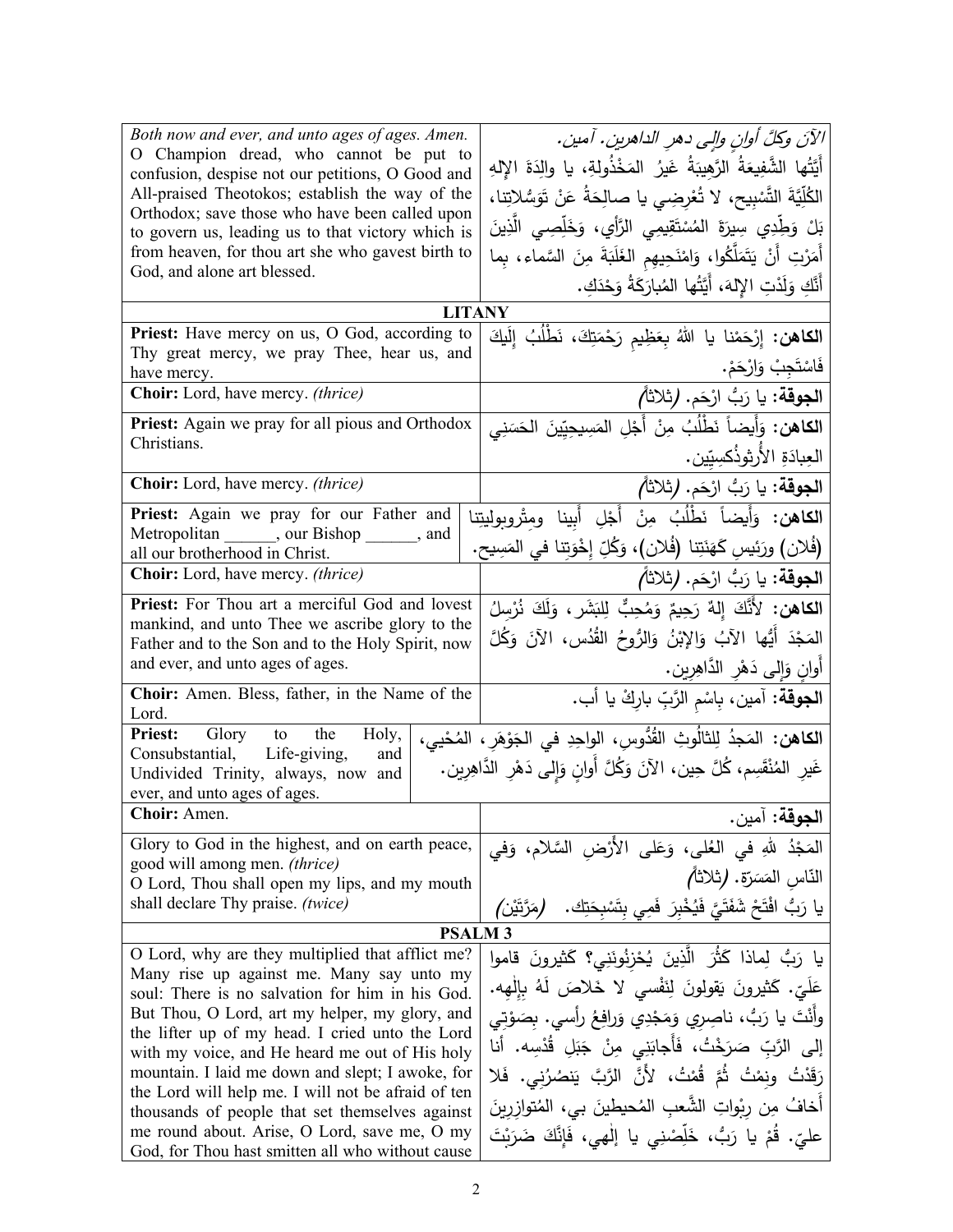| are mine enemies; the teeth of sinners hast Thou                                                   | كُلَّ مَنْ يُعادِيني باطلاً، وَسَحَقْتَ أَسْنانَ الخَطَأَة.                    |  |  |
|----------------------------------------------------------------------------------------------------|--------------------------------------------------------------------------------|--|--|
| broken. Salvation is of the Lord, and Thy                                                          | لِلرَّبِّ الخَلاصُ وعلى شَعبِك بَرَكَتُك.                                      |  |  |
| blessing is upon Thy people.                                                                       |                                                                                |  |  |
| I laid me down and slept; I awoke, for the Lord<br>will help me.                                   | أَنا رَقَدْتُ وَنِمْتُ ثُمَّ قُمْتُ، لأَنَّ الرَّبَّ يَنْصُرُني.               |  |  |
| <b>PSALM 37</b>                                                                                    |                                                                                |  |  |
| O Lord, rebuke me not in Thine anger, nor                                                          | يا رَبُّ، لا بِغَضَبِكَ تُوَبِّخْني، ولا بِرِجْزِكَ تُؤَدِّبْني. فَإِنَّ       |  |  |
| chasten me in Thy wrath. For Thine arrows are                                                      |                                                                                |  |  |
| fastened in me, and Thou hast laid Thy hand                                                        | سِهامَكَ قد نَشَبَتْ فِيًّ، وَمَكَّنْتَ عليَّ يدَك. لَيْسَ                     |  |  |
| heavily upon me. There is no healing in my flesh                                                   | لِجَسَدِي شِفاءٌ مِنْ وَجْهِ غَضَبِكَ، وَلا سَلامَةٌ في                        |  |  |
| in the face of Thy wrath; and there is no peace in                                                 |                                                                                |  |  |
| my bones in the face of my sins. For mine                                                          | عِظامي مِنْ وَجْهِ خَطاياي. لأَنَّ آثامي قَدْ تَعالَتْ                         |  |  |
| iniquities are risen higher than my head; as a                                                     | فَوقَ رَأْسي، كَحِمْلٍ ثَقيلٍ قَدْ ثَقُلَتْ عَلَيَّ. قَدْ أَنْتَنَتْ           |  |  |
| heavy burden have they pressed heavily upon me.<br>My bruises are become noisome and corrupt in    | وقاحَتْ جِراحاتي مِنْ قِبَلِ جَهالَتي. شَقِيتُ وَانْحَنَيْتُ                   |  |  |
| the face of my folly. I have been wretched and                                                     | إلى الغايَةِ، والنَّهارَ كُلَّهُ مَشَيْتُ عابِسًا. لأَنَّ مَتْنَىَّ قَدِ       |  |  |
| utterly bowed down until the end; all the day                                                      |                                                                                |  |  |
| long I went with downcast face. For my loins are                                                   | امْتَلاً مَهازِئٍ ولِيسَ لِجَسَدِي شِفاءٍ. شَقِيتُ وَاتَّضَعْتُ                |  |  |
| filled with mocking, and there is no healing in                                                    | جِدًّا، وَكُنْتُ أَئِنٌ مِنْ تَتَهُّدِ قَلْبِي. يا رَبُّ، إِنَّ بُغْيَتِي      |  |  |
| my flesh. I am afflicted and humbled                                                               | كُلُّها أمامَكَ، وتَنَهُّدِي لَمْ يَخْفَ عنك. قَدِ اضْطَرَبَ                   |  |  |
| exceedingly, I have roared from the groaning of<br>my heart. O Lord, before Thee is all my desire, |                                                                                |  |  |
| and my groaning is not hid from Thee. My heart                                                     | قَلْبِي وَفارَقَتْنِي قُوَّتِي، وَنُورُ عَيْنَيَّ أَيْضًا لَمْ يَبْقَ          |  |  |
| is troubled, my strength hath failed me; and the                                                   | مَعي. أَصْدِقائي وأَقْرِبائي دَنَوْا مِنِّي وَوَقَفُوا لَدَيَّ،                |  |  |
| light of mine eyes, even this is not with me. My                                                   | وَجِنْسِي وَقَفَ مِنِّي بَعِيدًا. وَأَجْهَدَنِي الَّذِينَ يَطْلُبُونَ          |  |  |
| friends and my neighbors drew nigh over against                                                    | نَفْسِي، وَالمُلْتَمِسُونَ لِيَ الشَّرَّ تَكَلَّمُوا بِالْباطِل،               |  |  |
| me and stood, and my nearest of kin stood afar<br>off. And they that sought after my soul used     |                                                                                |  |  |
| violence; and they that sought evils for me spake                                                  | وَغُشُوشًا طُولَ النَّهارِ دَرَسُوا. أمّا أنا فَكَأْصَمَّ لا                   |  |  |
| vain things, and craftiness all the day long did                                                   | يَسْمَعُ، وَكَأَخْرَسَ لا يَفْتَحُ فاه. وصِرْتُ كإنْسان لا                     |  |  |
| they meditate. But as for me, like a deaf man I                                                    | يَسْمَعُ ولا في فَمِهِ تَبْكِيتٌ. لأَنِّي عَلَيْكَ، يا رَبُّ،                  |  |  |
| heard them not, and was as a speechless man that                                                   | تَوَكَّلتُ، أَنْتَ تَستَجِيبُ لي يا رَبِّي وإلهي. لأُنِّي قُلتُ                |  |  |
| openeth not his mouth. And I became as a man                                                       |                                                                                |  |  |
| that heareth not, and that hath in his mouth no<br>reproofs. For in Thee have I hoped, O Lord;     | لا يَشْمَتْ بي أعدائي، وعِنْدَما زَلَّتْ قَدَمايَ عَظَّمُوا                    |  |  |
| Thou wilt hearken unto me, O Lord my God. For                                                      | عَلَيَّ الكَلام. لأَنِّي أَنا لِلضَّرْبِ مُسْتَعِدٍّ، وَوَجَعِي لَدَيَّ        |  |  |
| I said: Let never mine enemies rejoice over me;                                                    | في كُلِّ حِين. لأَنِّي أَنا أُخْبِرُ بِإِثْمِي، وَأَهتَمُّ مِنْ أَجْلِ         |  |  |
| yea, when my feet were shaken, those men spake                                                     |                                                                                |  |  |
| boastful words against me. For I am ready for                                                      | خَطِيئتي. أَمّا أَعدائي فَأَحياءُ، وَهُمْ أَشَدُّ مِنِّي، وقَدْ                |  |  |
| scourges, and my sorrow is continually before<br>me. For I will declare mine iniquity, and I will  | كَثُّرَ   الَّذِينَ   يُبْغِضونَنِي   ظُلُمًا،   الَّذِينَ   جازَونِي   بَدَلَ |  |  |
| take heed concerning my sin. But mine enemies                                                      | الْخَيرِ شَرًّا، مَحَلُوا بِيْ لأَجلِ ابْتِغائي الصَّلاحِ. فَلا                |  |  |
| live and are made stronger than I, and they that                                                   | تُهْمِلْني يا رَبِّي وَإِلْهِي ولا تَتَباعَدْ عَنِّي. أَسْرِعْ إلى             |  |  |
| hated me unjustly are multiplied. They that                                                        |                                                                                |  |  |
| render me evil for good slandered me, because I                                                    | مَعُونَتي يا رَبَّ خَلاصي.                                                     |  |  |
| pursued goodness. Forsake me not, O Lord my                                                        | فَلا تُهْمِلْني يا رَبِّي وَإِلٰهي ولا تَتَباعَدْ عَنِّي. أَسْرِعْ إلى         |  |  |
| God, depart not from me. Be attentive unto my<br>help, O Lord of my salvation.                     | مَعُونَتي يا رَبَّ خَلاصي.                                                     |  |  |
| Forsake me not, O Lord my God, depart not from                                                     |                                                                                |  |  |
| me. Be attentive unto my help, O Lord of my                                                        |                                                                                |  |  |
| salvation.                                                                                         |                                                                                |  |  |
| <b>PSALM 62</b>                                                                                    |                                                                                |  |  |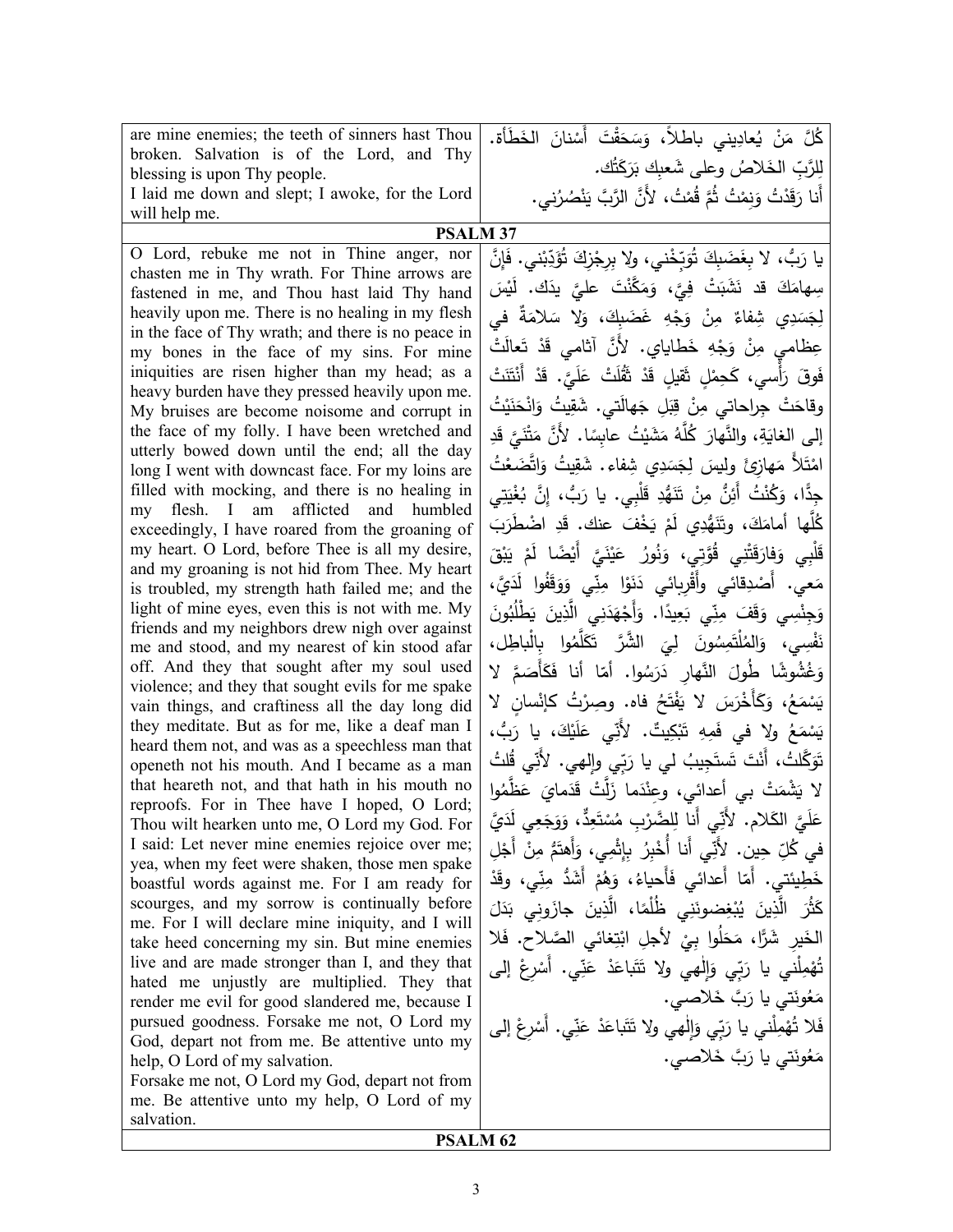| O God, my God, unto Thee I rise early at dawn.<br>My soul hath thirsted for Thee; how often hath my<br>flesh longed after Thee in a land barren and<br>untrodden and unwatered. So in the sanctuary<br>have I appeared before Thee to see Thy power and | يا أَللهُ إلٰهي إليكَ أَبْتَكِرٍ . عَطِشَتْ إِلَيكَ نَفْسِي،<br>وَاشْتاقَ إِلَيكَ جَسَدي، في أَرضِ بَرِّيَّةٍ وَغَيرِ  مَسلُوكَةٍ<br>وَعادِمَةِ الماء. هٰكذا ظَهَرْتُ لَكَ في القُدْسِ لأَعايِنَ |
|---------------------------------------------------------------------------------------------------------------------------------------------------------------------------------------------------------------------------------------------------------|--------------------------------------------------------------------------------------------------------------------------------------------------------------------------------------------------|
| Thy glory. For Thy mercy is better than lives; my                                                                                                                                                                                                       | قُوَّتَكَ وَمَجْدَكَ. لأَنَّ رَحْمَتَكَ أَفْضَلُ مِنَ الْحَياةِ،                                                                                                                                 |
| lips shall praise Thee. So shall I bless Thee in my                                                                                                                                                                                                     | وَشَفَتَيَّ تُسَبِّحانِك. هٰكذا أُبارِكُكَ في حَياتي وَبِاسْمِكَ                                                                                                                                 |
| life, and in Thy name will I lift up my hands. As<br>with marrow and fatness let my soul be filled, and                                                                                                                                                 | أَرْفَعُ يَدَيّ، فَتَمتَلئُ نَفْسِي كَما مِنْ شَحْمٍ ودَسَمٍ،                                                                                                                                    |
| with lips rejoicing shall my mouth praise Thee. If                                                                                                                                                                                                      | وَبِشِفاهِ الإِبْتِهاج يُسَبِّحُكَ فَمي. إذا ذَكَرْتُّكَ على                                                                                                                                     |
| I remembered Thee on my bed, at the dawn I                                                                                                                                                                                                              |                                                                                                                                                                                                  |
| meditated on Thee. For Thou art become my                                                                                                                                                                                                               | فِراشِي، هَذَذْتُ بِكَ في الأَسْحارِ ، لأَنَّكَ صِرْتَ لِي                                                                                                                                       |
| helper; in the shelter of Thy wings will I rejoice.<br>My soul hath cleaved after Thee; Thy right hand                                                                                                                                                  | عَونًا وَبِظِلِّ جَناحَيكَ أَسْتَتِرٍ . إِنَّصَقَتْ نَفْسِي بِكَ،                                                                                                                                |
| hath been quick to help me. But as for these, in                                                                                                                                                                                                        | وَإِيّايَ عَضَدَتْ يَمِينُك. أَمّا الَّذِينَ يَطْلُبُونَ نَفسى                                                                                                                                   |
| vain have they sought after my soul; they shall go                                                                                                                                                                                                      | باطِلاً، فَسَيَدْخُلونَ في أسافِلِ الأرض، وَيُدفَعُونَ إلى                                                                                                                                       |
| into the nethermost parts of the earth, they shall be                                                                                                                                                                                                   | أيدِي السُّيوفِ، وَيَكُونُونَ أَنْصِبَةً لِلْثَعالبِ. أمّا المَلِكُ                                                                                                                              |
| surrendered unto the edge of the sword; portions<br>for foxes shall they be. But the king shall be glad                                                                                                                                                 |                                                                                                                                                                                                  |
| in God, everyone shall be praised that sweareth by                                                                                                                                                                                                      | فيُسَرُّ بالله، وَيُمتَدَحُ كُلُّ مَنْ يَحْلِفُ بِهِ، لأَنَّهُ قَدْ                                                                                                                              |
| Him; for the mouth of them is stopped that speak                                                                                                                                                                                                        | سُدَّتْ أَفْواهُ المُتَكَلِّمِينَ بالظَّلْمِ.                                                                                                                                                    |
| unjust things.<br>At the dawn I meditated on Thee. For Thou art                                                                                                                                                                                         | هَذَذْتُ بِكَ في الأَسْحارِ لأَنَّكَ صِرْتَ لِي عَوْنًا،                                                                                                                                         |
| become my helper; in the shelter of Thy wings                                                                                                                                                                                                           | وَبِظِلِّ جَناحَيكَ أَستَتِرٍ . إِلْتَصَقَتْ نَفْسِي بِكَ، وَإِيّايَ                                                                                                                             |
| will I rejoice. My soul hath cleaved after Thee;                                                                                                                                                                                                        | عَضَدَتْ يَمِينُك.                                                                                                                                                                               |
| Thy right hand hath been quick to help me.                                                                                                                                                                                                              |                                                                                                                                                                                                  |
| Glory to the Father, and to the Son, and to the<br>Holy Spirit; both now and ever, and unto ages of                                                                                                                                                     | المَعْبُدُ لِلِأَبِ وَالِأَبِنِ وَالرُّوحِ الْقُدُسِ. الآنَ وَكُلَّ أُوانِ،                                                                                                                      |
| ages. Amen.                                                                                                                                                                                                                                             | وَالِي دَهْرِ الذَّاهِرِينَ. آمين.                                                                                                                                                               |
| Alleluia, Alleluia, Alleluia. Glory to Thee, O                                                                                                                                                                                                          | هَلِلوبِيا، هَلِلوبِيا، هَلِلوبِيا، المَجْدُ لَكَ يا الله. (ثلاثاً)                                                                                                                              |
| God. (THRICE)<br>Lord, have mercy. (THRICE)                                                                                                                                                                                                             | يا رَبُّ ارْحَم. (ثلاثاً)                                                                                                                                                                        |
| Glory to the Father, and to the Son, and to the                                                                                                                                                                                                         | المَعجُد للِآبِ والابنِ والرّوحِ القُدُسِ.                                                                                                                                                       |
| Holy Spirit.                                                                                                                                                                                                                                            |                                                                                                                                                                                                  |
| <b>PSALM 87</b><br>Both now and ever, and unto ages of ages. Amen.                                                                                                                                                                                      |                                                                                                                                                                                                  |
| O Lord God of my salvation, by day have I cried                                                                                                                                                                                                         | الآنَ وكلَّ أوانِ، وإلى دَهْرِ الدَّاهرينِ. آمين.                                                                                                                                                |
| and by night before Thee. Let my prayer come                                                                                                                                                                                                            | يا رَبُّ إِلٰهَ خلاصي، في النَّهار صَرَخْتُ وفي                                                                                                                                                  |
| before Thee, bow down Thine ear unto my                                                                                                                                                                                                                 | اللَّيلِ أَمامَكَ، فَلْتَذْخُلْ قُدّامَكَ صَلاتي، أَمِلْ أَذُنَكَ                                                                                                                                |
| supplication, for filled with evils is my soul, and                                                                                                                                                                                                     | إِلَى طَٰلِبَتِي، فَقَدِ امْتَلَأَتْ مِنَ الشُّرُورِ نَفْسَى، وَدَنَتْ                                                                                                                           |
| my life unto Hades hath drawn nigh. I am counted<br>with them that go down into the pit; I am become                                                                                                                                                    | مِنَ الْجَحيمِ حَياتي. حُسِبْتُ مَعَ الْمُنْحَدِرِينَ في                                                                                                                                         |
| as a man without help, free among the dead, like                                                                                                                                                                                                        |                                                                                                                                                                                                  |
| the bodies of the slain that sleep in the grave,                                                                                                                                                                                                        | الجُبِّ، صِرْتُ مِثْلَ إِنْسانٍ لَيْسَ لَهُ مُعِينٌ، مَطْرُوحًا                                                                                                                                  |
| whom Thou rememberest no more, and they are cut<br>off from Thy hand. They laid me in the lowest pit,                                                                                                                                                   | بَينَ الأَمْواتِ مثلَ الفَتلى الرّاقدِينَ في القُبُورِ ، الَّذِينَ                                                                                                                               |
| in darkness and in the shadow of death. Against me                                                                                                                                                                                                      | لا تَذْكُرُهُمْ أَيضًا، وَهُمْ مِنْ يَدِكَ مُقْصَون. جَعَلُوني                                                                                                                                   |
| is Thine anger made strong, and all Thy billows                                                                                                                                                                                                         | في جُبِّ أَسْفَلِ السّافِلِين، في ظُلُماتِ المَوْتِ                                                                                                                                              |
| hast Thou brought upon me. Thou hast removed<br>my friends afar from me; they have made me an                                                                                                                                                           | وَظِلالِه. عَلَيَّ اسْتَقَرَّ غَضَبُكَ، وَجَمِيعُ أَهْوالِكَ                                                                                                                                     |
| abomination unto themselves. I have been                                                                                                                                                                                                                | أَجَزْتَها عَلَيّ. أَبْعَدْتَ عَنِّي مَعارِفي، جَعَلُونِي لَهُمْ                                                                                                                                 |
| delivered up, and have not come forth; mine eyes                                                                                                                                                                                                        |                                                                                                                                                                                                  |
| are grown weak from poverty. I have cried unto                                                                                                                                                                                                          | رَجاسَةً. قَدْ أَسلِمْتُ وَما خَرَجْتُ، وَعَينايَ ضَعُفَتا                                                                                                                                       |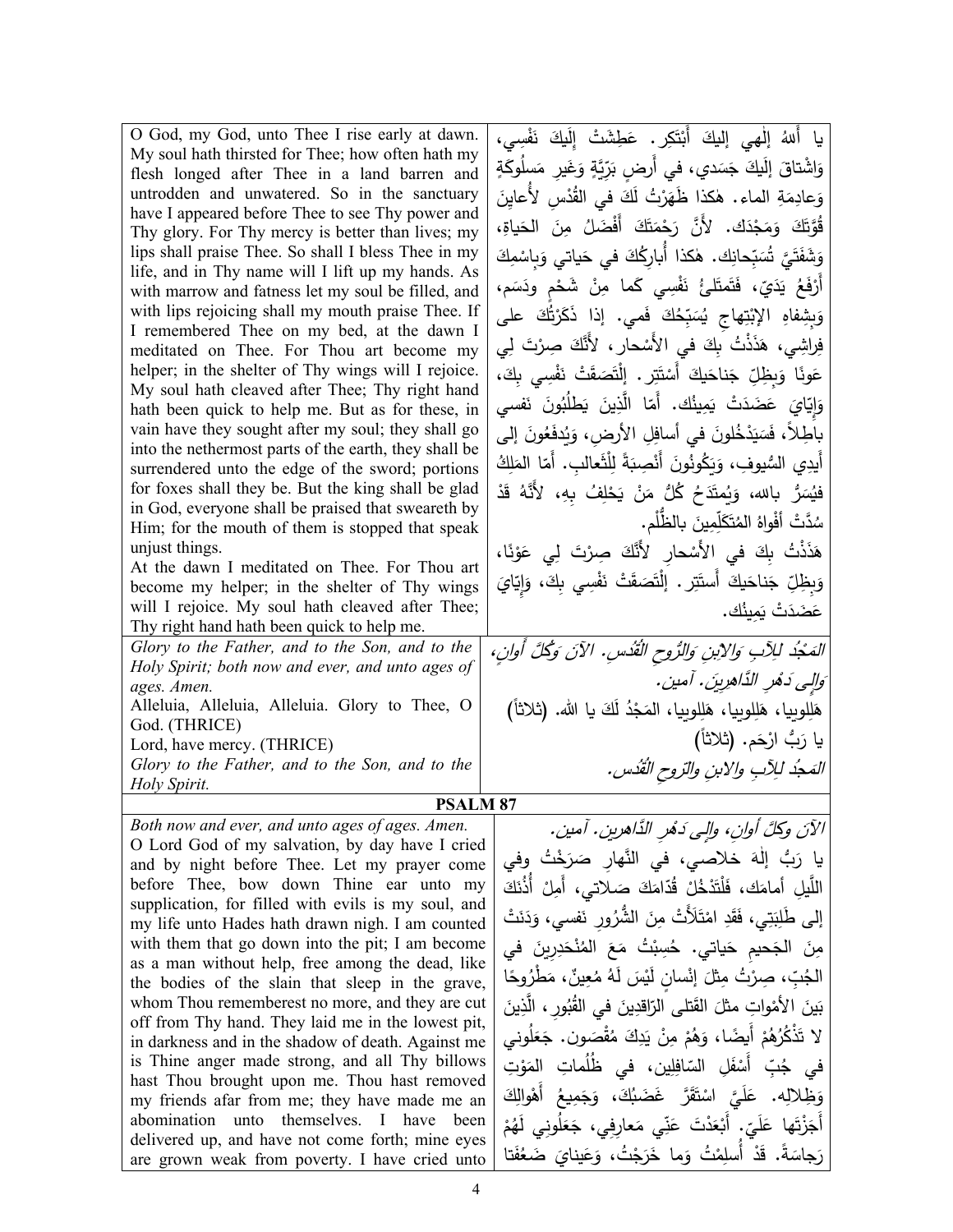| Thee, O Lord, the whole day long; I have stretched   |
|------------------------------------------------------|
| out my hands unto Thee. Nay, for the dead wilt       |
| Thou work wonders? Or shall physicians raise         |
| them up that they may give thanks unto Thee? Nay,    |
| shall any in the grave tell of Thy mercy, and of Thy |
| truth in that destruction? Nay, shall Thy wonders    |
| be known in that darkness, and Thy righteousness     |
| in that land that is forgotten? But as for me, unto  |
| Thee, O Lord, have I cried; and in the morning       |
| shall my prayer come before Thee. Wherefore, O       |
| Lord, dost Thou cast off my soul and turnest Thy     |
| face away from me? A poor man am I, and in           |
| troubles from my youth; yea, having been exalted, I  |
| was humbled and brought to distress. Thy furies      |
| have passed upon me, and Thy terrors have sorely     |
| troubled me. They came round about me like water,    |
| all the day long they compassed me about together.   |
| Thou hast removed afar from me friend and            |
| neighbor, and mine acquaintances because of my       |
| misery.                                              |
| O Lead Cod of my colvotion by doy hove Louisd        |

O Lord God of my salvation, by day have I cried and by night before Thee. Let my prayer come before Thee, bow down Thine ear unto my supplication.

**PSALM 102**  Bless the Lord, O my soul, and all that is within me bless His holy name. Bless the Lord, O my soul, and forget not all that He hath done for thee, Who is gracious unto all thine iniquities, Who healeth all thine infirmities, Who redeemeth thy life from corruption, Who crowneth thee with mercy and compassion, Who fulfilleth thy desire with good things; thy youth shall be renewed as the eagle's. The Lord performeth deeds of mercy, and executeth judgment for all them that are wronged. He hath made His ways known unto Moses, unto the sons of Israel the things that He hath willed. Compassionate and merciful is the Lord, long-suffering and plenteous in mercy; not unto the end will He be angered; neither unto eternity will He be wroth. Not according to our iniquities hath He dealt with us, neither according to our sins hath He rewarded us. For according to the height of heaven from the earth, the Lord hath made His mercy to prevail over them that fear Him. As far as the east is from the west, so far hath He removed our iniquities from us. Like as a father hath compassion upon his sons, so hath the Lord had compassion upon them that fear Him; for He knoweth whereof we are made, He hath remembered that we are dust. As for man, his days are as the grass; as a flower of the field, so shall he blossom forth. For when the wind is passed over

مِنَ المَسكَنةِ. صَرَخْتُ إليكَ، يا رَبُّ، النَّهارَ كُلَّهُ<br>والصَّالِبُ الصَّالِبُ اللَّهَ عَمَّاسًا مِنْ اللَّهَ عَمَّاسًا مِنَّاسًا مِنَّاسًا مِنَّاسًا مِنَّاسًا مِنَّا  $\zeta$ ن<br>نع تَصن<sup>َ</sup> للأموات لَعَلَّكَ لِ ّ . أَل ȑَ ʙ َ <sup>ی</sup> ʗُ ʢْ َ ʶَ Ǽ َ واليك .<br>-<sup>ق</sup>الُ لك<mark>؟ هَ</mark> َ ل ڣٞۅڹؘ العَجائِبَ؟ أَمِ الأَطِبّاءُ يُقِيمُونَهُمْ، فَيَعترِفُهُ ْ ثُ أَحَدٌ في القبرِ بِرَحمَتِكَ، وفي الهلاكِ ؙِۣ<br>؞<br>؞ ǽ ان<br>ا اكَ<br>ا َʙل َع ،َ و ʥُ وو<br>يېلې بحقِّكَ؟ هل تُعرَفُ في الظُّلمَةِ عَجائِ<br>. ؘ<br>رَخْتُ سَرَد<br>… في أُرضٍ مَنْسِيَّة؟ وأنا إليْكَ، يا رَبُّ، صَ<sub>ّ</sub><br>مَمْدُ <u>َ</u> <sub>ڦ</sub>ُّصِـي ُق َرَبُّ، تَأ فَتَبْلُغُكَ في الغَداةِ صَلاتي. لِماذا، يا رَد<br>\* **ٔ** ٌ أنا، وفي ُّفْسي وَتَصُّرِفُ وَجُهَكَ عَذِّي؟ فَقِيرٌ<br>. ف ان<br>ا ن مُتُ<br>ا ِّ ضَعْا مْتُ اتَّ<br>. ةَ<br>قع <sup>ی</sup>َفَ ت .<br>ا ُنذ شَبابي، وحي*نَ* ارْڌَ<br>م ءِ مُا الشَّقاءِ وَتَحَيَّرْت. عَلَيَّ جازَ رِجْزُكَ، وَمُفْزِعاتُك أَزْعَجَتْنِي.<br>وَيَتَحَيَّرْت ميرب. عليٰ جار رِجرت، وم<br>مَرَ ت ʻْ ʱ **:** ʳَ ڒ۬ۼؘ ُʥ أَ <sup>نْ</sup>زِعاتُ ف م ا. ً َع أحاطَتْ بي كالماءِ، والنَّهارَ كُلَّهُ اكْتَنَفَتْنِي مَ<br>مَ ِّبُّ ʧِ فِي مِ <sub>ى</sub>عار<u>ە</u> َم أَبْعَدْتَ عَنِّي الصَّدِيقَ وَالقَرِيبَ وَه الشَّقاء. ٰ يا رَبُّ إِلَٰهَ خَلاصي، في النَّهارِ صَرَخْتُ وفي<br>-اللَّيلِ أَمامَك، فَلْتَدْخُلْ قُدّامَكَ صَلاتي، أَمِلْ أَذُنَكَ إ<u>لى طَلِبَتِي.</u>

بارِكي يا نَفسي الرَّبَّ، وَبِا جَمِيعَ ما في داخِلي<br>. **ٔ** اسْمَهُ القُدُوسِ. بارِكِي يا نَفسي الرَّبَّ، ولا نَتسَيْ<br>ِ جَمِيعَ مُكافَأَتِه. الَّذي يَغفِرُ جَمِيعَ آثامِك، الَّذي ِي ّ ʳَ ʻ ُ َّȑʚ ی ْ ِʛاض ِʥ، ال َ أَم َʺॽع َ ْʷفي ج ǽ ِ َʶاد َ الف ʧِ م حياتَكِ، الَّذ*ي* يُكَلِّلُكِ بالرَّحمَةِ وَالرَّأْفة، الَّذ*ي* يُشْبِعُ بالخَيْراتِ شَهَواتِكِ، فَيَتَجَدَّدُ كَالنَّسْرِ شَبابُكِ. الرَّبُّ صانِعُ الرَّحَماتِ والقَضاءِ لِجَميعِ المَظْلومين. عَرَّفَ<br>. مُوسى طُرُقَهُ، وَبَنِي إِسْرائيلَ مَشِيئاتِه. الرَّبُّ رَحِيمٌ وَرَؤُوفٌ، طَوِيلُ الأَناةِ وَكَثِيرُ الرَّحْمَة، لَيْسَ إلى الإِنْقِضاءِ يَسْخَطُ، ولا إلى الدَّهرِ يَحْقِد. لا على حَسْبِ أثامِنَا صَنَعَ مَعَنا، ولا على حَسْبِ خَطايانا<br>تَصَرْبُ مَسَمَّدًا جَازانا. لأَنَّهُ بِمِقْدارِ ارْتِفاعِ السَّماءِ عَنِ الأرض،<br>م .<br>م قَوّى الرَّبُ رَحْمَتَهُ على الَّذِينَ يَتَّقُونَهُ، وَبِمِقْدارِ بُعْدِ المَشْرِقِ مِنَ المَغْرِبِ أَبْعَدَ عَنّا سَيِّئاتِنا. كَما يَتَزَأَّفُ<br>ا َ َف ʛَ ُ ع ُف َّ الʛُّب ِʵǼائॽɿه، لأََّنه َّ أ َ ʛَ ʱ َ َ ، ی ʧʽِ ʻ َ ʰالǼِ ُ الأَب جَبْلَتَنا وَذَكَرَ أَنَّنا تُرابٌ نَحْنُ. الإِنْسانُ كَالغُشْبِ<br>\* **ٔ** ِ هॽɾ ʗْ ʰَّ َ ُ إذا ه ُْʜِهʛ، لأََّنه َ ی َ ِقل ؗʚلʥ َ ِهʛ الʴ ʜَ َؗ ُ و ه ّام أَǽ ا<br>ا الرِّيحُ ليسَ يَثْبُتُ ولا يُعرَفُ أيضًا مَوضِعُه. أمّا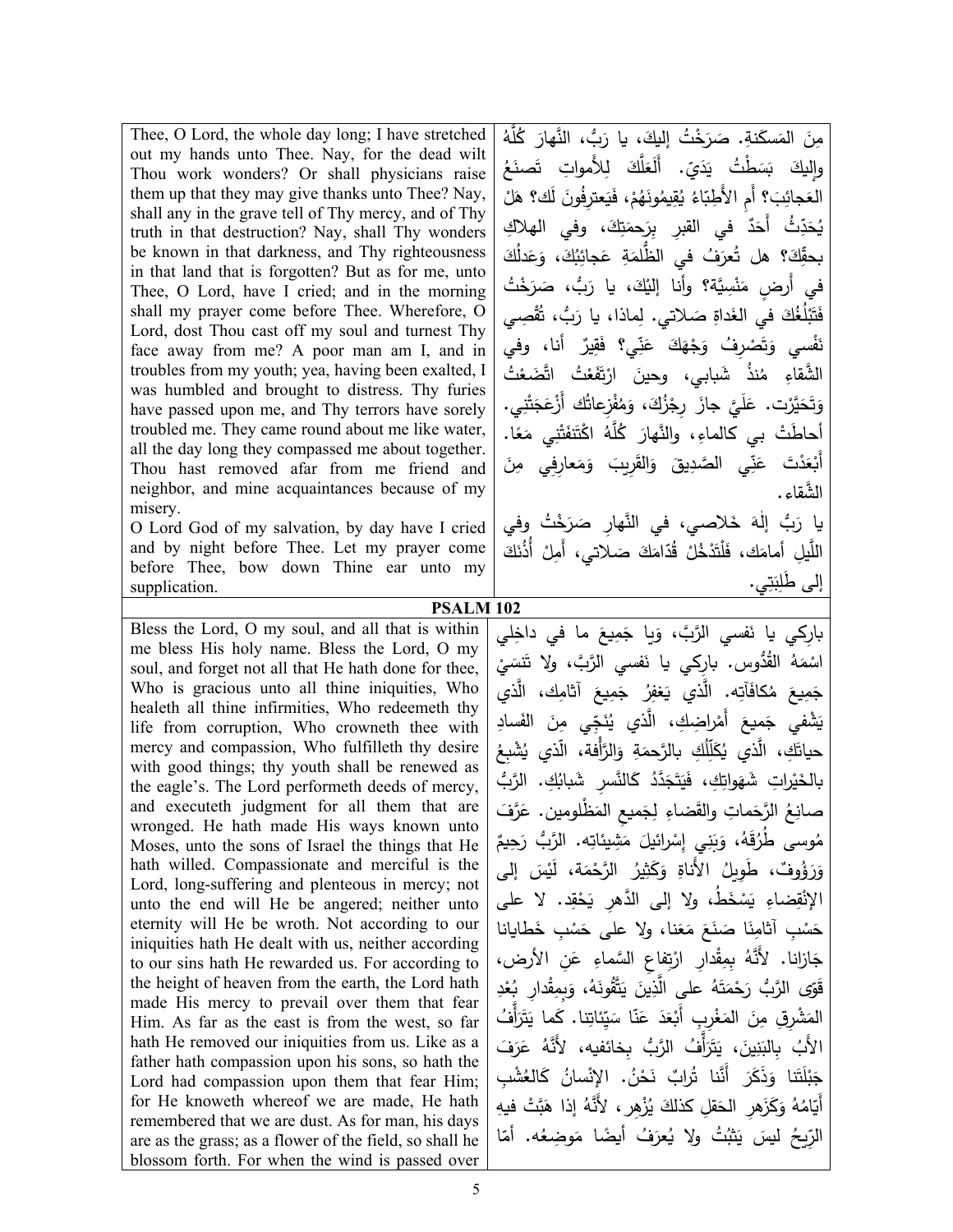| the place thereof. But the mercy of the Lord is<br>from eternity, even unto eternity, upon them that<br>fear Him. And His righteousness is upon sons of<br>sons, upon them that keep His testament and<br>remember His commandments to do them. The<br>Lord in heaven hath prepared His throne, and His<br>kingdom ruleth over all. Bless the Lord, all ye His<br>angels, mighty in strength, that perform His word,<br>to hear the voice of His words. Bless the Lord, all<br>ye His hosts, His ministers that do His will. Bless<br>the Lord, all ye His works, in every place of His<br>dominion. Bless the Lord, O my soul.<br>In every place of His dominion, bless the Lord, O<br>my soul.<br><b>PSALM 142</b>                                                                                                                                                                                                                                                                                                                                                                                                                                                                                                                                                                                                                                                                                                                         | الَّذِينَ يَتَّقُونَهُ، وَعَذْلُهُ على أَبْناءِ البَنِينَ الحافِظِينَ<br>عَهْدَهُ وَالذَّاكِرِينَ وَصاياهُ لِيَصْنَعُوها. الرَّبُّ هَيَّأً<br>عَرْشَهُ في السَّماءِ، وَمَملَكَتُهُ شَمُودُ على الجَميع.<br>باركُوا الرَّبَّ يا جَمِيعَ مَلائِكَتِهِ، المُقتَدِرِينَ بِقُوَّةٍ،<br>العامِلِينَ بِكَلِمَتِهِ عِنْدَ سَماعٍ صَوْتِ كَلامِهِ. باركوا<br>الرَّبَّ يا جَمِيعَ قُوّاتِهِ، يا خُدّامَهُ العامِلينَ إرادَتَهُ.<br>بارِكُوا الرَّبَّ يا جَمِيعَ أَعمالِهِ، في كُلّ مَوضِع<br>سِيادَتِه. باركي يا نَفْسي الرَّبَّ.<br>في كُلِّ مَوضِعٍ سِيادَتِه. بارِكي يا نفسي الرَّبّ.                                                                                                                                                                                                                                                                                                                                                                                                                                                                                                                                                                                                                                                               |
|----------------------------------------------------------------------------------------------------------------------------------------------------------------------------------------------------------------------------------------------------------------------------------------------------------------------------------------------------------------------------------------------------------------------------------------------------------------------------------------------------------------------------------------------------------------------------------------------------------------------------------------------------------------------------------------------------------------------------------------------------------------------------------------------------------------------------------------------------------------------------------------------------------------------------------------------------------------------------------------------------------------------------------------------------------------------------------------------------------------------------------------------------------------------------------------------------------------------------------------------------------------------------------------------------------------------------------------------------------------------------------------------------------------------------------------------|----------------------------------------------------------------------------------------------------------------------------------------------------------------------------------------------------------------------------------------------------------------------------------------------------------------------------------------------------------------------------------------------------------------------------------------------------------------------------------------------------------------------------------------------------------------------------------------------------------------------------------------------------------------------------------------------------------------------------------------------------------------------------------------------------------------------------------------------------------------------------------------------------------------------------------------------------------------------------------------------------------------------------------------------------------------------------------------------------------------------------------------------------------------------------------------------------------------------------------------------|
| O Lord, hear my prayer, give ear unto my                                                                                                                                                                                                                                                                                                                                                                                                                                                                                                                                                                                                                                                                                                                                                                                                                                                                                                                                                                                                                                                                                                                                                                                                                                                                                                                                                                                                     |                                                                                                                                                                                                                                                                                                                                                                                                                                                                                                                                                                                                                                                                                                                                                                                                                                                                                                                                                                                                                                                                                                                                                                                                                                              |
| supplication in Thy truth; hearken unto me in<br>Thy righteousness. And enter not into judgment<br>with Thy servant, for in Thy sight shall no man<br>living be justified. For the enemy hath persecuted<br>my soul; he hath humbled my life down to the<br>earth. He hath sat me in darkness as those that<br>have been long dead, and my spirit within me is<br>become despondent; within me my heart is<br>troubled. I remembered days of old, I meditated<br>on all Thy works, I pondered on the creations of<br>Thy hands. I stretched forth my hands unto Thee;<br>my soul thirsteth after Thee like a waterless land.<br>Quickly hear me, O Lord; my spirit hath fainted<br>away. Turn not Thy face away from me, lest I be<br>like unto them that go down into the pit. Cause<br>me to hear Thy mercy in the morning; for in Thee<br>have I put my hope. Cause me to know, O Lord,<br>the way wherein I should walk; for unto Thee<br>have I lifted up my soul. Rescue me from mine<br>enemies, O Lord; unto Thee have I fled for<br>refuge. Teach me to do Thy will, for Thou art my<br>God. Thy good Spirit shall lead me in the land of<br>uprightness; for Thy name's sake, O Lord, shalt<br>Thou quicken me. In Thy righteousness shalt<br>Thou bring my soul out of affliction, and in Thy<br>mercy shalt Thou utterly destroy mine enemies.<br>And Thou shalt cut off all them that afflict my<br>soul, for I am Thy servant. | يا رَبُّ استَمِعْ صَلاتي، وَأَنْصِتْ بِحَقِّكَ إِلَى طِلبَتِي.<br>إِستَجِبْ ل <sub>َّ</sub> ى بِعَدلِكَ، ولا تَدخُلْ في المُحاكَمَةِ مَعَ<br>عَبدِك، فإِنَّه لَنْ يَتَزَكَّى أَمامَكَ أَيُّ حَيّ. لأَنَّ الْعَدُوَّ<br>قَدِ اضْطُهَدَ نفسي، وَأَذَلَّ إلى الأرضِ حَياتي،<br>وَأَجلَسَنِي في الظُلُماتِ مِثْلَ المَوْتي مُنْذُ الدَّهْرِ ،<br>فَضَجِرَتْ رُوحي واضْطرَبَ قَلْبِي في داخِلي. تَذَكَّرتُ<br>الأَيّامَ القَدِيمة. هَذَذْتُ في كُلِّ أعمالِكَ، وَتَأَمَّلْتُ في<br>صَنائِعِ يَدَيْك. بَسَطْتُ يَدَيَّ إِليكَ وَنَفْسِي لَكَ كَأَرْضِ<br>لا شُطَرٍ . أَسْرِعْ فَاسْتَجِبْ لِي يا رَبُّ، فَقَدْ فَنِيَتْ<br>رُوحي. لا تَصْرِفْ وَجْهَكَ عَنِّي، فَأَشابِهَ الهابِطِينَ<br>في الجُبِّ. إِجْعَلني في الغَداةِ مُسْتَمِعًا رَحْمَتَكَ، فإنِّي<br>عَلَيكَ تَوَكَّلْتُ. عَرّفْنى يا رَبُّ الطّريقَ الّذي أَسلُكُ<br>فيهِ، فَإِنِّي إِليكَ رَفَعْتُ نَفسي. أَنْقِذْني من أعدائي يا<br>رَبُّ، فَإِنِّي قد لَجَأْتُ إِلَيْكَ. عَلِّمْنِي أَنْ أَعمَلَ<br>مَرْضاتَكَ، لأَنَّكَ أَنتَ إلهي. رُوحُكَ الصّالِحُ يَهْدِيني<br>في أرض مُسْتَقِيمة. مِنْ أَجْلِ اسْمِكَ، يا رَبُّ،<br>تُحْيِيني. بِعَدلِكَ تُخرِجُ مِنَ الْحُزنِ نَفسيٍ، وَبِرَحمَتِكَ<br>تَستَأْصِلُ أَعدائي، وَتُهلِكُ جَمِيعَ الَّذِينَ يُحزِنُونَ نفسي<br>ِ لأَنَّى أنا عبدُك. |
| O Lord, give ear unto my supplication and enter                                                                                                                                                                                                                                                                                                                                                                                                                                                                                                                                                                                                                                                                                                                                                                                                                                                                                                                                                                                                                                                                                                                                                                                                                                                                                                                                                                                              | إستجبْ لي بِعَذْلِكَ، ولا تدخلْ في المُحاكَمَةِ مَعَ                                                                                                                                                                                                                                                                                                                                                                                                                                                                                                                                                                                                                                                                                                                                                                                                                                                                                                                                                                                                                                                                                                                                                                                         |
| not into judgment with Thy servant. (TWICE)                                                                                                                                                                                                                                                                                                                                                                                                                                                                                                                                                                                                                                                                                                                                                                                                                                                                                                                                                                                                                                                                                                                                                                                                                                                                                                                                                                                                  | عبدِكَ. (مرّتَين)                                                                                                                                                                                                                                                                                                                                                                                                                                                                                                                                                                                                                                                                                                                                                                                                                                                                                                                                                                                                                                                                                                                                                                                                                            |
| Thy good Spirit shall lead me in the land of<br>uprightness.                                                                                                                                                                                                                                                                                                                                                                                                                                                                                                                                                                                                                                                                                                                                                                                                                                                                                                                                                                                                                                                                                                                                                                                                                                                                                                                                                                                 |                                                                                                                                                                                                                                                                                                                                                                                                                                                                                                                                                                                                                                                                                                                                                                                                                                                                                                                                                                                                                                                                                                                                                                                                                                              |
|                                                                                                                                                                                                                                                                                                                                                                                                                                                                                                                                                                                                                                                                                                                                                                                                                                                                                                                                                                                                                                                                                                                                                                                                                                                                                                                                                                                                                                              | روحُكَ الصالِحُ يَهْديني في أَرْضٍ مُسْتَقيمةٍ.                                                                                                                                                                                                                                                                                                                                                                                                                                                                                                                                                                                                                                                                                                                                                                                                                                                                                                                                                                                                                                                                                                                                                                                              |
| Glory to the Father, and to the Son, and to the<br>Holy Spirit; both now and ever, and unto ages of                                                                                                                                                                                                                                                                                                                                                                                                                                                                                                                                                                                                                                                                                                                                                                                                                                                                                                                                                                                                                                                                                                                                                                                                                                                                                                                                          | المَجُد للِآبِ والابنِ والتروحِ القُدْسِ. الآنَ وَكُلَّ أُوانِ                                                                                                                                                                                                                                                                                                                                                                                                                                                                                                                                                                                                                                                                                                                                                                                                                                                                                                                                                                                                                                                                                                                                                                               |
| ages. Amen.                                                                                                                                                                                                                                                                                                                                                                                                                                                                                                                                                                                                                                                                                                                                                                                                                                                                                                                                                                                                                                                                                                                                                                                                                                                                                                                                                                                                                                  | وَالِي دَهرِ الدّاهِرِينَ. آمين.                                                                                                                                                                                                                                                                                                                                                                                                                                                                                                                                                                                                                                                                                                                                                                                                                                                                                                                                                                                                                                                                                                                                                                                                             |
|                                                                                                                                                                                                                                                                                                                                                                                                                                                                                                                                                                                                                                                                                                                                                                                                                                                                                                                                                                                                                                                                                                                                                                                                                                                                                                                                                                                                                                              |                                                                                                                                                                                                                                                                                                                                                                                                                                                                                                                                                                                                                                                                                                                                                                                                                                                                                                                                                                                                                                                                                                                                                                                                                                              |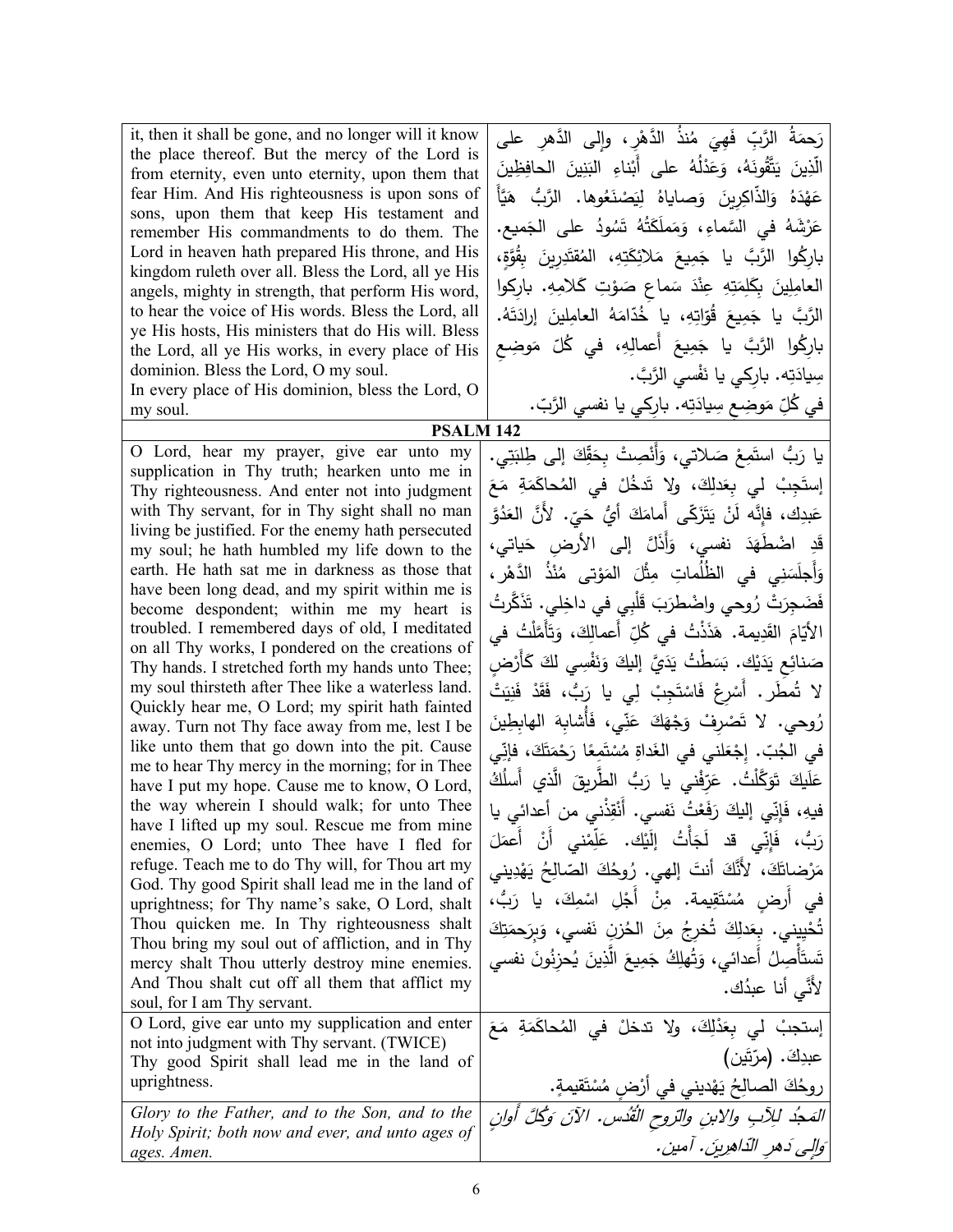| Alleluia, Alleluia, Alleluia. Glory to Thee, O<br>God. (THRICE)                                        | هَلِلوبِيا، هَلِلوبِيا، هَلِلوبِيا، المَجدُ لَكَ يا الله. (ثلاثاً)                   |
|--------------------------------------------------------------------------------------------------------|--------------------------------------------------------------------------------------|
| O our God and our Hope, glory to Thee!                                                                 | يا إِلَهَنا وَرَجاءَنا المَجدُ لَك.                                                  |
| THE GREAT LITANY                                                                                       |                                                                                      |
| <b>Priest:</b> In peace, let us pray to the Lord.                                                      | ا <b>لكاهن:</b> بِسَلام إلى الرَّبِّ نَطْلُب.                                        |
| <b>Choir:</b> Lord, have mercy.                                                                        | ا <b>لجوقة:</b> يا رَبُّ ارْحَم.                                                     |
| <b>Priest:</b> For the peace from above and the                                                        | الكاهن: مِنْ أَجْلِ السَّلامِ الَّذِي مِنَ العُلْيِ وَخَـلاصِ                        |
| salvation of our souls, let us pray to the Lord.                                                       | نُفُوسِنا، إِلى الرَّبِّ نَطْلُب.                                                    |
| Lord, have mercy.<br><b>Choir:</b>                                                                     | ا <b>لجوقة:</b> يا رَبُّ ارْحَم.                                                     |
| <b>Priest:</b> For the peace of the whole world, the                                                   | الكــاهن: مِـنْ أَجْـلِ سَـلام كُـلِّ العـالَم، وَحُسْنِ شَباتِ                      |
| good estate of the holy churches of God, and the                                                       | كَنائِسِ اللهِ المُقَدَّسة، وَاتِّحادِ الجَمِيعِ، إِلى الرَّبِّ نَطْلُب.             |
| union of all, let us pray to the Lord.                                                                 |                                                                                      |
| <b>Choir:</b> Lord, have mercy.                                                                        | ا <b>لجوقة:</b> يا رَبُّ ارْحَم.                                                     |
| Priest: For this holy House and those who with                                                         | ا <b>لكاهن:</b> مِنْ أَجْلِ هذا البَيتِ المُقَدَّسِ، وَالَّذِينَ يَدْخُلُونَ         |
| faith, reverence, and fear of God enter therein, let<br>us pray to the Lord.                           | إِلَيهِ بِإِيْمانِ وَوَرَعٍ وَخَوْفِ الله، إِلى الرَّبِّ نَطْلُب.                    |
| Choir: Lord, have mercy.                                                                               | ا <b>لجوقة:</b> يا رَبُّ ارْحَم.                                                     |
| Priest: For our father and Metropolitan N.,                                                            | الكاهن: مِنْ أَجْلِ أبينا ومِتْروبِوليتنا (فلان) ورَئِيسِ كَهَنَتِنا                 |
| (and for our Bishop N.), the honorable<br>presbytery, the deaconate in Christ, all the                 | (فُلان)، والكَهَذَةِ الْمُكَرَّمينَ، والشَمامِسة، خُدّامِ المَسيحِ،                  |
| clergy and the people, let us pray to the Lord.                                                        | وجَميع الإكْليروسِ والشَّعْبِ، إلى الرَّبِّ نَطْلَب.                                 |
| <b>Choir:</b> Lord, have mercy.                                                                        | ا <b>لجوقة:</b> يا رَبُّ ارْحَم.                                                     |
| Priest: For Metropolitan Boulos and Archbishop                                                         | الكاهن: مِنْ أجلِ المِتْروبِوليت بولُسَ والمطران يوحنا                               |
| Youhanna and their quick release from captivity<br>and safe return, let us pray to the Lord.           | وفَكِّ أَسْرِهِما وعَوْدَتِهِما سالِمَيْنِ، إلى الرَّبِّ نَطْلَبٍ.                   |
| Choir: Lord, have mercy.                                                                               | ا <b>لجوقة:</b> يا رَبُّ ارْحَم.                                                     |
| Priest: For our country, its President, civil                                                          | ا <b>لكاهن:</b> مِنْ أَجْلِ حُكّام هَذا البَلَدِ، ومُؤازَرَتِهِمْ في كُلِّ           |
| authorities, and Armed Forces, let us pray to the<br>Lord.                                             | عَمَلٍ صالِحٍ، إلى الرَّبِّ نَطْلُبٍ.                                                |
| Choir: Lord, have mercy.                                                                               | ا <b>لجوقة:</b> يا رَبُّ ارْحَم.                                                     |
| <b>Priest:</b> For this city and every city and countryside                                            | ا <b>لكاهن:</b> مِنْ أَجْلِ هذِهِ المَدِينَة، وَجَمِيعِ المُدُنِ وَالقُرى،           |
| and the faithful, who dwell therein, let us pray to<br>the Lord.                                       | وَالْمُؤْمِنِينَ السّاكِنِينَ فِيها، إِلى الرَّبِّ نَطْلُب.                          |
| Choir:<br>Lord, have mercy.                                                                            | ا <b>لجوقة:</b> يا رَبُّ ارْحَم.                                                     |
| <b>Priest:</b> For healthful seasons, abundance of the                                                 | ا <b>لكــاهن:</b> مِـنْ أَجْـلِ اعْتِدالِ الأَهْوِيَـةِ، وَخِصْـبِ ثِمـارِ           |
| fruits of the earth, and peaceful times, let us pray to<br>the Lord.                                   | الأَرْضِ وَأَوْقاتٍ سَلامِيَّةٍ، إِلى الرَّبِّ نَطْلُب.                              |
| <b>Choir:</b><br>Lord, have mercy.                                                                     | ا <b>لجوقة:</b> يا رَبُّ ارْحَم.                                                     |
| <b>Priest:</b> For travelers by sea, by land, and by<br>air, the sick, the suffering, the captive, and | الكـــاهن: مِــنْ أَجْـلِ المُســافِرِينَ فِــي النَحْــرِ وَالنَــرِّ وَالجَــوِّ ، |
| for their salvation, let us pray to the Lord.                                                          | وَالمَرْضـى والمُتألِّمِين وَالأَسْرِى، وَخَلاصِهِمْ، إِلـى الرَّبِّ نَطْلُب.        |
| <b>Choir:</b><br>Lord, have mercy.                                                                     | ا <b>لجوقة:</b> يا رَبُّ ارْحَم.                                                     |
| Priest: For our deliverance from all tribulation,                                                      | ا <b>لكــاهن:</b> مِـنْ أَجْـلِ نَجاتِنـا مِـنْ كُـلِّ ضِـيق وَغَضَـبِ               |
| wrath, danger, and necessity, let us pray to the<br>Lord.                                              | وَخَطَرٍ وَشِدَّةٍ إِلى الرَّبِّ نَطْلُبٍ.                                           |
| Lord, have mercy.<br><b>Choir:</b>                                                                     | ا <b>لجوقة:</b> يا رَبُّ ارْحَم.                                                     |
|                                                                                                        |                                                                                      |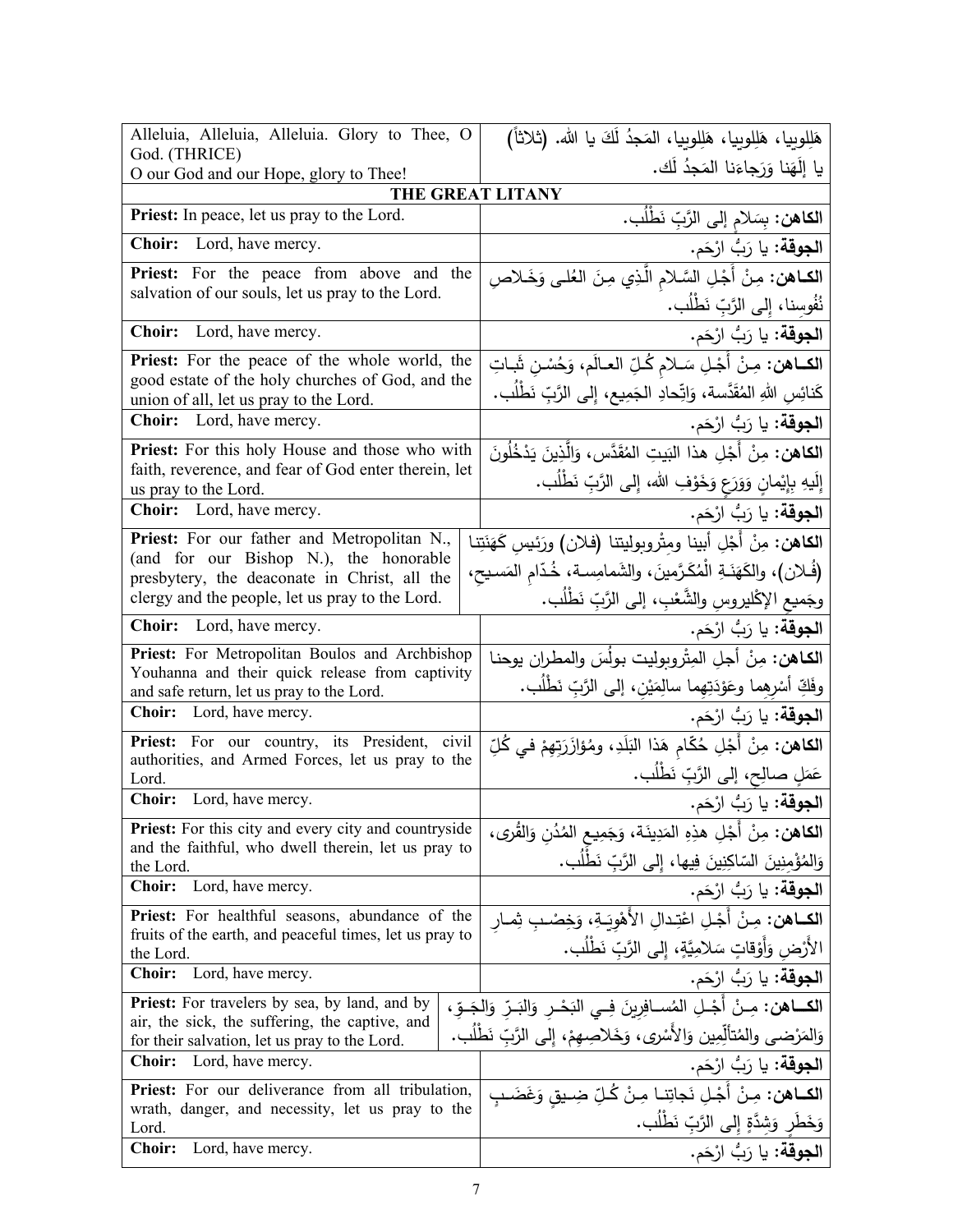| Priest: Help us; save us; have mercy on us; and<br>keep us, O God, by Thy grace.               | ا <b>لكاهن:</b> أَعْضُدْ وَخَلِّصْ وارْحَمْ واحفَظْنا يا اللهُ بنِعْمَتِكَ.                      |  |  |
|------------------------------------------------------------------------------------------------|--------------------------------------------------------------------------------------------------|--|--|
| Choir: Lord, have mercy.                                                                       | ا <b>لجوقة:</b> يا رَبُّ ارْحَم.                                                                 |  |  |
| Priest: Calling to remembrance our all-                                                        | الكــاهن: بَعْـدَ ذِكْرِنــا الكُلِّيَّــةَ القَداسَــةِ الطِّـاهِرَةَ الفائِقَــةَ البَرَكــاتِ |  |  |
| holy, immaculate, most blessed and<br>glorious Lady the Theotokos and ever-                    | المَجِيدة، سَيِّدَتَنا والِدَةَ الإِلـهِ الدّائِمَـةَ البَتُولِيَّـةِ مَـرْيَمَ، مَـعَ جَمِيــع  |  |  |
| Virgin Mary, with all the Saints, let us                                                       | القِدِّيسِين، لِنُوْدِعْ أَنْفُسَنا وَبَعْضُنا بَعْضاً وَكُلَّ حَياتِنا لِلْمَسِيحِ الإِله. ۖ    |  |  |
| commend ourselves and each other, and                                                          |                                                                                                  |  |  |
| all our life unto Christ our God.                                                              |                                                                                                  |  |  |
| Choir: To Thee, O Lord.                                                                        | ا <b>لجوقة:</b> لَكَ يا رَبّ.                                                                    |  |  |
| Priest: For unto Thee are due all glory,                                                       | ا <b>لكاهن:</b> لأَنَّهُ يَنْبَغِي لَكَ كُلُّ تَمْجِيدٍ وَإِكْرامٍ وَسُجُودٍ، أَيُّها الآبُ      |  |  |
| honor, and worship to the Father and to the                                                    | وَالِابْنُ وَالرُّوحُ القُدُسِ، الآنَ وَكُلَّ أُوانِ وَإِلَى دَهْرِ الدَّاهِرِينِ.               |  |  |
| Son and to the Holy Spirit, now and ever,<br>and unto ages of ages.                            |                                                                                                  |  |  |
| Choir: Amen.                                                                                   | ا <b>لجوقة:</b> آمين.                                                                            |  |  |
|                                                                                                |                                                                                                  |  |  |
| Chanter: God is the Lord and hath appeared                                                     | "GOD IS THE LORD" IN TONE FOUR<br>المُرَبِّل: اللهُ الرَّبُّ ظَهَرَ لَنا، مُبارَكٌ الآتي باسْم   |  |  |
| unto us. Blessed is He that cometh in the Name                                                 |                                                                                                  |  |  |
| of the Lord. (Repeat after verses)                                                             |                                                                                                  |  |  |
| 1. O give thanks unto the Lord, and call upon His<br>holy Name.                                | الرَّبّ. (تع <i>اد بعد الإستيخونات)</i><br>1– إعْتَرِفوا لِلْرَّبِّ وادْعوا باسْمِهِ القُدّوس.   |  |  |
| 2. All nations compassed me about, but in the                                                  | 2– كلُّ الأُمَم أحاطوا بي وباسْم الرَّبِّ قَهَرْتُهُم.                                           |  |  |
| Name of the Lord will I destroy them.                                                          |                                                                                                  |  |  |
| 3. This is the Lord's doing; it is marvelous in                                                | 3- مِنْ قِبَلِ الرَّبِّ كَانَتْ هَذَه وَهِيَ عَجِيبةٌ فِي أَعْيُنِنَا.                           |  |  |
| our eyes.                                                                                      |                                                                                                  |  |  |
|                                                                                                | RESURRECTIONAL APOLYTIKION IN TONE FOUR                                                          |  |  |
| Having learned the joyful message of the                                                       | إِنَّ   تِلْميذاتِ   الرَّبِّ   تَعَلَّمْنَ   مِنَ   المَلاكِ   الكَرْزَ                         |  |  |
| Resurrection from the angel the women disciples<br>of the Lord cast from them their parental   | بالقيامَةِ البَهِج، وطَرَحْنَ القَضاءَ الْجَدِّيَّ، وخاطَبْنَ                                    |  |  |
| condemnation. And proudly broke the news to the                                                | الرُّسُلَ مُفْتَخِراتٍ وقائِلاتٍ: سُبِيَ المَوْتُ وقامَ                                          |  |  |
| Disciples, saying: Death hath been spoiled; Christ                                             |                                                                                                  |  |  |
| God is risen, granting the world Great Mercy.                                                  | المَسيحُ اﻹلهُ، ومَنَحَ العالَمَ الرَّحْمَةَ العُظْمي.                                           |  |  |
|                                                                                                | <b>RESURRECTIONAL APOLYTIKION IN TONE FOUR</b>                                                   |  |  |
| Glory to the Father, and to the Son, and to the                                                | المَحدُ للآبِ والابنِ والروحِ الْقُدْسِ.                                                         |  |  |
| Holy Spirit. Having learned the joyful message<br>of the Resurrection from the angel the women | إنَّ تِلْميذاتِ الرَّبِّ تَعَلَّمْنَ مِنَ المَلاكِ الكَرْزَ بِالقيامَةِ                          |  |  |
| disciples of the Lord cast from them their                                                     | البَهج، وطَرَحْنَ القَضاءَ الجَدِّيَّ، وخـاطَبْنَ الرُّسُلَ                                      |  |  |
| parental condemnation. And proudly broke the                                                   |                                                                                                  |  |  |
| news to the Disciples, saying: Death hath been                                                 | مُفْتَخِراتٍ وقائِلاتٍ: سُبِيَ المَوْتُ وقامَ المَسيحُ الإِلـهُ،                                 |  |  |
| spoiled; Christ God is risen, granting the world                                               | ومَنَحَ العالَمَ الرَّحْمَةَ العُظْمي.                                                           |  |  |
| Great Mercy.                                                                                   | <b>RESURRECTIONAL THEOTOKION IN TONE FOUR</b>                                                    |  |  |
| Both now and ever, and unto ages of ages. Amen.                                                |                                                                                                  |  |  |
| The Mystery which was hidden from everlasting                                                  | الآنَ وكُلَّ أُوانِ والِي دَهْرِ الداهرِينِ. آمينِ.                                              |  |  |
| and was unknown of the angels, O Theotokos,                                                    | إِنَّ السِـرَّ الخَفِـيَّ مُنْـذُ الـدُهورِ ، غَيْـرَ المَعْلـومِ عِنْـدَ                        |  |  |
| wast revealed through thee, to those who dwell                                                 | المَلائِكة، بـكِ ظُهَرَ ، يـا والِـدَةَ الإِلَـهِ، لِلَّـذينَ عَلــى                             |  |  |
| upon earth. In that God, having become                                                         | الأَرْضِ، إِذْ تَجَسَّدَ الإِلهُ بِاتِّحادٍ لا تَشَوُّشَ فيهِ. وقَبلَ                            |  |  |
| incarnate—in unconfused union—of His own<br>good will accepted the Cross for our sake.         |                                                                                                  |  |  |
| Whereby He raised again the first created, and                                                 | الصليبَ طَوْعاً مِنْ أَجْلِنا، وبِهِ أقامَ المَجْبُولَ أَوَّلاً،                                 |  |  |
| hath saved our souls from death.                                                               | وخلَصَ مِنَ المَوْتِ نُفوسَنا.                                                                   |  |  |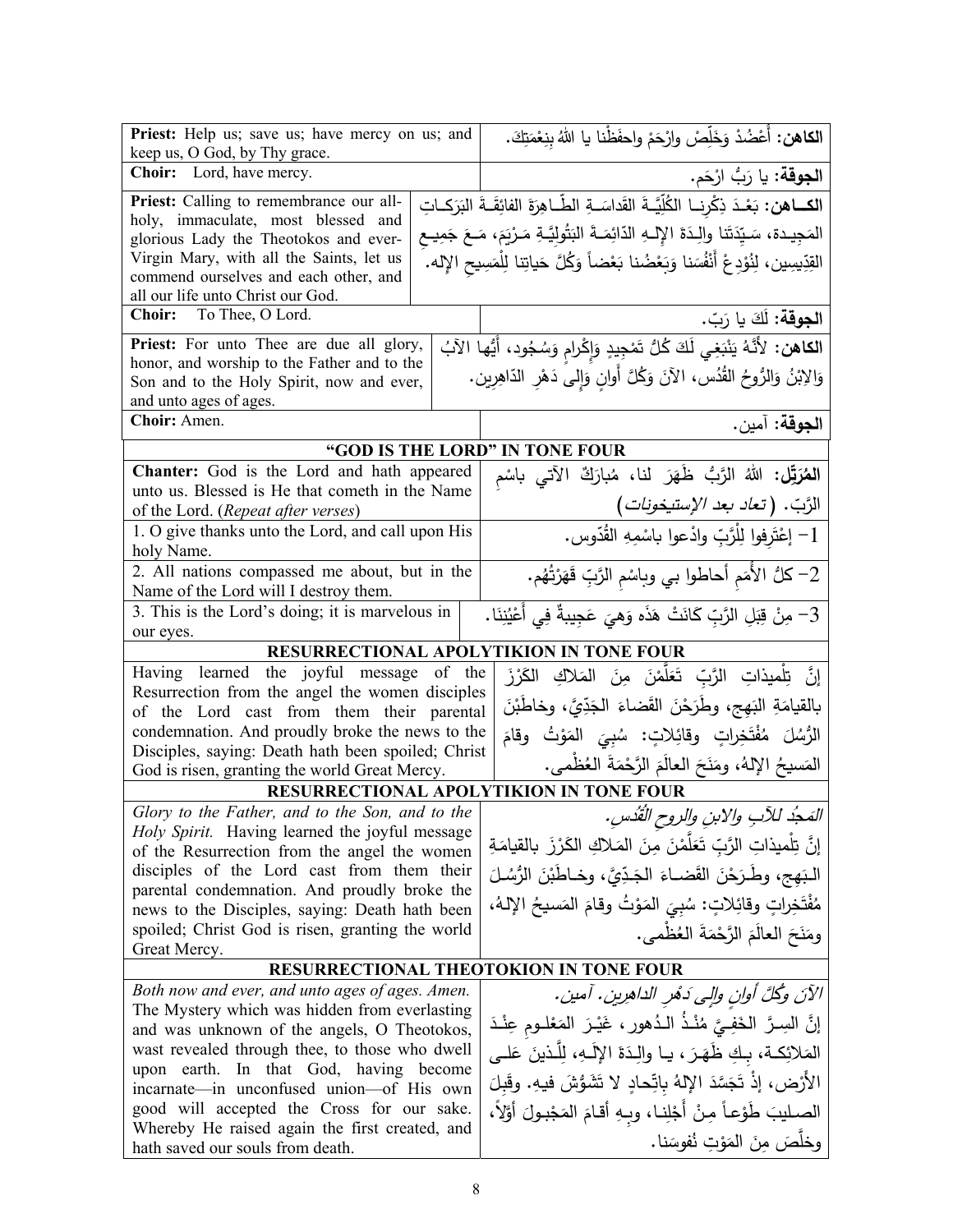| <b>THE LITTLE LITANY</b>                                                                                                                                                                                                                                                                                                                                                                                                                                                                                                                                                                                                                                                                                                                                                                                                                                                                                                                                                                                                                                                                                                                                                                                                                                                                                                                                                                                                                                                                                                                                                                                                                                                                                              |  |  |  |
|-----------------------------------------------------------------------------------------------------------------------------------------------------------------------------------------------------------------------------------------------------------------------------------------------------------------------------------------------------------------------------------------------------------------------------------------------------------------------------------------------------------------------------------------------------------------------------------------------------------------------------------------------------------------------------------------------------------------------------------------------------------------------------------------------------------------------------------------------------------------------------------------------------------------------------------------------------------------------------------------------------------------------------------------------------------------------------------------------------------------------------------------------------------------------------------------------------------------------------------------------------------------------------------------------------------------------------------------------------------------------------------------------------------------------------------------------------------------------------------------------------------------------------------------------------------------------------------------------------------------------------------------------------------------------------------------------------------------------|--|--|--|
| الكاهن: أيْضاً وأيْضاً بِسَلامِ إلى الرَّبِّ نَطْلُب.                                                                                                                                                                                                                                                                                                                                                                                                                                                                                                                                                                                                                                                                                                                                                                                                                                                                                                                                                                                                                                                                                                                                                                                                                                                                                                                                                                                                                                                                                                                                                                                                                                                                 |  |  |  |
| ا <b>لجوق</b> : يا ربُّ ارْحَمْ.                                                                                                                                                                                                                                                                                                                                                                                                                                                                                                                                                                                                                                                                                                                                                                                                                                                                                                                                                                                                                                                                                                                                                                                                                                                                                                                                                                                                                                                                                                                                                                                                                                                                                      |  |  |  |
| الكاهن: أَعْضُدْ، وَخَلِّصْ، وارْحَمْ، واحفَظْنا يا اللهُ بِنِعْمَتِكَ.                                                                                                                                                                                                                                                                                                                                                                                                                                                                                                                                                                                                                                                                                                                                                                                                                                                                                                                                                                                                                                                                                                                                                                                                                                                                                                                                                                                                                                                                                                                                                                                                                                               |  |  |  |
| ا <b>لجوق</b> : يا ربُّ ارْحَمْ.                                                                                                                                                                                                                                                                                                                                                                                                                                                                                                                                                                                                                                                                                                                                                                                                                                                                                                                                                                                                                                                                                                                                                                                                                                                                                                                                                                                                                                                                                                                                                                                                                                                                                      |  |  |  |
| ا <b>لكاهن:</b> بعدَ ذِكْرِنا الكُلِّيَّةَ القَداسَةِ، الطاهِرَةَ، الفائِقَةَ البَرَكاتِ<br>المَجيدة، سيِّدَتَنا والِدَةَ الإِلهِ الدائِمَةَ البَتولِيَّةِ مَرْيَمَ مَعَ جميع<br>القدِّيسين، لِنُؤدِعْ أَنْفُسَنا وبَعْضُنا بَعْضاً وَكُلَّ حَياتِنا لِلْمَسيح<br>الإله.                                                                                                                                                                                                                                                                                                                                                                                                                                                                                                                                                                                                                                                                                                                                                                                                                                                                                                                                                                                                                                                                                                                                                                                                                                                                                                                                                                                                                                              |  |  |  |
| ا <b>لجوق:</b> لكَ يا ربّ.                                                                                                                                                                                                                                                                                                                                                                                                                                                                                                                                                                                                                                                                                                                                                                                                                                                                                                                                                                                                                                                                                                                                                                                                                                                                                                                                                                                                                                                                                                                                                                                                                                                                                            |  |  |  |
| الكاهن:لأنَّ لكَ العِزَّةَ ولكَ المُلْكَ والقُوَّةَ والمَجْدَ أَيُّها الآبُ<br>والإبنُ والروحُ القُدُسُ، الآنَ وكُلَّ أوانِ وإلى دَهْرِ الدَّاهِرين.                                                                                                                                                                                                                                                                                                                                                                                                                                                                                                                                                                                                                                                                                                                                                                                                                                                                                                                                                                                                                                                                                                                                                                                                                                                                                                                                                                                                                                                                                                                                                                  |  |  |  |
| ا <b>لجوق</b> : آمين.                                                                                                                                                                                                                                                                                                                                                                                                                                                                                                                                                                                                                                                                                                                                                                                                                                                                                                                                                                                                                                                                                                                                                                                                                                                                                                                                                                                                                                                                                                                                                                                                                                                                                                 |  |  |  |
| FOURTH TONE RESURRECTIONAL KATHISMATA (Plain Reading) First Kathisma<br>The ointment-bearing women glanced into the<br>إِنَّ حامِلاتِ الطَّيبِ تَطَلَّعْنَ ناظِراتٍ إِلَى مَدْخَلِ<br>entrance of the tomb; and, because they could<br>القَبْرِ ، ولَمَّا لَمْ يُطِقْنَ لَمْعَ المَلاكِ السَّاطِع، انْذَهَلْنَ<br>not bear the brilliance of the angel, they trembled<br>in astonishment, saying, Hath He been stolen<br>بِرِعْدَةٍ، قائلاتٍ: هلْ سُرقَ الذي فَتَحَ الفِرْدَوْسَ لِلِّصِّ؟<br>Who opened paradise to the thief? Or is He risen<br>أُمْ قَامَ ناهِضاً الذي بَشَّرَ قَبْلَ الْأَلامِ بِالْقِيَامَةِ؟ حقاً<br>up, Who before His Passion didst preach<br>Resurrection? Verily, Christ God hath risen,<br>قَدْ قامَ المسيحُ الإلهُ، واهِباً الذينَ في الجَحيم القيامةَ<br>granting Resurrection and life to those who are in<br>والحَياة.<br>Glory to the Father, and to the Son, and to the<br>المَحْدُ للآبِ، والإبنِ، والروح القُدْسِ.<br>Thou hast suffered crucifixion<br>أَيُّها المُخَلِّصُ، إنَّكَ احْتَمَلْتَ الصَّلْبَ طَوْعاً بإرادَتِكَ،<br>willingly, O Savior, and mortal men placed in a<br>new tomb Thee Who didst establish the corners<br>وَوَضَعَكَ الناسُ المائِتونَ في رَمْسِ جَديدٍ، يا مَنْ<br>of the world with a word. Therefore, hath death<br>ثَبَّتَ الأَقْطَارَ بِكَلِمَةٍ. ولذلكَ قُيِّدَ المَوْتُ الغَريبُ<br>the stranger been bound and taken captive, being<br>defeated. And all those in Hades, cried out<br>وسُبِيَ مَقْهوراً، وكُلُّ الذينَ في الْجَحيم هَتَفوا حينَ<br>through Thy reviving Resurrection: Verily,<br>قِيامَتِكَ المُحْيِيَةِ: حقاً قَدْ قامَ المَسيحُ مُعْطَيِ الحياة،<br>Christ the Life-giver is risen; for He is<br>إذ هوَ الباقي إلى الدَّهرِ . |  |  |  |
| الآنَ وكلَّ أوانِ وإلى دَهْرِ الذَّاهِرِينَ. آمين. [نَّ يوسُفَ<br>خَطْيبَكِ وحافِظَكِ، لمّا شاهَدَ حبَلَكِ الفائِقَ على الطَّبْع،<br>Theotokos, when he beheld thy supernatural<br>الذي هُو بِغير زِرْعٍ، انْذَهَلَ مُتَحَيِّراً، يا والِدَةَ الإِله. لَكِنَّهُ<br>perplexed. But he recalled to his mind the rain<br>اتَّخَذَ في عَقلِهِ المَطْرَ المُنْحَدِرَ عَلَى الْجَزَّةِ، والعَوْسَجَةَ<br>الْمُلْتَهِبَةَ بِالنارِ دونَ أَنْ تَحْتَرِقَ، وشَهِدَ أَمامَ الْكَهَنَةِ<br>هاتِفاً: عَذْراءُ تَلِدُ، وبَعْدَ الولادَةِ تَلْبَثُ عذراءَ.<br><b>Second Kathisma</b>                                                                                                                                                                                                                                                                                                                                                                                                                                                                                                                                                                                                                                                                                                                                                                                                                                                                                                                                                                                                                                                                                                                                                |  |  |  |
|                                                                                                                                                                                                                                                                                                                                                                                                                                                                                                                                                                                                                                                                                                                                                                                                                                                                                                                                                                                                                                                                                                                                                                                                                                                                                                                                                                                                                                                                                                                                                                                                                                                                                                                       |  |  |  |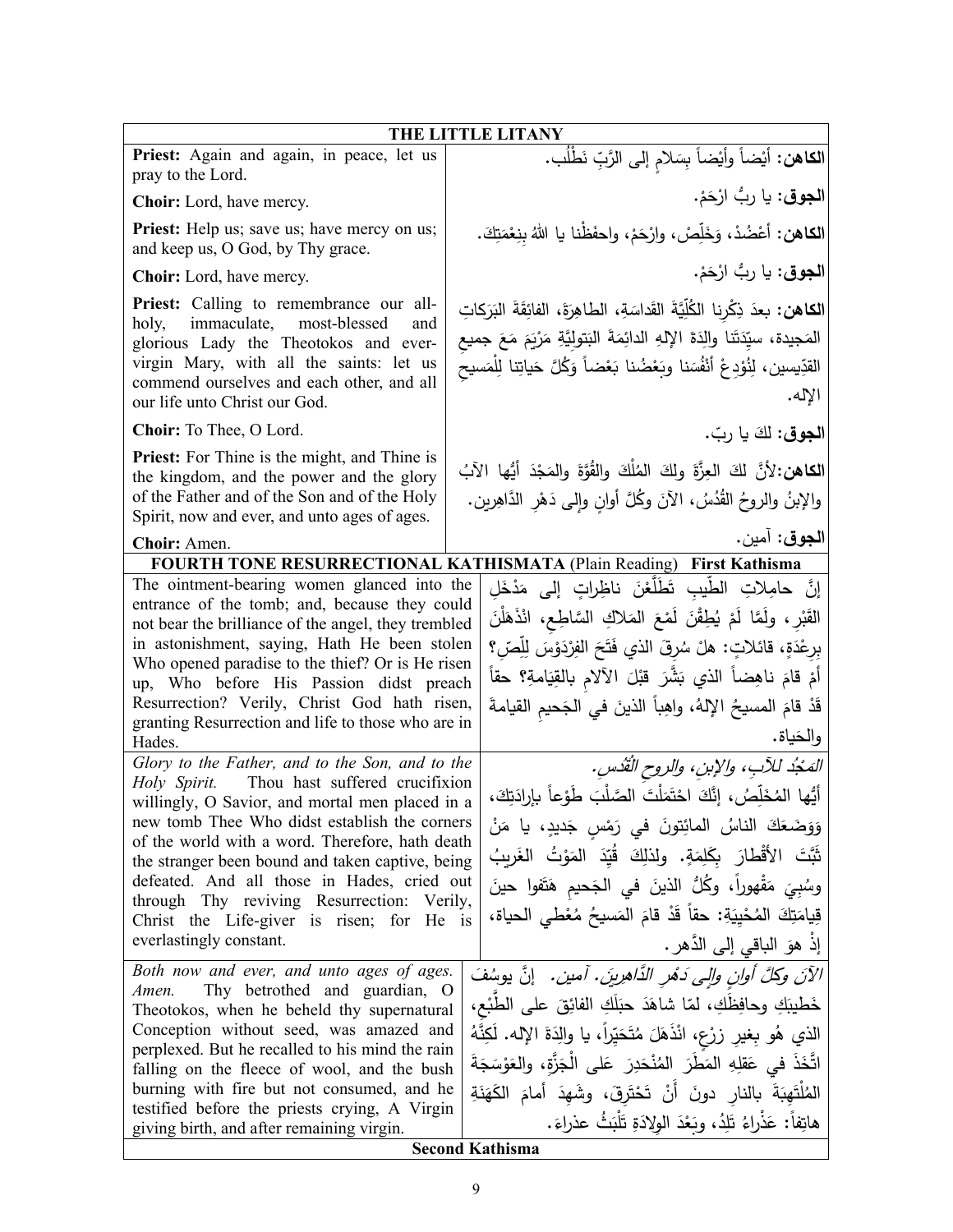| Thou didst rise from the tomb, O Christ Savior,<br>our God, because Thou art deathless; and Thou<br>didst raise with Thee Thy world by Thy<br>Resurrection, and didst crush the might of death,<br>proclaiming Resurrection to all. Wherefore, do<br>we glorify Thee, O Thou Who alone art merciful<br>and the Lover of mankind.                                                                                                                                                                                                                                                                                                                                                                                                                                                                                                                                                                                                                             | أَيُّها المَسيحُ المُخَلِّصُ، إلهُنا، لَقَدْ قُمْتَ مِنَ القَبْرِ بِما<br>أَنَّكَ عادِمُ المَوْتِ، وأَنْهَضْتَ مَعَكَ عالَمَكَ بِقِيامَتِكَ،<br>وسَحَقْتَ بِقُوَّتِكَ عِزَّةَ المَوْتِ، وأَعْلَنْتَ القِيامَةَ لِلْجَميعِ.<br>فلذلِكَ نُمُجِّدُكَ أَيُّها الرَّحومُ وَحْدَكَ، والمُحِبُّ البَشَرِ .                                                                                                                                                                                                                                                                                                                                                                                                                                                                                                                                                                                                            |  |
|--------------------------------------------------------------------------------------------------------------------------------------------------------------------------------------------------------------------------------------------------------------------------------------------------------------------------------------------------------------------------------------------------------------------------------------------------------------------------------------------------------------------------------------------------------------------------------------------------------------------------------------------------------------------------------------------------------------------------------------------------------------------------------------------------------------------------------------------------------------------------------------------------------------------------------------------------------------|----------------------------------------------------------------------------------------------------------------------------------------------------------------------------------------------------------------------------------------------------------------------------------------------------------------------------------------------------------------------------------------------------------------------------------------------------------------------------------------------------------------------------------------------------------------------------------------------------------------------------------------------------------------------------------------------------------------------------------------------------------------------------------------------------------------------------------------------------------------------------------------------------------------|--|
| Glory to the Father, and to the Son, and to the<br>Holy Spirit. Gabriel descended from his sublime<br>height wrapped in a white robe, and came to the<br>stone where the Rock of Life was, and he<br>shouted to the weeping women, saying: Cease<br>your wailing and crying, and receive ye smiling<br>joy, with comfort; for He whom ye seek weeping<br>is verily risen. Wherefore, go and proclaim to the<br>Apostles that the Lord is risen.<br>Both now and ever, and unto ages of ages. Amen.<br>All the ranks of the angels, O thou who art<br>undefiled, have been dazzled by the secret of thy<br>dreadful birth-giving; that the All-encompassing<br>at a sign from Him was encompassed in thy<br>bosom as a babe, and that He Who is before<br>eternity received a temporal beginning, and that<br>He who feedeth every living breath with His<br>ineffable goodness was nourished with milk.<br>Wherefore, did they glorify thee with praise; for | <i>التَّمْجُدُ للأَبِ، والابنِ، والروح القدسِ.</i> ﴿ إِنَّ جِبْرائيلَ<br>انْحَدَرَ مِنَ العُلُوِّ السّامي، مُتَوَشِّحاً خُلَّةً بَيْضاءَ،<br>وأتى إلى الحَجَر حيثُ صَخْرَةُ الحياةِ، وهَتَفَ نَحْوَ<br>الْباكِياتِ قائِلاً: اكفُفْنَ مِنَ النَوْحِ والعَويلِ، واقْبَلْنَ<br>النَشاشَةَ والفَرَحَ مُطْمَئِنَّاتٍ، لأنَّ الذي تَطْلُبْنَهُ باكِياتٍ<br>قَدْ قامَ بالحَقيقةِ، فاهْتِفْنَ بالرُسُلِ أَنَّ الربَّ قَدْ قام.<br>الآنَ وكلَّ أوانِ وإلى دهرِ الداهرينَ. آمين.<br>أَيَّتُهــا النَّقِيَّــةُ، إنَّ مَصـــافَّ المَلائكــةِ أَجْمَعــينَ، قَــدِ<br>انْذَهَلوا مِنْ سِرِّ مَولِدِكِ الرَّهيبِ. كَيْفَ أَنَّ الحـاوِيَ<br>الكُلَّ قَدِ احْتُوِيَ بإرادَتِهِ في أَحْضانِكِ كَطِفْلٍ، والذي<br>قَبْلَ الدُّهورِ أَخَذَ ابْتِداءً زَمَنِيًّا، والمُغَذِّيَ كُلَّ نَسَمَةٍ<br>بِجودَةِ صَــلاجِهِ الـذي لا يُوْصَـفُ، اغْتَـذَى بـاللبَن.<br>لِذلِكَ مَجَّدوكِ مادِحينَ ، بما أَنَّكِ والدةُ الإِلهِ حَقًّا. |  |
| thou art truly the Theotokos.<br><b>EVLOGETARIA (BENEDICTIONS) IN TONE FIVE</b>                                                                                                                                                                                                                                                                                                                                                                                                                                                                                                                                                                                                                                                                                                                                                                                                                                                                              |                                                                                                                                                                                                                                                                                                                                                                                                                                                                                                                                                                                                                                                                                                                                                                                                                                                                                                                |  |
| Blessed art Thou, O Lord; teach me Thy statutes.<br>The company of the Angels was amazed when<br>they beheld Thee numbered among the dead. Yet<br>Thyself, O Savior, destroyed the power of death,<br>with Thee raising up Adam and releasing all men<br>from Hell.                                                                                                                                                                                                                                                                                                                                                                                                                                                                                                                                                                                                                                                                                          | ُ <i>مْبارَكٌ أَنتَ ياربٌ عَلَّفِني حُقوقَك.</i> جمْعُ المَلائكةِ<br>انْذَهَلَ مُتَحَيِّراً، عِنْدَ مُشاهَدَتِهِمْ إيّاكَ مَحْسوباً بينَ<br>الأمواتِ أَيُّها المُخَلِّص، وداحِضاً قُوَّةَ المَوتِ،<br>ومُنْهِضاً آدَمَ مَعَكَ، ومُعْتِقاً إِيّانا مِنَ الْجَحيم كافةً.                                                                                                                                                                                                                                                                                                                                                                                                                                                                                                                                                                                                                                         |  |
| Blessed art Thou, O Lord; teach me Thy statutes.<br>Wherefore, O Women Disciples, do ye mingle<br>sweet-smelling spices with your tears of pity? The<br>radiant Angel within the sepulcher cried unto the<br>Myrrh-bearing Women: Behold the grave, and<br>understand, for the Savior is risen from the tomb.                                                                                                                                                                                                                                                                                                                                                                                                                                                                                                                                                                                                                                                | ُ <i>مبارَكٌ أنتَ يا ربُّ عَلَّفِني حُقوَقَك.</i> المَلاكُ اللامِعُ<br>عِنْدَ القَبْـرِ تَفَـوَّهَ نَحْـوَ حــامِـلاتِ الطيـبِ قــائِلاً: لِـمَ<br>تَمْزُجْنَ الطَّيوبَ بالدُّموعِ، بتَرَثٍّ يا تِلْميذات؟ أنظُرْنَ<br>اللَّحْدَ وافْرَحْنَ، لأَنَّ المُخَلِّصَ قَدْ قامَ مِنَ القَبْرِ .                                                                                                                                                                                                                                                                                                                                                                                                                                                                                                                                                                                                                      |  |
| Blessed art Thou, O Lord; teach me Thy statutes.<br>Very early in the morning, did the Myrrh-bearing<br>Women run lamenting unto Thy tomb. But an<br>Angel came toward them, saying: The time for<br>lamentation is passed; weep not, but announce<br>unto the Apostles the Resurrection.<br>Blessed art Thou, O Lord; teach me Thy<br>statutes. The Myrrh-bearing Women mourned,<br>as bearing spices they drew near Thy tomb, O                                                                                                                                                                                                                                                                                                                                                                                                                                                                                                                            | مُ <i>بازِكٌ أنتَ يا ربُّ عَلَّفِنى حُقوقَك.</i> إنَّ حامِلاتِ<br>الطِيبِ سَحَراً جِداً، سارَعْنَ إِلَى قَبْرِكَ نائِحاتٍ. إِلاَ<br>أَنَّ المَلاكَ وقَفَ بِهِنَّ، وقالَ لَهُنَّ: زمانُ النَّوْحِ قَدْ<br>كَفَّ وبَطَلَ فَلا تَبْكينَ، بلْ بَشِّرْنَ الرُّسُلَ بِالقِيامَة.<br>ُ <i>مبارَكٌ أنتَ يا ربُّ عَلَّفِنى حُقوقَك.</i> إنَّ النِّسْوَةَ حامِلاتِ<br>الطِيبِ، وافَيْنَ بِـالْحَنوطِ إِلـي قَبْـرِكَ أَيُّهِـا الْمُخَلِّـص.                                                                                                                                                                                                                                                                                                                                                                                                                                                                             |  |
| Savior. But the Angel spake unto them, saying:<br>Why number ye the living among the dead? In<br>that He is God He is risen from the grave.                                                                                                                                                                                                                                                                                                                                                                                                                                                                                                                                                                                                                                                                                                                                                                                                                  | فَسَمِـعْنَ مَلاكاً مُتَنَغِّماً نَحْوَهنَّ قائلاً: لِمَ تَحْسِبْنَ الحَيَّ<br>مَعَ المَوْتِي؟ فَبِما أَنَّهُ إِلَٰهٌ، قَدْ قَامَ مِنَ الْقَبْرِ ناهِضاً.                                                                                                                                                                                                                                                                                                                                                                                                                                                                                                                                                                                                                                                                                                                                                      |  |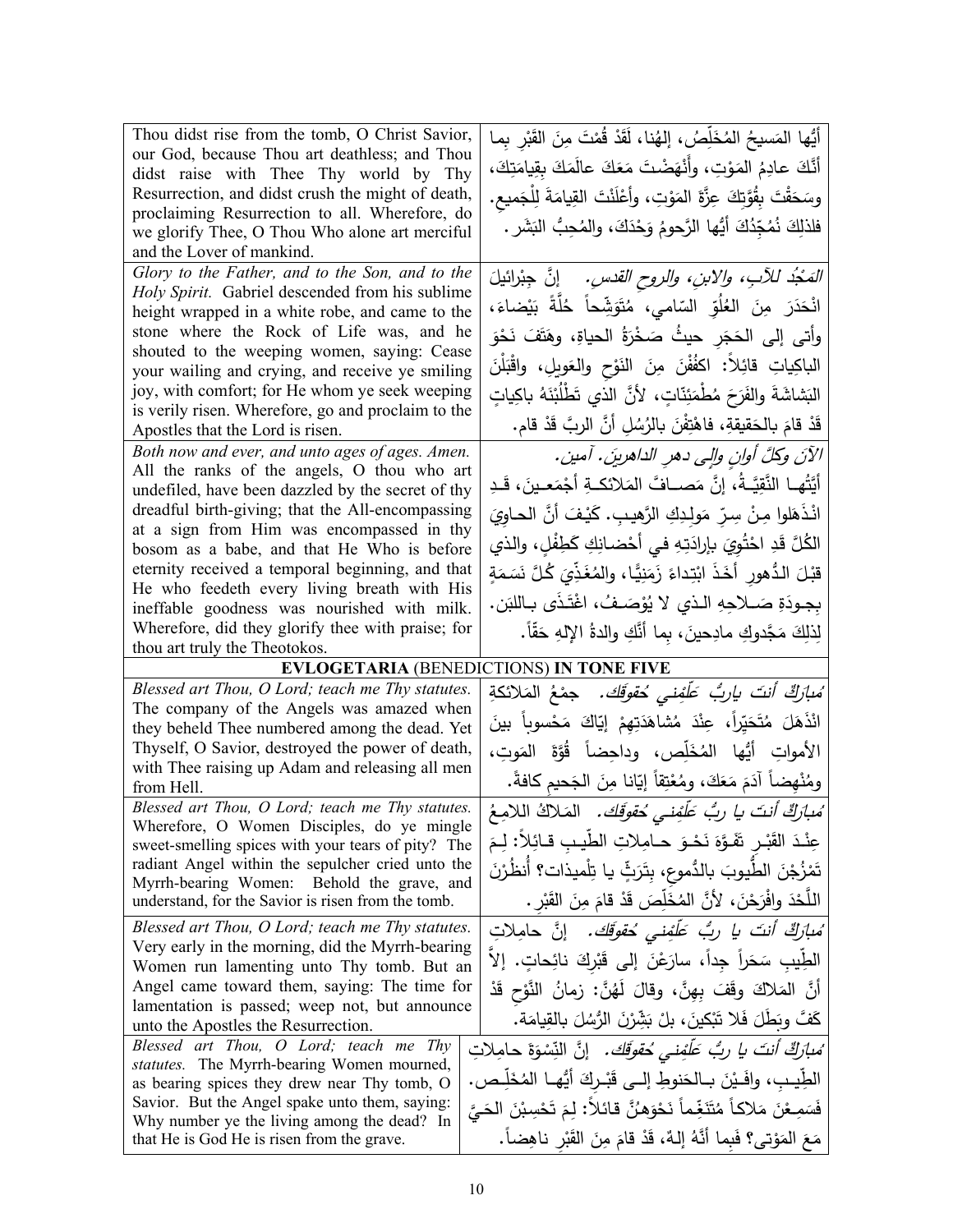| Glory to the Father, and to the Son, and to the                                          | المَعْدُ للأَبِ، والأبنِ، والتروح القُدُسِ.   نَسْجُدُ لِلأَبِ،                          |
|------------------------------------------------------------------------------------------|------------------------------------------------------------------------------------------|
| Holy Spirit. We adore the Father, as also His                                            |                                                                                          |
| Son, and the Holy Spirit, the Holy Trinity in                                            | ولابْنِهِ، ولِروح قُدْسِهِ، ثالوثاً قدُّوساً في جَوْهرِ واحِدٍ،                          |
| one Essence, crying with the Seraphim: Holy,<br>holy, holy art Thou, O Lord.             | هاتِفينَ مَعَ السّارافيم: قُدّوسٌ، قُدّوسٌ، قُدّوسٌ أنتَ يا رَبّ.                        |
| Both now and ever, and unto ages of ages.<br>Amen. In that thou didst bear the Giver of  | الآنَ وَكُلَّ أُولِن وإلى دَهْرِ الدَاهِرِينَ، أَمين. ۖ أَيَّتُها الْعَذْرَاءُ،          |
| Life, O Virgin, thou didst redeem Adam from                                              | لَـقَدْ وَلَـدْتِ مُعْطِـيَ الحَيـاة، وأَنْقَـذْتِ آدَمَ مِـنَ الخَطيئـة،                |
| sin, and didst give to Eve joy in place of                                               | ومَنَحْتِ حَوّاءَ الفَرَحَ عِوَضَ الحُزْنِ، لَكِنَّ الإِلـهَ والإِنْسانَ                 |
| sadness; and He who was incarnate of thee,                                               |                                                                                          |
| both God and man, hath restored to life those                                            | الْمُتَجَسِّدَ مِنْكِ، أَرْشَدَهُما إِلَى الْحَياةِ الَّتِي قَدْ تَهَوَّرا مِنْها.       |
| who had fallen therefrom.<br>Alleluia, Alleluia, Alleluia. Glory to Thee, O              |                                                                                          |
| God. (THRICE)                                                                            | هَلِلوبِيا، هَلِلوبِيا، هَلِلوبِيا، المَجْدُ لَكَ يا الله. (ثلاثًا )                     |
| O our God and our Hope, glory to Thee!                                                   | يا إلهَنا ورجاءَنا لكَ المَجْد.                                                          |
|                                                                                          | THE LITTLE LITANY                                                                        |
| Priest: Again and again, in peace, let us                                                | ا <b>لكاهن:</b> أَيْضاً وأَيْضاً بِسَلامِ إلى الرَّبِّ نَطْلُب.                          |
| pray to the Lord.                                                                        |                                                                                          |
| Choir: Lord, have mercy.                                                                 | ا <b>لجوق</b> : يا ربُّ ارْحَمْ.                                                         |
| Priest: Help us; save us; have mercy on<br>us; and keep us, O God, by Thy grace.         | الكاهن: أَعْضُدْ، وَخَلِّصْ، وارْحَمْ، واحفَظْنا يا اللهُ بِنِعْمَتِكَ.                  |
| Choir: Lord, have mercy.                                                                 | ا <b>لجوق</b> : يا ربُّ ارْحَمْ.                                                         |
| Priest: Calling to remembrance our all-                                                  | الكاهن: بعدَ ذِكْرِنا الكُلِّيَّةَ القَداسَةِ، الطاهِرَةَ، الفائِقَةَ البَرَكاتِ         |
| holy, immaculate, most-blessed<br>and<br>glorious Lady the Theotokos and ever-           |                                                                                          |
| virgin Mary, with all the saints: let us                                                 | المَجيدة، سيِّدَتَنا والِدَةَ الإِلهِ الدائِمَةَ البَتولِيَّةِ مَرْيَمَ مَعَ جميع        |
| commend ourselves and each other, and all                                                | القدِّيسين، لِنودِعْ أنفُسَنا وبَعْضُنا بَعْضاً وَكُلَّ حَياتِنا لِلْمَسيحِ الإله.       |
| our life unto Christ our God.                                                            | ا <b>لجوق</b> : لكَ يا رب.                                                               |
| Choir: To Thee, O Lord.                                                                  |                                                                                          |
| Priest: For blessed is Thy Name, and                                                     | ا <b>لكاهن:</b> 'لأنَّ اسْمَكَ مُبارَكٌ ومُلْكَكَ مُمَجَّدٌ أيُّها الآبُ والإبنُ والروحُ |
| glorified is Thy kingdom of the Father and<br>of the Son and of the Holy Spirit, now and | القُدُس، الآنَ وكلَّ أوانِ وإلى دَهْرِ الدَّاهِرين.                                      |
| ever, and unto ages of ages.                                                             | ا <b>لجوق</b> : آمين.                                                                    |
| Choir: Amen.                                                                             |                                                                                          |
|                                                                                          | <b>FOURTH TONE RESURRECTIONAL HYPAKOE (Plain Reading)</b>                                |
| ointment-bearing women<br>The.<br>hastened                                               | إنَّ حــامِلاتِ الطِّيــبِ سَـبَقْنَ مُحاضِــراتِ إلــي الرُّسُــلِ،                     |
| running to the Apostles and related to them                                              |                                                                                          |
| the account of Thy Resurrection, O Christ,                                               | وِنَشَّرْنَ بِحَوادِثِ قِيامَتِكَ الْمُعْجِزَةِ، أَيُّها الْمَسيحُ، قائِلاتٍ:            |
| saying, Thou hast risen because Thou art                                                 | إِنَّكَ قَدْ قُمْتَ بِما أَنَّكَ إِلَٰهٌ، مانِحاً العالَمَ الرَّحْمَةَ العُظْمي.         |
| God, granting the world Great Mercy.                                                     | <b>FOURTH TONE RESURRECTIONAL ANABATHMOI (Plain Reading) First Antiphony</b>             |
| The many sufferings from my youth combat<br>$^{+}$                                       | + مُنْذُ شَبابى آلامٌ كَثيرةٌ تُحارِبُني، لكِنْ أَنْتَ يا                                |
| me. But Thou, O my Savior, assist and save                                               |                                                                                          |
| me.                                                                                      | مُخَلِّصي أَعْضُدْني وخلِّصْني.                                                          |
| $^+$<br>O ye haters of Zion, depart in shame from                                        | + يا مُبْغِضي صِهْيَوْنَ اخْزَوا مِنْ تُجاهِ الرَّبِّ، لأَتَّكُمْ                        |
| before the Lord; for ye shall be dry by fire as                                          | سَتَصيرونَ جافِّينَ كالعُشْبِ اليابسِ بالنارِ .                                          |
| the grass.<br>Glory to the Father, and to the Son, and to<br>$^+$                        |                                                                                          |
| the Holy Spirit: both now and ever, and unto                                             | + المَحْدُ للآبِ، والابنِ، والروح الْقُدُسِ، الآنَ وكلَّ                                 |
| ages of ages. Amen.                                                                      | أوانِ والِي دَهُرِ الداهرِينِ، أمينِ.                                                    |
| By the Holy Spirit every spirit shall live and<br>$^+$                                   | + بالروح القُدُس تَحْيا كُلُّ نَفْسٍ وتَتَنَقَّى، مُرْتَفِعَةً                           |
| shall be purified, ascending, and brilliant,                                             | ولِامِعَةً بِالثَالُوثِ الْوَاحِدِ الْخَفِيِّ الطَّاهِرِ .                               |
| through the one hidden and pure Trinity.                                                 |                                                                                          |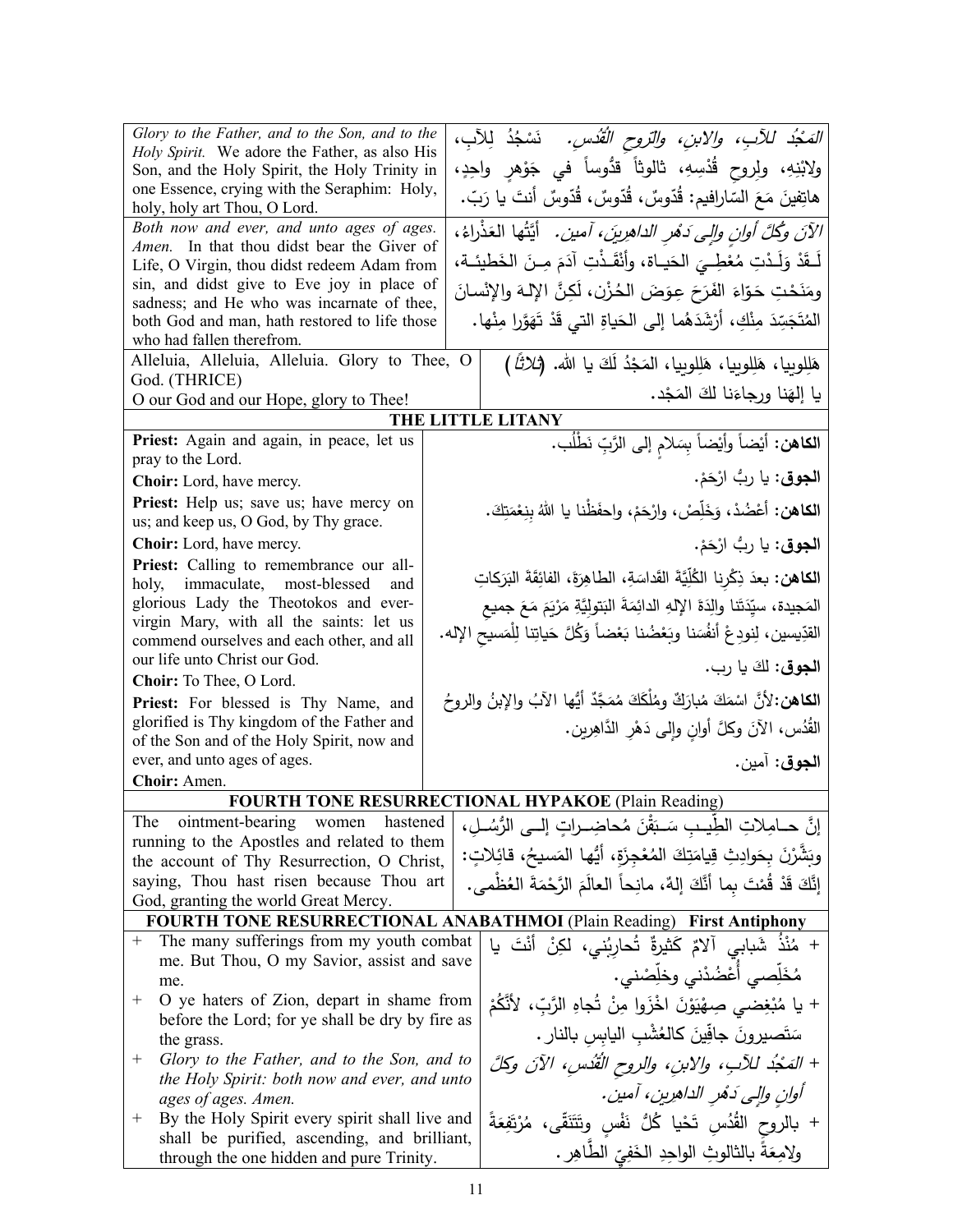| <b>Second Antiphony</b>                                                           |                                                                                                   |                                          |                                                                    |                                                                                                                          |  |
|-----------------------------------------------------------------------------------|---------------------------------------------------------------------------------------------------|------------------------------------------|--------------------------------------------------------------------|--------------------------------------------------------------------------------------------------------------------------|--|
| $^{+}$                                                                            | To Thee, O Lord, have I cried fervidly from                                                       |                                          |                                                                    | + إِلَيْكَ يا رَبُّ صَرَخْتُ بِحَرارَةٍ مِنْ صَميمِ النَّفْسِ،                                                           |  |
|                                                                                   | the depth of my soul. Let Thy divine ears<br>listen to me.                                        |                                          | فلْتَكُنْ أَذُناكَ الإِلْهِيَّتانِ سامِعَتَيْنِ لي.                |                                                                                                                          |  |
| $^+$                                                                              | All those who have placed their trust in the                                                      |                                          |                                                                    | + كلُّ الذينَ وضَعوا رَجاءَهُمْ على الرَّبِّ، هُمْ أَعْلـى                                                               |  |
| $^{+}$                                                                            | Lord shall transcend all sorrows.<br>Glory to the Father, and to the Son, and to                  |                                          | مِنْ جَميعِ المُحْزِناتِ.                                          |                                                                                                                          |  |
|                                                                                   | the Holy Spirit: both now and ever, and unto                                                      |                                          |                                                                    | + المَحْدُ للآبِ، والابنِ، والروح القدسِ، الآنَ وكلَّ                                                                    |  |
|                                                                                   | ages of ages. Amen.                                                                               |                                          |                                                                    |                                                                                                                          |  |
| $^{+}$                                                                            | Verily, the Holy Spirit doth overflow with<br>streams and passages of grace, and doth             |                                          | أوانِ والِي دهرِ الداهرينِ، آمينِ.                                 |                                                                                                                          |  |
|                                                                                   | water all creation with refreshing life.                                                          |                                          | + بالروح القُدُسِ تَفيضُ سَواقى النِّعْمَةِ ومَجاريها،             |                                                                                                                          |  |
|                                                                                   |                                                                                                   |                                          |                                                                    | وتُرَوِّي البرايا بأسْرها بالحَياةِ المُحْيِيَة.                                                                         |  |
|                                                                                   | <b>Third Antiphony</b>                                                                            |                                          |                                                                    |                                                                                                                          |  |
| $^{+}$                                                                            | Let my heart rise to Thee, O Word, and let not                                                    |                                          | + لِيَرْتَفِعْ قَلْبِي نَحْوَكَ أَيُّها الكَلِمَةُ، ولا تُشْغِفْنى |                                                                                                                          |  |
|                                                                                   | the pleasures of the world enter into me to vie<br>with the earthly life.                         |                                          |                                                                    | مُطْرِبِاتُ العالَمِ إلى مُنافَسةِ العيشَةِ التُّرابِيَّة.                                                               |  |
| $^{+}$                                                                            | And as each of us hath surpassing love to his                                                     |                                          |                                                                    | + لِكُلِّ مِنَّا غَرامٌ مُفْرِطٌ لِوالدَتِهِ، فَكَمْ بِالأَحْرِي يَجِبُ                                                  |  |
|                                                                                   | mother, the more should we love the Lord<br>with utmost fervor.                                   |                                          |                                                                    | عَلينا أَنْ نُحِبَّ الرَّبَّ بأَشَدَّ حَرارَةً.                                                                          |  |
| $^{+}$                                                                            | Glory to the Father, and to the Son, and to the                                                   |                                          |                                                                    | + المَجْدُ للآبِ، والابنِ، والروح القدسِ، الآنَ وكلَّ                                                                    |  |
|                                                                                   | Holy Spirit: both now and ever, and unto ages<br>of ages. Amen.                                   |                                          |                                                                    | أوانِ والِي دهرِ الداهرينِ، آمينِ.                                                                                       |  |
| $^{+}$                                                                            | By the Holy Spirit cometh the riches of divine                                                    |                                          |                                                                    | + بالروح القُدُسِ غِنى المَعْرِفَةِ الإلهيَّةِ، والنَّظَرُ                                                               |  |
|                                                                                   | knowledge, divine vision, and wisdom; for                                                         |                                          |                                                                    |                                                                                                                          |  |
|                                                                                   | through Him the Word doth proclaim all the<br>commandments of the Father.                         |                                          | الإِلَهِيُّ، والحِكْمَةُ. لأنَّ بِهِ يُعلِنُ الكَلِمَةُ الأوامِرَ  |                                                                                                                          |  |
|                                                                                   |                                                                                                   |                                          | الأَبَوِيَّةَ بِأَسْرِها.                                          |                                                                                                                          |  |
| PROKEIMENON FOR THE RESURRECTION IN TONE FOUR                                     |                                                                                                   |                                          |                                                                    |                                                                                                                          |  |
| Arise, O God, help us and redeem us for Thy Name's<br>sake. (TWICE)               |                                                                                                   |                                          |                                                                    | قُمْ يا اللهُ أُعِنَّا وافْتَدِنا مِنْ أَجْلِ اسْمِكَ. (مرتين)                                                           |  |
| Stichos: O God, with our own ears have we heard.                                  |                                                                                                   |                                          | استيخُن: اللَّهُمَّ بِآذانِنا قدْ سَمِعْنا.                        |                                                                                                                          |  |
| Arise, O God, help us and redeem us for Thy Name's<br>sake.                       |                                                                                                   |                                          | قُمْ يا اللهُ أُعِنَّا وافْتَدِنا مَنْ أَجْلِ اسْمِكَ.             |                                                                                                                          |  |
|                                                                                   | Deacon: Let us pray to the Lord.                                                                  |                                          |                                                                    | ا <b>لشماس:</b> إلى الرَّبِّ نَطلَب.                                                                                     |  |
|                                                                                   | <b>Choir:</b> Lord, have mercy.                                                                   |                                          |                                                                    | ا <b>لمرتل:</b> يا ربُّ ارْحَم.                                                                                          |  |
| <b>Priest:</b> For Holy art Thou, O our God, Who                                  |                                                                                                   |                                          |                                                                    |                                                                                                                          |  |
|                                                                                   | restest in the Holies, and unto Thee do we                                                        |                                          |                                                                    | ا <b>لكاهن:</b> لِأنَّكَ قُدُّوسٌ أَنْتَ يا إِلهَنا، وفي القِدِّيسينَ                                                    |  |
|                                                                                   | ascribe glory to the Father and to the Son and<br>to the Holy Spirit, now and ever, and unto ages |                                          |                                                                    | تَسْتَقِرُ وتَسْتَرِيحُ، ولَكَ نُرسِلُ المَجْدَ أَيُّها الآبُ، واﻹبْنُ،                                                  |  |
| of ages.                                                                          |                                                                                                   |                                          | والرّوحُ القُدُس، الآنَ وكُلَّ أوانٍ وإلى دَهْرِ الداهِرِينِ.      |                                                                                                                          |  |
| <b>Chanter:</b> Amen. Let everything that hath breath<br>praise the Lord. (twice) |                                                                                                   |                                          | المُرَبِّل: آمين. كُلُّ نَسَمَةٍ، فَلْتُسَبِّحِ الرَّبَّ. (مرتين)  |                                                                                                                          |  |
| Praise ye God in His saints; praise Him in the<br>firm foundation of His power.   |                                                                                                   |                                          |                                                                    | سَبْحوا اللهَ في قَدِيسيهِ سَتَجوهُ في فَلَكِ قُوَّتِه.                                                                  |  |
| Let everything that hath breath praise the Lord.                                  |                                                                                                   | فَلْتُسَبِّحِ الرَّبَّ، كُـلُّ نَسَمَةٍ. |                                                                    |                                                                                                                          |  |
| THE FOURTH EOTHINON GOSPEL                                                        |                                                                                                   |                                          |                                                                    |                                                                                                                          |  |
|                                                                                   | <b>Deacon:</b> And that we may be accounted                                                       |                                          |                                                                    |                                                                                                                          |  |
|                                                                                   | worthy to hear the Holy Gospel, let us pray<br>unto the Lord our God.                             |                                          |                                                                    | ا <b>لشماس:</b> مِنْ أَجْلِ أَنْ نَكونَ مُسْتَحِقِّينَ لِسَماعِ الإِنْجِيلِ<br>المُقَدَّسِ، إلى الرَّبِّ إلهِنا نَطْلُب. |  |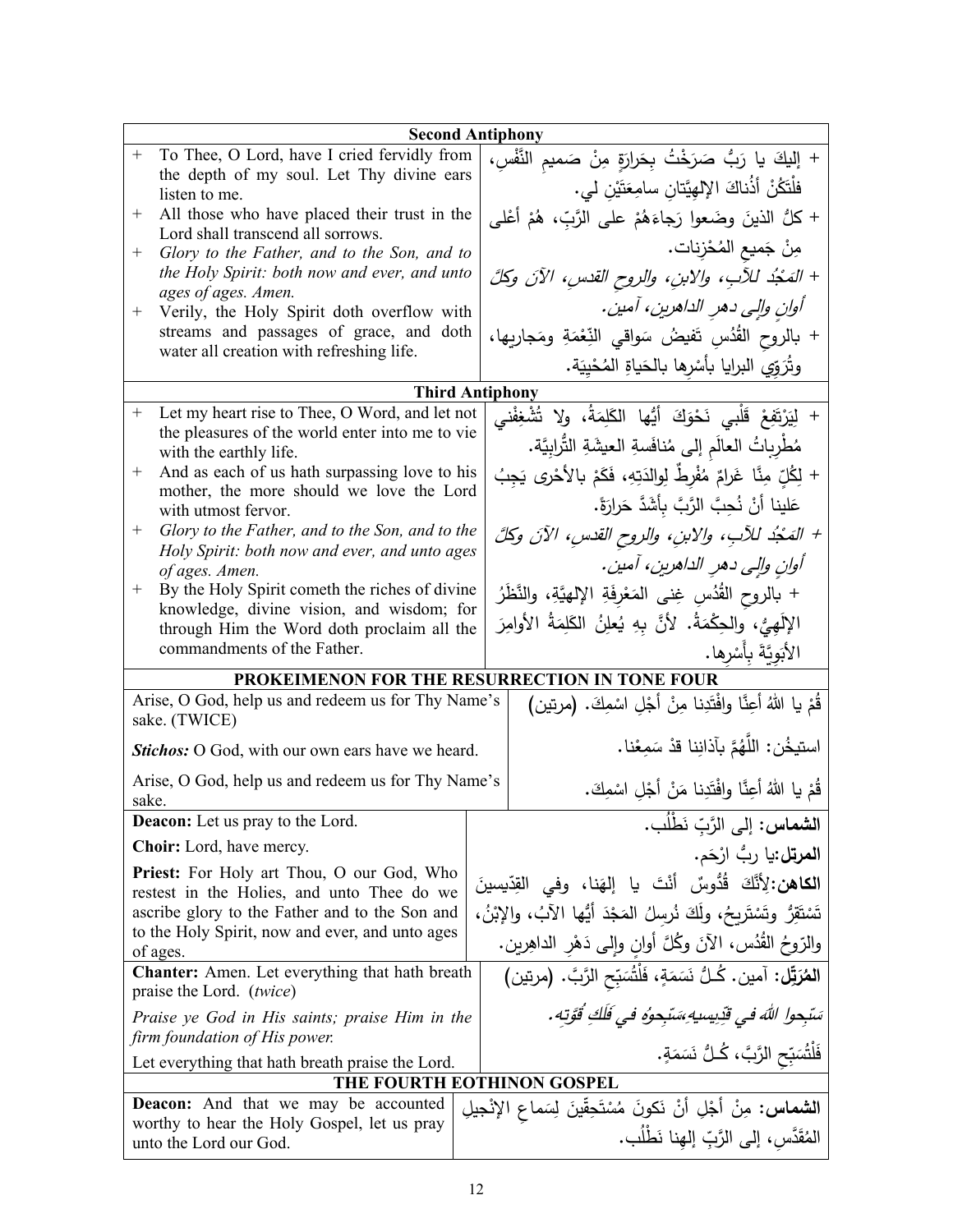| Choir: Lord, have mercy. (thrice)                                                                                                                                                                                                                                                                                                                                                                                                                                                                                                                                                                                                                                                                                                                                                                                                                                                                                                                                                                                                                                                                                                                                                                                                                                                      | ا <b>لمرتل:</b> يا رَبُّ ارْحَمْ. <i>(تْلاثَاً)</i>                                                                                                                                                                                                                                                                                                                                                                                                                                                                                                                                                                                                                                                                                                                                                                                                                                                                                                                                                                                                                                                                                                                                                            |
|----------------------------------------------------------------------------------------------------------------------------------------------------------------------------------------------------------------------------------------------------------------------------------------------------------------------------------------------------------------------------------------------------------------------------------------------------------------------------------------------------------------------------------------------------------------------------------------------------------------------------------------------------------------------------------------------------------------------------------------------------------------------------------------------------------------------------------------------------------------------------------------------------------------------------------------------------------------------------------------------------------------------------------------------------------------------------------------------------------------------------------------------------------------------------------------------------------------------------------------------------------------------------------------|----------------------------------------------------------------------------------------------------------------------------------------------------------------------------------------------------------------------------------------------------------------------------------------------------------------------------------------------------------------------------------------------------------------------------------------------------------------------------------------------------------------------------------------------------------------------------------------------------------------------------------------------------------------------------------------------------------------------------------------------------------------------------------------------------------------------------------------------------------------------------------------------------------------------------------------------------------------------------------------------------------------------------------------------------------------------------------------------------------------------------------------------------------------------------------------------------------------|
| Deacon: Wisdom! Attend! Let us hear the<br>Holy Gospel.                                                                                                                                                                                                                                                                                                                                                                                                                                                                                                                                                                                                                                                                                                                                                                                                                                                                                                                                                                                                                                                                                                                                                                                                                                | ال <b>شماس:</b> الحِكْمَةُ، فَلْنَستَقِمْ ولْنَسْمَعِ الإِنْجيلَ المُقَدَّس.                                                                                                                                                                                                                                                                                                                                                                                                                                                                                                                                                                                                                                                                                                                                                                                                                                                                                                                                                                                                                                                                                                                                   |
| Priest: Peace be to all.                                                                                                                                                                                                                                                                                                                                                                                                                                                                                                                                                                                                                                                                                                                                                                                                                                                                                                                                                                                                                                                                                                                                                                                                                                                               | ا <b>لكاهن:</b> السَّلامُ لِجَميعِكُم.                                                                                                                                                                                                                                                                                                                                                                                                                                                                                                                                                                                                                                                                                                                                                                                                                                                                                                                                                                                                                                                                                                                                                                         |
| Choir: And to thy spirit.                                                                                                                                                                                                                                                                                                                                                                                                                                                                                                                                                                                                                                                                                                                                                                                                                                                                                                                                                                                                                                                                                                                                                                                                                                                              | المرتل: ولروجك.                                                                                                                                                                                                                                                                                                                                                                                                                                                                                                                                                                                                                                                                                                                                                                                                                                                                                                                                                                                                                                                                                                                                                                                                |
| <b>Priest:</b> The Reading from the Holy Gospel<br>according to Saint Luke. (24:1-12)                                                                                                                                                                                                                                                                                                                                                                                                                                                                                                                                                                                                                                                                                                                                                                                                                                                                                                                                                                                                                                                                                                                                                                                                  | ا <b>لكاهن:</b> فَصْلٌ شَرِيفٌ مِنْ بِشَارَةِ القِدّيسِ <b>لوقا</b> الإِنْجِيليّ<br>الْبَشْيْرِ وْالتِّلْمِيْذِ الطَّاهِرِ .                                                                                                                                                                                                                                                                                                                                                                                                                                                                                                                                                                                                                                                                                                                                                                                                                                                                                                                                                                                                                                                                                   |
| Choir: Glory to Thee, O Lord, glory to Thee.                                                                                                                                                                                                                                                                                                                                                                                                                                                                                                                                                                                                                                                                                                                                                                                                                                                                                                                                                                                                                                                                                                                                                                                                                                           |                                                                                                                                                                                                                                                                                                                                                                                                                                                                                                                                                                                                                                                                                                                                                                                                                                                                                                                                                                                                                                                                                                                                                                                                                |
| <b>Deacon:</b> Let us attend!                                                                                                                                                                                                                                                                                                                                                                                                                                                                                                                                                                                                                                                                                                                                                                                                                                                                                                                                                                                                                                                                                                                                                                                                                                                          | ا <b>لمرتل:</b> المَجْدُ لَكَ يا رَبُّ المَجْدُ لَك.<br>الشماس: لِنُصْغ!                                                                                                                                                                                                                                                                                                                                                                                                                                                                                                                                                                                                                                                                                                                                                                                                                                                                                                                                                                                                                                                                                                                                       |
| Priest: On the first day of the week, at early<br>dawn, the women went to the tomb, taking the<br>spices which they had prepared, and certain<br>others with them. And they found the stone<br>rolled away from the tomb; but when they went<br>in, they did not find the body of the Lord Jesus.<br>While they were perplexed about this, behold,<br>two men stood by them in dazzling apparel; and<br>as they were frightened and bowed their faces to<br>the ground, the men said to them, "Why do you<br>seek the Living among the dead? He is not here,<br>but is risen. Remember how He told you, while<br>He was still in Galilee, that the Son of Man must<br>be delivered into the hands of sinful men, and be<br>crucified, and on the third day rise again." And<br>they remembered His words, and returning from<br>the tomb they told all this to the eleven and to all<br>the rest. Now it was Mary Magdalene and Joanna<br>and Mary the mother of James and the other<br>women with them who told this to the apostles;<br>but their words seemed to them an idle tale, and<br>they did not believe them. But Peter rose and ran<br>to the tomb; stooping and looking in, he saw the<br>linen cloths by themselves; and he departed,<br>wondering at what had happened. | الكاهن: في أَوَّلِ الأَسْبوعِ باكراً جِدَّاً، أَتَتْ نِساءٌ إلى<br>القَبْرِ وهُنَّ يَحْمِلْنَ الحَنوطَ الذي أَعْدَدْنَهُ، ومَعَهُنَّ<br>أَناسٌ فَوَجَدْنَ الْحَجَرَ قَدْ دُحْرِجَ عَنِ الْقَبِرِ . فَدَخَلْنَ،<br>فَلَمْ يَجِدْنَ جَسَدَ الرَّبِّ يَسوعٍ وبَيْنَما هُنَّ مُتَحَيِّراتٌ في<br>ذلِكَ، إذا بِرَجُلَيْنِ قَدْ وَقَفا بِهِنَّ بِلِباسِ بَرَّاقٍ وإِذْ كُنَّ<br>خائِفاتٍ ونَكَّسْنَ وُجوهَهُنَّ إِلى الأَرْضِ، قالا لَهُنَّ:<br>"لِماذا تَطْلُبْنَ الحَيَّ بَيْنَ الأَمْواتِ؟ إنَّهُ لَيْسَ هَهُنا،<br>لَكِنَّهُ قَدْ قامَ. أَذْكُرْنَ كَيْفَ كَلَّمَكُنَّ وَهُوَ بَعْدُ في<br>الْجِلِيلِ، إِذْ قَالَ إِنَّهُ يَنْبَغِي لِابْنِ النِّشَرِ أَنْ يُسْلَمَ إِلَى<br>أيدي أُناسِ خَطَأَةٍ، ويُصْلَبَ، ويَقومَ في اليوم<br>الثالث." فذَكَرْنَ كَلامَهُ ورَجِعْنَ مِنَ القَبْرِ، وأخْبَرْنَ<br>الأَحَدَ عَشَرَ وجَميعَ الباقينَ بِهَذا كُلِّهِ ومَرْيَمُ<br>المَجْدَلِيَّةُ، وحَذَّةُ، ومربِمُ أمُّ يعقوبَ وباقي مَنْ مَعَهُنَّ،<br>هُنَّ اللواتي أُخْبَرْنَ الرُسُلَ بِهذا فكانَ عِنْدَهُمْ هَذا<br>الْكَلامُ كَالْهَذَيانِ، ولَمْ يُصَدِّقُوهُنَّ فَقَامَ بُطّْرُسُ وأَسْرَعَ<br>إِلَى القَبْرِ وَتَطَلَّعَ، فَرَأَى الأَكْفانَ مَوْضوعَةً وحْدَها<br>فانْصَرَفَ إلى مَقَرَّهِ، مُتَعَجِّباً مِمَّا كان. |
| <b>Choir:</b> Glory to Thee, O Lord, glory to Thee.                                                                                                                                                                                                                                                                                                                                                                                                                                                                                                                                                                                                                                                                                                                                                                                                                                                                                                                                                                                                                                                                                                                                                                                                                                    | ا <b>لمرتل:</b> المَجْدُ لَكَ يا رَبُّ، المَجْدُ لَك.                                                                                                                                                                                                                                                                                                                                                                                                                                                                                                                                                                                                                                                                                                                                                                                                                                                                                                                                                                                                                                                                                                                                                          |
| <b>Reader:</b> In that we have beheld the Resurrection<br>of Christ, let us bow down before the Holy Lord<br>Jesus, the only sinless One. Thy Cross do we<br>adore, O Christ, and Thy holy Resurrection we<br>praise and glorify: for Thou art our God, and we<br>know none other beside Thee; we call upon Thy<br>Name. O come, all ye faithful, let us adore<br>Christ's holy Resurrection. For lo, through the<br>Cross is joy come into all the world. Ever<br>blessing the Lord, let us sing His Resurrection:<br>for in that He endured the Cross for us, He hath<br>destroyed death by death.                                                                                                                                                                                                                                                                                                                                                                                                                                                                                                                                                                                                                                                                                   | ا <b>لقارىء :</b> إذْ قَدْ رأينا قِيامَةَ المَسيح، فَلْنَسْجُدْ لِلرَّبِّ<br>القُدُوسِّ، يَسوعَ المَعْصومِ مِنَ الْخَطَأُ وحدَهُ. لِصَليبِكَ<br>أَيُّها المَسيحُ نَسْجُدُ ولقِيامَتِكَ المُقَدَّسَةِ نُسَبِّحُ ونُمَجِّدُ،<br>لأَنَّكَ أَنتَ هو إلهُنا وآخَرَ سواكَ لا نَعْرِفُ وبِاسْمِكَ<br>نُسَمّي. هَلُمَّ يا مَعْشَرَ المؤمنينَ نَسْجُدْ لِقِيامَةِ المَسيح<br>المُقَدَّسة، لأنَّ هوذا بالصليبِ قَدْ أَتى الفَرَحُ لِكُلِّ<br>العالَم. لِثُبارِكِ الرَّبَّ في كلِّ حينٍ ونُسَبِّحْ قِيامَتَهُ،<br>لأَنَّهُ إِذِ احْتَمَلَ الصَّلْبَ مِنْ أَجْلِنا، المَوْتَ بِالْمَوْتِ<br>حَطُمْ.                                                                                                                                                                                                                                                                                                                                                                                                                                                                                                                                                                                                                        |
|                                                                                                                                                                                                                                                                                                                                                                                                                                                                                                                                                                                                                                                                                                                                                                                                                                                                                                                                                                                                                                                                                                                                                                                                                                                                                        |                                                                                                                                                                                                                                                                                                                                                                                                                                                                                                                                                                                                                                                                                                                                                                                                                                                                                                                                                                                                                                                                                                                                                                                                                |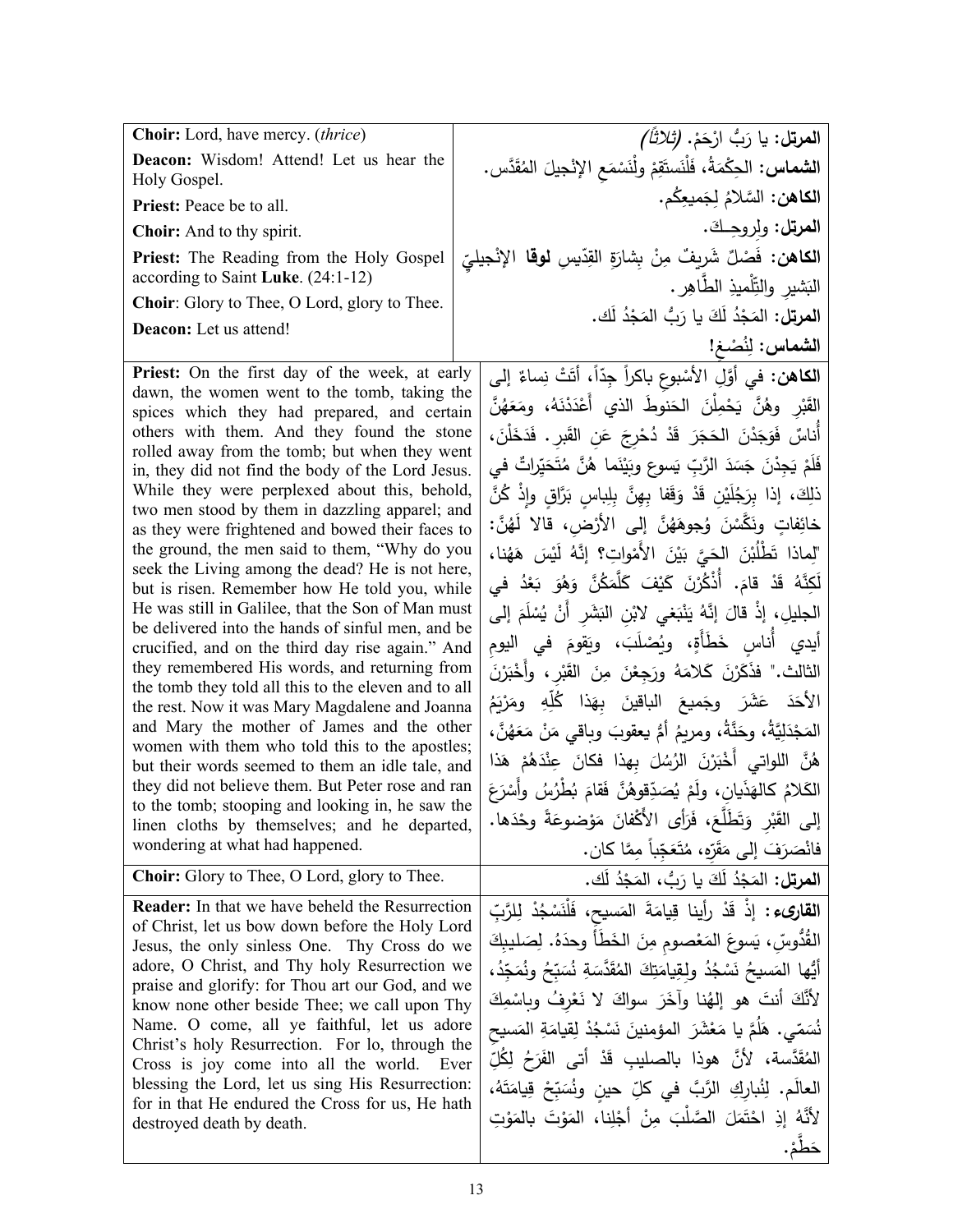| <b>PSALM 50</b>                                                                                            |                                                                                  |  |
|------------------------------------------------------------------------------------------------------------|----------------------------------------------------------------------------------|--|
| Have mercy on me, O God, according to Thy                                                                  | ارْحَمْني يا اللهُ كعظيمِ رَحْمَتِكَ، وكَمِثْلِ كَثْرَةِ رأفتِكَ                 |  |
| Great Mercy; and according to the multitude of                                                             |                                                                                  |  |
| Thy compassions blot out my transgression.                                                                 | امْحُ مَأْثِمي.                                                                  |  |
| Wash me thoroughly from mine iniquity, and<br>cleanse me from my sin.                                      | إغْسِلْني كَثيراً مِنْ إثْمي، ومِنْ خَطيئَتي طَهِّرْني.                          |  |
| For I know mine iniquity, and my sin is ever<br>before me.                                                 | لأنّي أنا عارِفٌ بإثْمي، وخَطيئَتي أمامي في كلِّ حينٍ.                           |  |
| Against Thee only have I sinned and done this                                                              | إليكَ وحدَكَ أخطأتُ، والشرَّ قُدَّامَكَ صَنَعْتُ، لَكَي                          |  |
| evil before Thee, that Thou mightest be justified                                                          |                                                                                  |  |
| in Thy words, and prevail when Thou art judged.                                                            | تَصْدُقَ في أقوالِكَ وتَغْلِبَ في مُحاكَمَتِك.                                   |  |
| For behold, I was conceived in iniquities, and in                                                          | هاءنذا بالآثام حُبِلَ بي، وبالخَطايا وَلَدَتْني أُمّي.                           |  |
| sins did my mother bear me.                                                                                |                                                                                  |  |
| For behold, Thou hast loved truth; the hidden and                                                          | لِأَنَّكَ قَدْ أَحْبَبْتَ الْحقَّ، وأَوْضَحْتَ لَى غَوامِضَ                      |  |
| secret things of Thy wisdom hast Thou made                                                                 |                                                                                  |  |
| manifest unto me.                                                                                          | جِكْمَتِكَ ومَسْتوراتِها.                                                        |  |
| Thou shalt sprinkle me with hyssop, and I shall                                                            | تَنْضَحُني بالزوفي فأطْهُرُ ، تَغْسِلُني فأَبْيَضُ أكثَرَ                        |  |
| be made clean; Thou shalt wash me, and I shall                                                             |                                                                                  |  |
| be made whiter than snow.                                                                                  | مِنَ الثَّلْجِ.                                                                  |  |
| Thou shalt make me to hear joy and gladness; the                                                           | تُسْمِعُني بَهْجَةً وسروراً، فَتَبْتَهِجُ عِظامي الذَّليلَة.                     |  |
| bones that be humbled, they shall rejoice.                                                                 |                                                                                  |  |
| Turn Thy face away from my sins, and blot out                                                              | إِصْرِفْ وِجْهَكَ عَنْ خَطَايَايَ، وَاِمْحُ كُلَّ مَأْثِمي.                      |  |
| all mine iniquities.                                                                                       |                                                                                  |  |
| Create in me a clean heart, O God,                                                                         | قَلْباً نَقِيّاً اخْلُقْ فِيَّ يا اللهُ، وروحاً مُسْتَقيماً جَدِّدْ في أَحْشائي. |  |
| and renew a right spirit within me.                                                                        |                                                                                  |  |
| Cast me not away from<br>Thy                                                                               | لا تَطْرَحْني مِنْ أمامِ وَجْهِكَ، وروحُكَ القُدُوسُ لا تَنْزِعْهُ               |  |
| presence, and take not Thy Holy                                                                            |                                                                                  |  |
| Spirit from me.                                                                                            |                                                                                  |  |
| Restore unto me the joy of Thy salvation, and<br>with Thy governing Spirit establish me.                   | إمْنَحْني بَهْجَةَ خلاصِكَ، وبِروحِ رئاسِيِّ اعْضُدْني.                          |  |
| I shall teach transgressors Thy ways, and the<br>ungodly shall turn back unto Thee.                        | فَأُعَلِّمُ الأَثَمَةَ طُرُقَكَ، والكَفَرَةُ إليْكَ يَرْجِعون.                   |  |
| Deliver me from blood-guiltiness, O God, Thou                                                              | أَنْقِذْني مِنَ الدِّماءِ يا اللهُ إلهَ خَلاصي، فيَبْتَهِجَ                      |  |
| God of my salvation; my tongue shall rejoice in                                                            |                                                                                  |  |
| Thy righteousness.                                                                                         | لِساني بِعَدْلِكَ.                                                               |  |
| O Lord, Thou shalt open my lips, and my mouth<br>shall declare Thy praise.                                 | يا ربُّ افْتَحْ شَفَتَيَّ، فَيُخَبِّرَ  فَمى بِتَسْبِحَتِكَ.                     |  |
| For if Thou hadst desired sacrifice, I had given it;                                                       |                                                                                  |  |
| with whole-burnt offerings Thou shalt not be                                                               | لأنكَ لمْ آثَرْتَ الذَّبيحَةَ، لَكُنْتُ الآنَ أُعْطى،                            |  |
| pleased.                                                                                                   | لكذَّكَ لا شُمَرٌ بالمُحْرَقات.                                                  |  |
| A sacrifice unto God is a broken spirit; a heart                                                           | الذبيحَةُ   للهِ   روحٌ    مُنْسَحِقٌ،    القَلْبُ<br>المُتَخشّعُ                |  |
| that is broken and humbled God will not despise.                                                           |                                                                                  |  |
| والمُتَواضِعُ لا يَرْذُلُهُ اللهُ.                                                                         |                                                                                  |  |
| Do good, O Lord, in Thy good pleasure unto                                                                 | أَصْلِحْ يا ربُّ بِمَسَرَّتِكَ صِهْيَونَ ولْذُبْنَ أَسْوارُ                      |  |
| Zion, and let the walls of Jerusalem be built up.                                                          |                                                                                  |  |
|                                                                                                            | أورشَليم.                                                                        |  |
| حينئذٍ تُسَرُّ بذَبيحَةِ العَدْلِ قُرْبِاناً ومُحْرَقات.<br>Then shalt Thou be pleased with a sacrifice of |                                                                                  |  |
| righteousness, with oblation and whole-burnt offerings.                                                    |                                                                                  |  |
| Then shall they offer bullocks upon Thine altar.                                                           | حينئذٍ يُقَرِّبونَ على مَذْبَحِكَ العُجولِ.                                      |  |
| LENTEN TROPARIA AFTER PSALM 50 IN TONE EIGHT                                                               |                                                                                  |  |
| Glory to the Father, and to the Son, and to the                                                            | المَحْدُ للآبِ والإبنِ والروحِ القَدَسِ.                                         |  |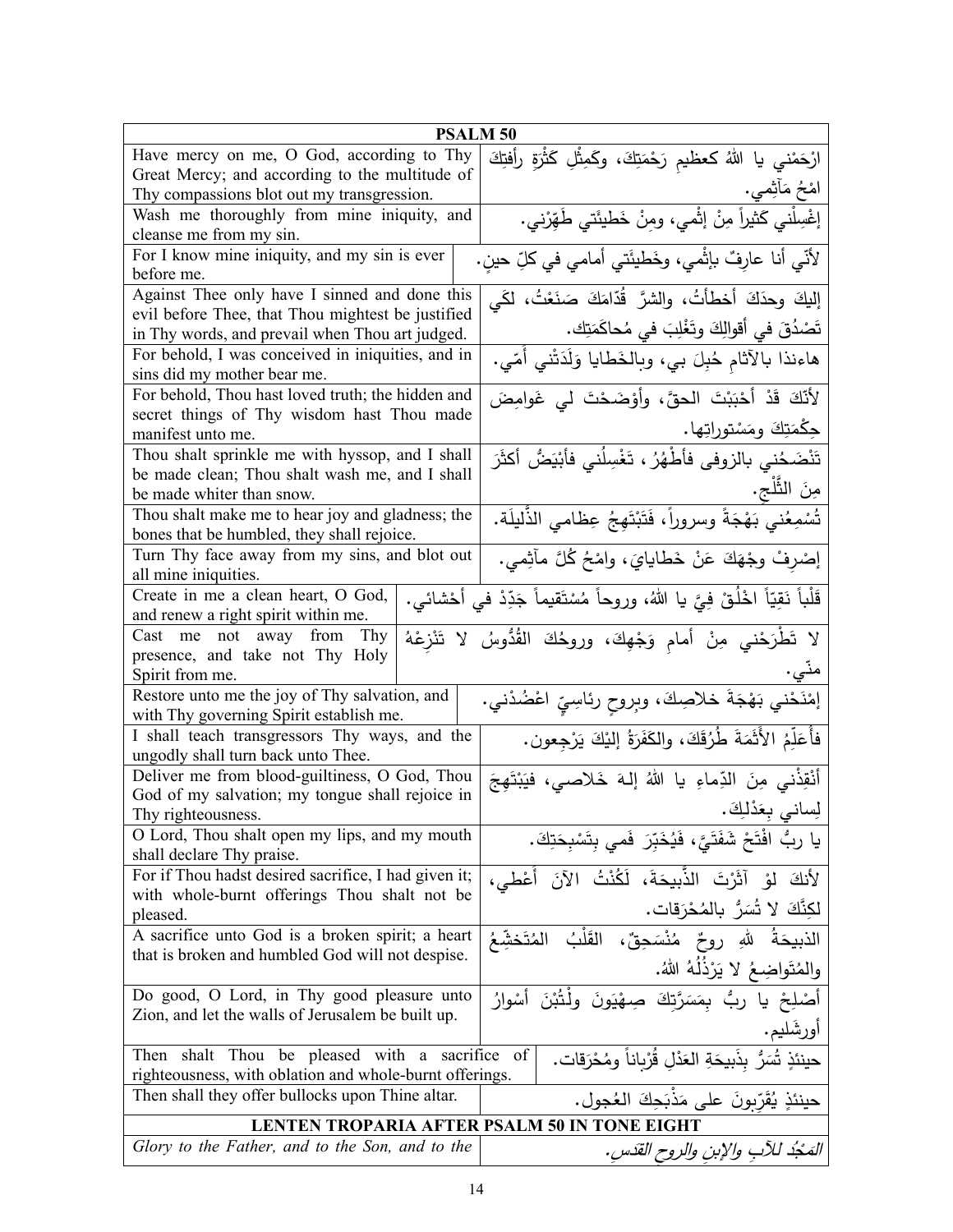| Holy Spirit. Open to me the doors of                                                              |          | افْتَحْ لي أَبْوابَ النَّوْبَةِ يا واهِبَ الْحَياةِ، لأَنَّ روحي                         |
|---------------------------------------------------------------------------------------------------|----------|------------------------------------------------------------------------------------------|
| repentance, O Life-giver; for my soul goeth early<br>to the temple of Thy holiness, coming in the |          | تَبْتَكِرُ ۖ إِلَى ۚ هَيْكَلِ قُدْسِكَ، آتِياً بِهَيْكَلِ جَسَدي مُدَنَّساً              |
| temple of my body, wholly polluted. But because                                                   |          | بِجُمْلَتِهِ. لَكِن، بِما أَنَّكَ مُتَعَطِّفٌ، نَقِّني بِتَحَذُّنِ                       |
| Thou art compassionate, purify me by the                                                          |          |                                                                                          |
| compassion of Thy mercies.                                                                        |          | مَراجِمِك.                                                                               |
| Both now and ever, and unto ages of ages. Amen.<br>Prepare for me the way of salvation, O         |          | الآنَ وَكُلَّ أُوانٍ وَإِلَى دَهْرِ الذَّاهِرِينَ. آمين.                                 |
| Theotokos; for I have profaned myself with                                                        |          | سَهِّلي لي مَناهِجَ الخَلاصِ يا والِدَةَ الإِله، فإنِّي قَدْ                             |
| coarse sins, and consumed my whole life with                                                      |          | دَنَّسْتُ نَفْسي بِخَطايا سَمِجَةٍ، وأَفْنَيْتُ عُمْرِي كُلُّهُ                          |
| procrastination. But by thine intercessions purify<br>thou me from all abomination.               |          | بالنَّواني. لكِنْ بِشفاعاتِكِ، نَقّيني مِنْ كُلِّ رَجاسَةٍ.                              |
| (TONE SIX) Have mercy upon me, O God,                                                             |          | (باللحن السَّادِس) يا رَحيُم، ارْحَمْني يا الله گعظيم                                    |
| according to Thy loving-kindness: according                                                       |          |                                                                                          |
| unto the multitude of Thy tender mercies blot out                                                 |          | رَجْمتِكَ، وكَمثِلِ كَثَرَةِ رَأَفَاتِكَ امْحُ مَأْثِمِي.                                |
| my transgressions.<br>If I think upon the multitude of my evil deeds,                             |          | إذا تَصَوَّرْتُ كَثْرَةَ أَفْعالي الرَّديئَةِ أنا الشَّقيّ، فإنّي                        |
| wretch that I am, I tremble for the terrible Day of                                               |          | أَرْتَعِدُ مِنْ يَومِ الدَّيْنونَةِ الرَّهيبِ. لَكِنِّي إِذْ أَنا واثِقٌ                 |
| Judgment. But, trusting the compassion of Thy                                                     |          | بِتَحَنُّنِكَ، أَهْتِفُ إِلَيْكَ مِثْلَ داود: إِرْحَمْنِي يا اللّٰهُ،                    |
| mercy, I shout to Thee like David, Have mercy                                                     |          |                                                                                          |
| upon me, O God, according to Thy Great Mercy.                                                     |          | بِحَسَبِ عَظْيمِ رَحْمَتِكَ.                                                             |
| THE INTERCESSION <sup>1</sup>                                                                     |          |                                                                                          |
| <b>Deacon:</b> O God, save Thy people, and bless<br>Thine inheritance. Visit Thy world with       |          | ا <b>لشماس:</b> خَلِّصْ يا الله شعبَكَ، وباركْ ميراثَكَ، وافتقِدْ                        |
| mercy and compassions. Exalt the horn of                                                          |          | عالَمَكَ بالرَّحمةِ والرأفاتِ، وارْفَعْ شأنَ المسيحيينَ                                  |
| Orthodox Christians, and send down upon us                                                        |          | الأرثوذُكْسيين، وأَسْبِغْ علينا مراحِمَكَ الغَنِيَّة، بِشَفاعاتِ                         |
| Thy rich mercies. Through the intercessions                                                       |          | سَيِّدَتِنا والِدَةِ الإِلهِ الكُلِّيَّةِ الطَّهارَةِ والدائِمَةِ البَتوليَّةِ مَرْيَمٍ؛ |
| of our all-immaculate Lady the Theotokos<br>and ever-virgin Mary; by the might of the             |          |                                                                                          |
| precious and life-giving Cross; by the                                                            |          | وبِقُوَّةِ الصليبِ الكَريمِ المُحْييِ؛ وبطِلْباتِ القُوّاتِ                              |
| protection of the honorable bodiless Powers                                                       |          | السَّماوِيَّةِ   المُكَرَّمَةِ   العادِمَةِ   الأجْسادِ؛   والنَّبيِّ   الكَريم          |
| of heaven; at the supplication of the                                                             |          | السابِقِ المَجيدِ يوحنّا المَعْمَدانِ؛ والقِدّيسَيْنِ المُشَرَّفَيْنِ                    |
| honorable, glorious prophet, forerunner and<br>Baptist John; of the holy, glorious, all-          |          | الرَّسولَيْن بُطْرُسَ وبِولَسَ، وسائِر الرُّسُلِ المُشَرَّفينَ                           |
| laudable apostles Peter and Paul, and of all                                                      |          | الْجَديرينَ بِكُلِّ مَديح؛ وآبائِنا القِدّيسينَ مُعَلِّمي المَسْكونَةِ                   |
| the holy apostles; of our fathers among the<br>saints, great hierarchs and ecumenical             | الكبير ، | الْكَهَنَةِ الْمُعَظَّمينَ بِاسِيلِيوسَ<br>رؤساء                                         |
| teachers Basil the Great, Gregory the                                                             |          | وغريغوريوسَ اللاهوتي، ويوحَنّا الذَهَبِيّ الفَم؛ وآبائِنا                                |
| and John<br>Theologian<br>Chrysostom;                                                             |          | القِدّيسينَ أَثَنَاسيوسَ وكيرلِّسَ ويوحَنا الرَّحيم بَطاركَةِ                            |
| Athanasius, Cyril and John the Merciful,<br>patriarchs of Alexandria; Nicholas of Myra,           |          | الإِسْكَنْدَرِيَّة، وأبينا القِديس نيقولِاوسَ رَئِيس أَساقِفَةِ ميرا                     |
| Spyridon of Trimythous, and Nektarios of                                                          |          |                                                                                          |
| Pentapolis, the Wonderworkers; of our                                                             |          | الليكِيَّة، واسْبيربِدونَ أَسْقُفِ تْرِيمِيثوسَ، ونكْتاربِوسَ                            |
| fathers among the saints Tikhon, patriarch of<br>Moscow and Raphael, bishop of Brooklyn; of       |          | أَسْقُفِ المُدُنِ الخَمْسِ العَجائِبِيينِ، وأَبينا القدّيسِ تيخون                        |
| the holy, glorious, great-martyrs, George the                                                     |          | بَطْرِيَرْكِ موسكو، والقدّيس رافائيل أَسْقُفِ بروكلين؛                                   |
| Trophy-bearer, Demetrios the Myrrh-<br>streamer, Theodore the Soldier, Theodore the               |          | والقديسِينَ المجيدينَ الشَّهَداءِ العُظَماءِ جاورجيوسَ                                   |
| General, and Menas the Wonderworker; of                                                           |          | اللابس الظفر، وديميتريوسَ المُفيض الطيبَ،                                                |
| the hieromartyrs Ignatius the God-bearer of                                                       |          | وثيودورسَ التيروني، وثيودورسَ قائِدِ الْجَيْش، وميناسَ                                   |

<sup>&</sup>lt;sup>1</sup> Saints of particular local veneration may be included among the Saints of their same classification at the discretion of the pastor.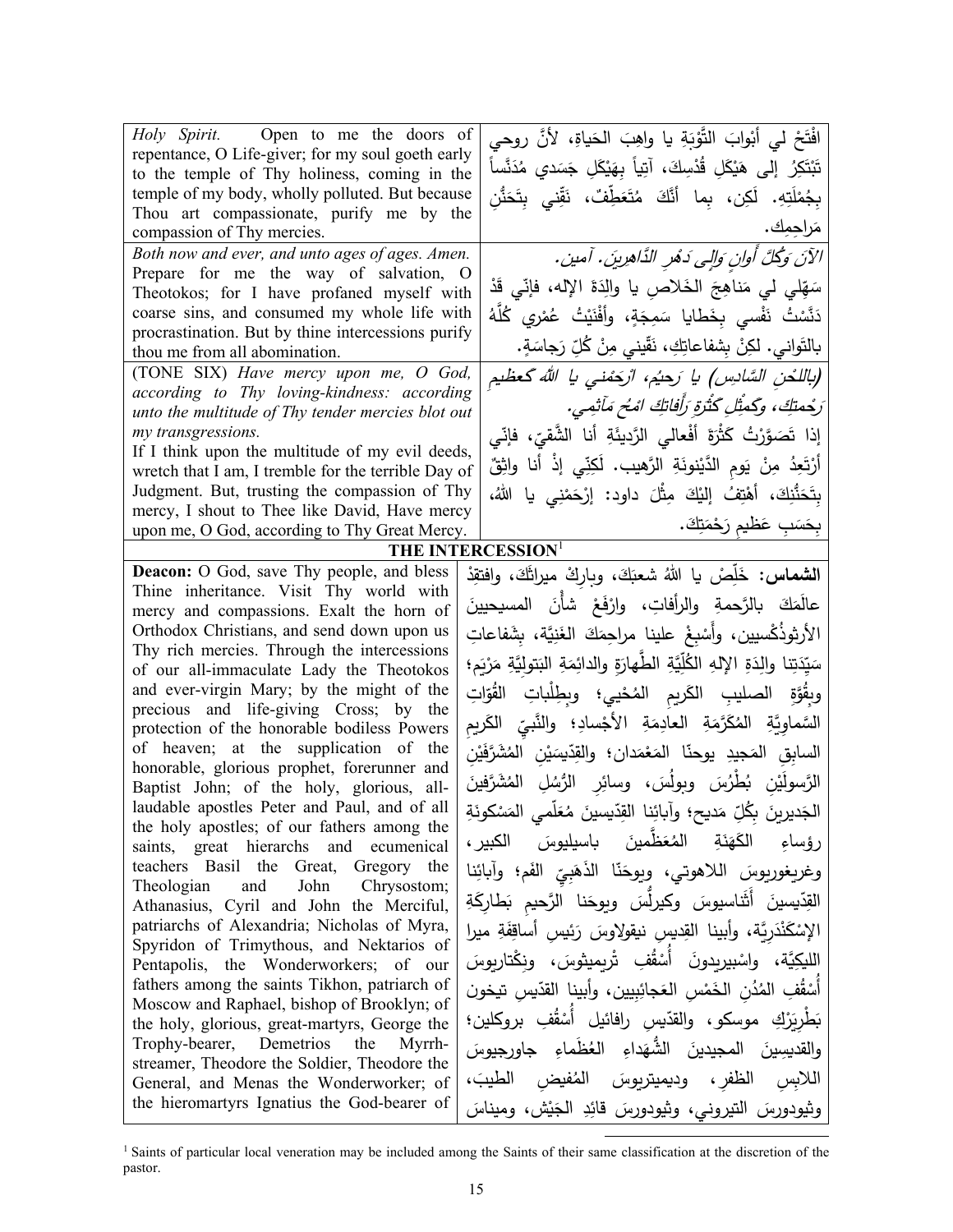| Antioch, Charalampos and Eleutherios; of the<br>holy, glorious great women martyrs, Thekla,<br>Barbara, Anastasia, Katherine, Kyriaki,<br>Photeini, Marina, Paraskeva and Irene; of the<br>holy, glorious, right-victorious martyrs; of<br>our venerable and God-bearing fathers who<br>shone in the ascetic life; of Saint N., the<br>patron and protector of this holy community; | الصانِع العَجائِب؛ والقِدّيسينَ الشُّهَداءَ إغْناطِيوسَ<br>المُتَوَشِّح بالله، خَرالَمْبوسَ والِفْشِربوس؛ والشَّهيداتِ<br>العَظيماتِ تَقْلا، بَرْبِارَة، أَنَسْطاسِيا، كاثْرِينا، كيرياكي،<br>فوتيني، ماريِنا، باراِسكيفا، وآيرين؛ والقِدّيسينَ المَجيدينَ<br>الشُّهَداءِ المُتَأَلِّقِينَ بِالظَفَرِ ؛ وآبائِنا الأبرار المُتَوَشِّحينَ |
|-------------------------------------------------------------------------------------------------------------------------------------------------------------------------------------------------------------------------------------------------------------------------------------------------------------------------------------------------------------------------------------|------------------------------------------------------------------------------------------------------------------------------------------------------------------------------------------------------------------------------------------------------------------------------------------------------------------------------------------|
| of the holy and righteous ancestors of God,<br>Joachim and Anna; and of all Thy Saints: we<br>beseech Thee, O most merciful Lord, hearken<br>unto the petitions of us sinners who make our                                                                                                                                                                                          | بالله؛ والقدّيسِ (فلان) شَفيع هَذِهِ الكَنسِنةِ المُقَدَّسَة؛<br>والقِدِّيسَيْنِ الصدِّيقَيْنِ جَدَّي المسيح الإِلهِ يواكيمَ وحَنَّةَ؛<br>وجَميع قِدّيسيكَ، نَتَضَرَّعُ إِليكَ أَيُّها الرَّبُّ الجزيلُ الرَّحْمَةِ،                                                                                                                     |
| supplications unto Thee, and have mercy<br>upon us.<br>Chanter: Lord, have mercy. Lord, have mercy. Lord,<br>have mercy.(Repeat 4 times)                                                                                                                                                                                                                                            | فَاسْتَجِبْ لَنا نَحْنُ الْخَطَأَةَ الطالِبِينَ إِلَيكَ وارْحَمْنا.<br>ا <b>لمرتل:</b> يا رَبُّ ارْحَمْ، يا رَبُّ ارْحَمْ، يا رَبُّ ارْحَمْ.(4                                                                                                                                                                                           |
| Priest: Through the mercy and compassions and love                                                                                                                                                                                                                                                                                                                                  | مرات)<br>ا <b>لكاهن:</b> بِرَحْمَةِ ورَأَفاتِ ابْنِكَ الوَحيدِ ومَحَبَّتِهِ لِلْبَشَرِ ،                                                                                                                                                                                                                                                 |
| for mankind of Thine Only-begotten Son, with Whom<br>Thou art blessed, together with Thine all-holy, and                                                                                                                                                                                                                                                                            | الذي أنتَ مُبارَكٌ مَعَهُ ومعَ روحِكَ الكُلِّيِّ قُدْسُهُ                                                                                                                                                                                                                                                                                |
| good, and life-giving Spirit: now and ever, and unto<br>ages of ages.                                                                                                                                                                                                                                                                                                               | الصَّالِح والمُحْيي، الآنَ وكُلَّ أوانِ وإِلى دَهْرِ<br>الداهِرين .                                                                                                                                                                                                                                                                      |
| Choir: Amen.                                                                                                                                                                                                                                                                                                                                                                        | ا <b>لمرتل:</b> آمين.                                                                                                                                                                                                                                                                                                                    |
|                                                                                                                                                                                                                                                                                                                                                                                     | <b>KONTAKION AND OIKOS FOR SUNDAY OF FORGIVENESS (Plain Reading)</b>                                                                                                                                                                                                                                                                     |
| O Thou Who guidest to wisdom, and givest                                                                                                                                                                                                                                                                                                                                            | أَيُّها المُهْدِي إلى الحِكْمَةِ، ورازِقُ الفَهْم والفِطْنَةِ،                                                                                                                                                                                                                                                                           |
| understanding and intelligence, the Instructor of                                                                                                                                                                                                                                                                                                                                   | ومؤدِّبُ الجُهّالِ، وعاضِدُ المَساكينِ، شَدِّدْ وفَهِّمْ قَلْبِي                                                                                                                                                                                                                                                                         |
| the ignorant, and Helper of the poor, strengthen                                                                                                                                                                                                                                                                                                                                    |                                                                                                                                                                                                                                                                                                                                          |
| my heart and grant it understanding, O Master.<br>Give me word, O Word of the Father; for behold,                                                                                                                                                                                                                                                                                   | أَيُّها السَّيِّدُ، وأَعْطِني كَلِمَةً يا كَلِمَةَ الآبِ، لأنَّني                                                                                                                                                                                                                                                                        |
| I shall not refrain my lips from crying to Thee, O                                                                                                                                                                                                                                                                                                                                  | هاأنَذا لا أَمْنَعُ شَفَتَيَّ مِنَ الصُّراخِ إليكَ: يا رَحومُ،                                                                                                                                                                                                                                                                           |
| merciful One, have mercy upon me who am                                                                                                                                                                                                                                                                                                                                             | ارْحَمْني أنا الواقِع.                                                                                                                                                                                                                                                                                                                   |
| fallen.                                                                                                                                                                                                                                                                                                                                                                             |                                                                                                                                                                                                                                                                                                                                          |
| Banished from the joys of Paradise, Adam sat<br>outside and wept, and beating his hands upon his                                                                                                                                                                                                                                                                                    | إِنَّ آدَمَ جَلَسَ إِذْ ذاكَ إِزاءَ نَعيمِ الفِرْدَوْسِ، وانْتَحَبَ                                                                                                                                                                                                                                                                      |
| face he said, "I am fallen, in Thy compassion have                                                                                                                                                                                                                                                                                                                                  | ضارِباً وَجْهَهُ بِيَدَيْهِ قائِلاً: يا رَحومُ، ارْحَمْني أنا                                                                                                                                                                                                                                                                            |
| mercy upon me." When Adam saw the angel drive                                                                                                                                                                                                                                                                                                                                       | الواقِع. إِنَّ آدَمَ لَمَّا أَبْصَرَ المَلاكَ دافِعاً إِيّاهُ،                                                                                                                                                                                                                                                                           |
| him out and shut the door of the divine garden, he                                                                                                                                                                                                                                                                                                                                  | ومُؤْصِداً بابَ النُسْتانِ الإِلْهِيِّ، تَنَفَّسَ الصُّعَداءَ                                                                                                                                                                                                                                                                            |
| groaned aloud and said, "I am fallen, in Thy                                                                                                                                                                                                                                                                                                                                        |                                                                                                                                                                                                                                                                                                                                          |
| compassion have mercy upon me." O Paradise,<br>share in the sorrow of thy Master Who is brought to                                                                                                                                                                                                                                                                                  | مُتَنَهّداً وهاتِفاً: يا رَحومُ، ارْحَمْني أنا الواقِع. أيُها                                                                                                                                                                                                                                                                            |
| poverty, and with the sound of thy leaves pray to                                                                                                                                                                                                                                                                                                                                   | الفِرْدَوْسُ الكُلِّيُّ الفَضْلِ، الكُلِّيُّ القُّدْسِ، الكُلِّيُّ                                                                                                                                                                                                                                                                       |
| the Creator that He may not keep thy gate closed                                                                                                                                                                                                                                                                                                                                    | الإكْرام، يا مَنْ لأَجْلِ آدَمَ نُصِبْتَ، ومنْ جَرْي                                                                                                                                                                                                                                                                                     |
| forever. I am fallen, in Thy compassion have mercy                                                                                                                                                                                                                                                                                                                                  |                                                                                                                                                                                                                                                                                                                                          |
| upon me. O Paradise, perfect, all-holy and blessed,                                                                                                                                                                                                                                                                                                                                 | حَوّاءَ أَغلِقْتَ، ابْتَهِلْ إِلَى اللهِ مِنْ أَجْلَى،                                                                                                                                                                                                                                                                                   |
| planted for Adam's sake and shut because of Eve,                                                                                                                                                                                                                                                                                                                                    | السّاقِطُ، هاتِفاً: يا رحومُ، ارْحَمْني أنا الواقِع.                                                                                                                                                                                                                                                                                     |
| pray to God for the fallen. In Thy compassion, have<br>mercy upon me who am fallen.                                                                                                                                                                                                                                                                                                 |                                                                                                                                                                                                                                                                                                                                          |
|                                                                                                                                                                                                                                                                                                                                                                                     | <b>THE SYNAXARION</b> (Plain Reading)                                                                                                                                                                                                                                                                                                    |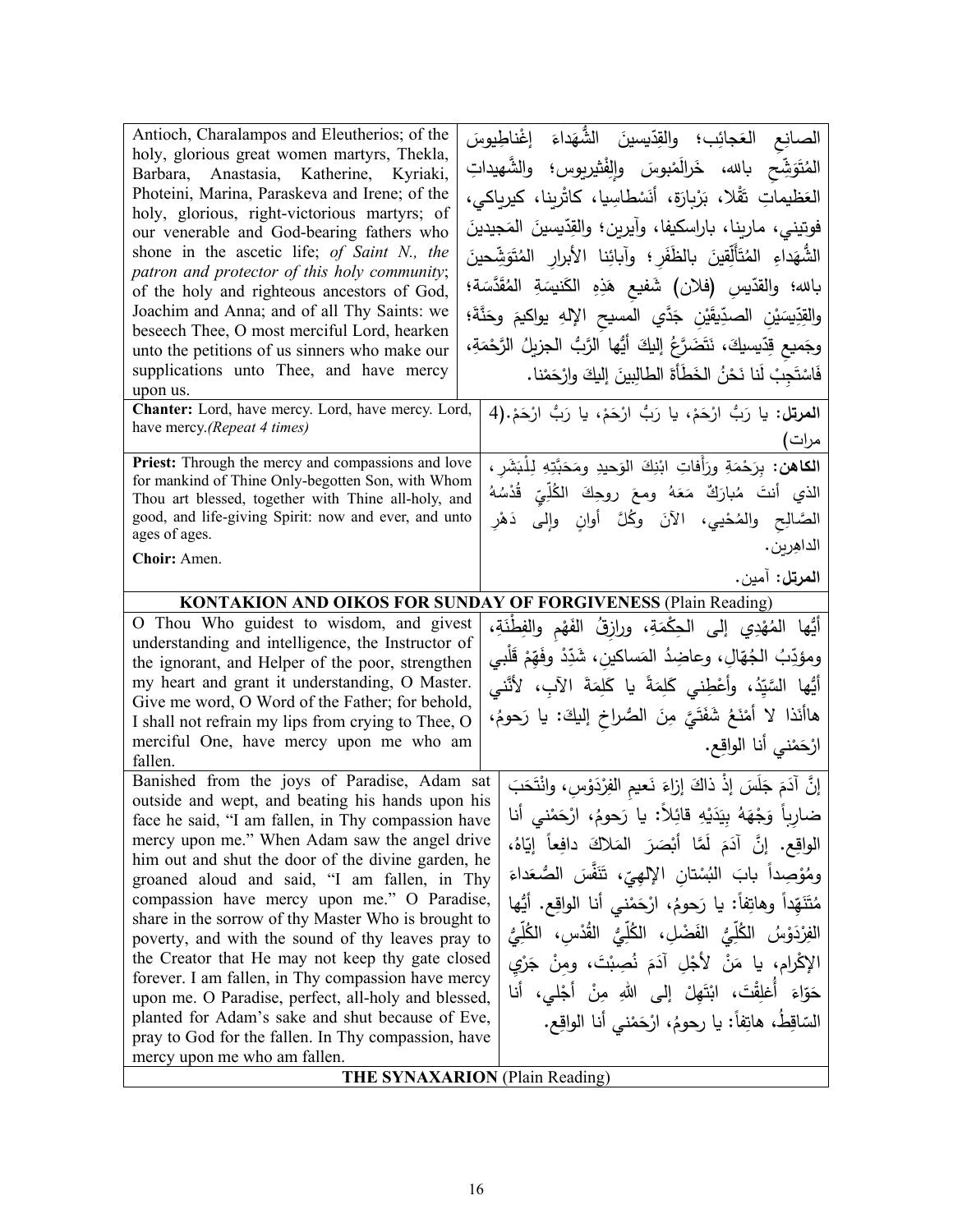On March 6 in the Holy Orthodox Church, we commemorate the 42 martyrs of Amoria in Phrygia; the discovery of the precious cross and nails by St. Helena; and Venerable Fridolin, enlightener of the Upper Rhine.

On this day, we make remembrance of the exile of the first-fashioned, Adam, from the Paradise of delight.

## *Verses*

Let the world mourn bitterly along with ages past;

As, by sweet eating, it hath fallen along with those who had fallen.

It is the Sunday of Forgiveness, known also as Cheese Fare Sunday. Today's lesson from the Holy Gospel teaches us about forgiveness and fasting, and how both are crucial to our own return to Paradise. The divine Fathers also set the anniversary of the exile of Adam from the Paradise of bliss on this day, at the entrance of Great Lent, to show us by deed as well as word how great is the benefit that accrues to man from fasting and repenting; and, on the contrary, how great the harm that comes from destructive gluttony and from disobedience to the divine commandments. The sin of gluttony resulted in Adam and Eve's banishment from Paradise, because they disobeyed God by eating from the tree which He had forbidden them. The Church reminds us of this event to encourage us to return to that ancient glory and primeval happiness by means of fasting and obedience to God and His commandments.

 By Thine ineffable compassion, O Christ our God, make us worthy of the delight of Paradise and have mercy on us, as Thou art alone the Lover of mankind. Amen.

## **KATAVASIAE OF THE SUNDAY OF FORGIVENESS CANON IN TONE SIX**

| , martin of the subst                                                                       | EREBB CARTON IN TONE BEN                                                               |
|---------------------------------------------------------------------------------------------|----------------------------------------------------------------------------------------|
| Ode 1. When Israel walked on foot at the<br>bottom of the sea as on dry land, and beheld    | (الأولى) إنَّ إسْرائيلَ لمّا سَلَكَ بالأَقْدام في قَعْرِ اللَّجَّةِ                    |
| Pharaoh, the persecutor, drowned, they shouted:                                             | كأنَّهُ على اليابسة، وعايَنَ فِرعَونَ المُضْطَهِدَ غارِقاً،                            |
| Let us praise our God; for He hath triumphed.                                               | صَرَخَ هاتِفاً: لنُسبِّحْ إلهَنا تَسْبِيحاً على الظُّفَرِ .                            |
| Ode 3. There is none holy like Thee, O Lord my                                              | (الثالثة) لَيْسَ قُدّوسٌ مِثْلَكَ أَيُّها الرَّبُّ إلهي، يا مَنْ                       |
| God, Who didst exalt the horn of those who<br>believe in Thee, O good One, and established  | رَفَعْتَ قَرْنَ الْمُؤْمِنينَ بِكَ أَيُّها الصَّالِحُ، وثَبَّتَّهُمْ على               |
| them on the rock of Thy confession.                                                         | صَخْرةِ الاعْتِرافِ بِك.                                                               |
| Ode 4. The venerable Church raiseth her                                                     | (ا <b>لرابعة)</b> إنَّ الكَنيسةَ المُوَقَّرَةَ، تَهْتِفُ مُرَتِّلَةً كما يَليقُ بالله، |
| voice in song, as is meet to God, celebrating                                               | مُعَيِّدَةً لِلْرَّبِّ بِضَميرِ نَقيِّ: الْمَسيحُ قُوَّتِي، ربِّي، وإِلهي.             |
| to the Lord with a pure conscience. Christ is<br>my might, my Lord, and my God.             |                                                                                        |
| Ode 5. O Good One, lighten with Thy divine                                                  |                                                                                        |
| light the souls of those who come to Thee early                                             | <b>(الخامســة)</b> أيُّهــا الصَّــالِحُ، أَضِـــئْ بِنــوركَ الإِلهــيّ               |
| and eagerly that they may know Thee, O Word                                                 | نُفوسَ المُدَّلِجينَ إليكَ بِشَوْقٍ، لِيَعْرِفوكَ يـا كَلِمَـةَ اللهِ                  |
| of God, the true God, Who callest us from the                                               | بالحَقيقَةِ، الدّاعِيَ إِلَيْنا مِنْ قَتام الزَلَّات.                                  |
| darkness of iniquities.                                                                     |                                                                                        |
| Ode 6. O most merciful One, when I saw the sea                                              | (ا <b>لسادســة)</b> أَيُّهـا الجَزيـلُ الرَّحْمَـةِ، مُذْ رأَيْـتُ بَحْـرَ             |
| of this life agitated with the tumult of<br>temptations, I hastened to Thy quiet haven,     | العُمْرِ جائِشاً بِعاصِفَةِ التّجاربِ، بادَرْتُ إلى ميناكَ                             |
| crying: Raise my life from corruption.                                                      | المهادي هاتِفاً: أَصْعِدْ مِنَ الفَسادِ حَياتي.                                        |
|                                                                                             |                                                                                        |
| Ode 7. Verily, the angel made the furnace                                                   | (ا <b>لسـابعة)</b> إنَّ المَـلاكَ قَدْ صَـيَّرَ  الأتونَ يَفيضُ نَد <i>ىً</i>          |
| overflow with dew for the righteous youths,<br>burning the Chaldeans by the command of God, | لِلْفِتْيَةِ الأَبْرارِ ، مُحْرِقاً، بـأَمْرِ اللهِ، الكَلْدانيينَ، وأَقْنَعَ          |
| and constraining the usurper to shout, crying:                                              | الْمُغْتَصِبَ أَنْ يَهْتِفَ قَائِلاً: مُبارَكٌ أَنْتَ يا إِلهَ آبائنا.                 |
| Blessed art Thou, O God of our Fathers.                                                     |                                                                                        |
| We praise, we bless, and we worship the Lord.                                               | ْ نَسَنَبُح وُنِبارِكُ وَنَسْكُدُ لِلرَّبِّ.                                           |
|                                                                                             |                                                                                        |
|                                                                                             |                                                                                        |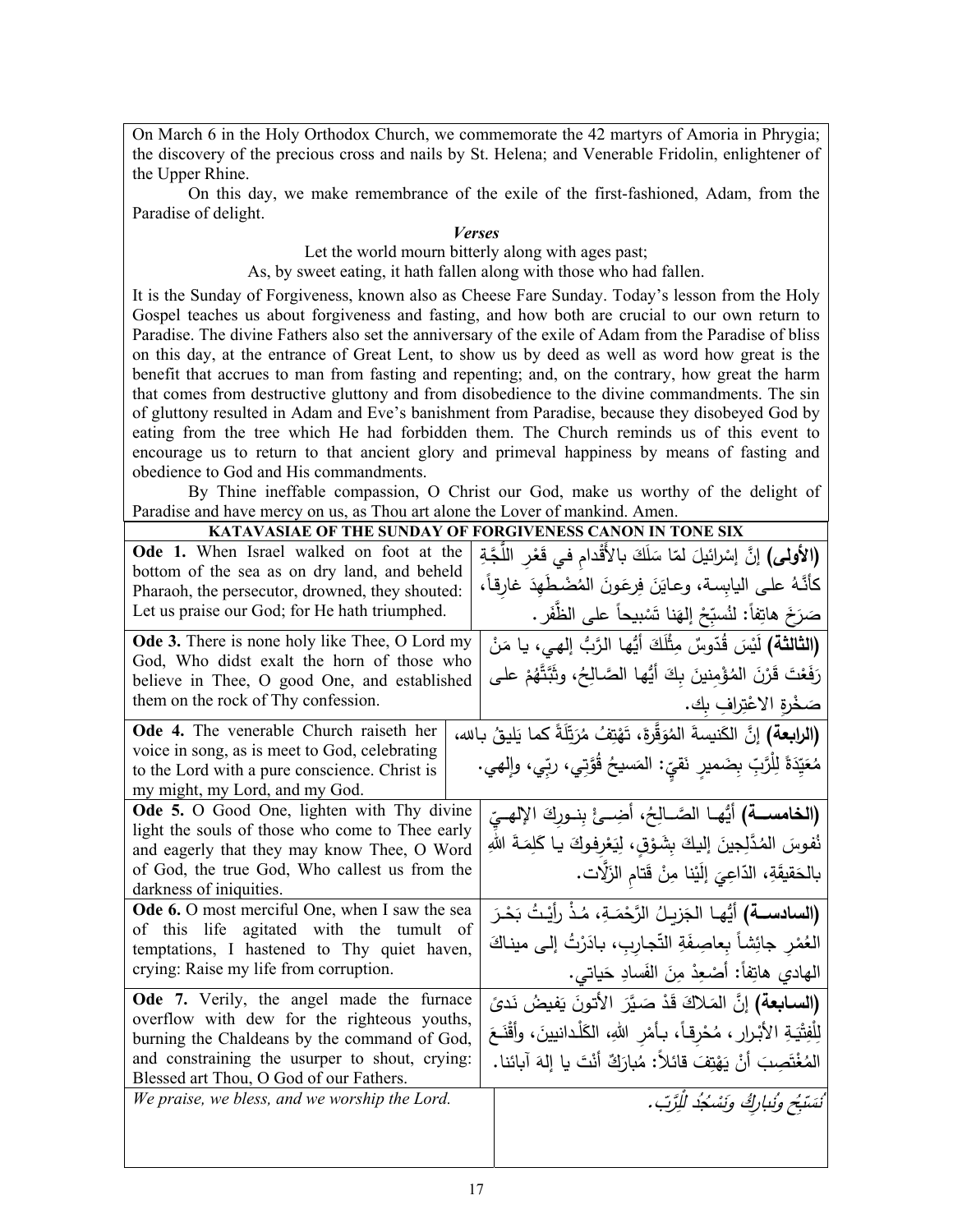| Ode 8. Thou didst spring forth from the flames as<br>(الثامنة) لَقَدْ أَنْبَعْتَ مِنَ اللهيب نَدىً لِلأبْرارِ ،        |  |                                                                                         |
|------------------------------------------------------------------------------------------------------------------------|--|-----------------------------------------------------------------------------------------|
| dew for those righteous ones, and with water Thou<br>didst consume the sacrifice of the righteous one;                 |  | وبِالماءِ أَلْهَبْتَ ذَبِيحَةَ الصِّدِّيقِ. لأَنَّكَ تَصْنَعُ كُلَّ                     |
| for Thou doest all things by Thy mere will.                                                                            |  | شَيءٍ بِمُجَرَّدٍ مَشيئَتِكَ، فَنَزِيدُكَ رِفْعَةً مَدى الدهورِ .                       |
| Wherefore, we exalt Thee still more to the end of                                                                      |  |                                                                                         |
| ages.                                                                                                                  |  |                                                                                         |
| Deacon: The Theotokos and Mother of the                                                                                |  | ا <b>لشماس:</b> لوالدَةِ الإِلهِ وأمِّ النورِ بالتسابيحِ نكرِّمُ مُعَظِّمين.            |
| Light, let us honor and magnify in song.                                                                               |  |                                                                                         |
|                                                                                                                        |  | <b>MAGNIFICATIONS IN TONE SIX</b>                                                       |
| My soul doth magnify the Lord, and my spirit<br>hath rejoiced in God my Savior. Refrain: More                          |  | تُعَظِّمُ نَفسي الرَّبَّ، وتَبْتَهِجُ روحي باللهِ مُخَلِّصي.                            |
| honorable than the Cherubim, and more glorious                                                                         |  | ا <b>للازمة:</b> يا مَنْ هي أكرَمُ مِنَ الشاروبيم، وأرْفَعُ مَجْداً                     |
| beyond compare than the Seraphim, thou who                                                                             |  | بِغَيرِ قِياسٍ مِنَ الساراِفيمِ، التي مِنْ دونِ فَسادٍ وَلَدَتْ                         |
| without corruption bearest God the Word, and<br>art truly Theotokos, we magnify thee.                                  |  | كَلِمَةَ الله، حَقًّا أَنَّكِ والدةُ الإِلهِ إياكِ نُعظِّم.                             |
| For He hath regarded the lowliness of His                                                                              |  | لأَنَّهُ نَظَرَ إلى تَواضُعٍ أَمَتِهِ، فَها مُنْذُ الآنَ تُطَوِّبُني                    |
| handmaiden; for behold from henceforth all                                                                             |  |                                                                                         |
| generations shall call me blessed. (Refrain)                                                                           |  | جميعُ الأجيالِ. (اللازمة)                                                               |
| For He that is mighty hath magnified me, and                                                                           |  | لأَنَّ القَديرَ صَنَعَ بي عَظَائِمَ وقُدُّوسٌ اسْمُهُ،                                  |
| holy is His Name; and His mercy is on them that<br>fear Him, throughout all generations. (Refrain)                     |  | ورَحْمَتُهُ إلى جيلٍ فَجيلٍ للذينَ يَتَّقونَهُ. (اللازمة)                               |
| He hath showed strength with His arm; He hath                                                                          |  | صَنَعَ عِزّاً بِساعِدِهِ، وَشَتَّتَ المُتَكَبِّرِينَ بذِهْنِ قَلوبِهِم.                 |
| scattered the proud in the imagination of their                                                                        |  | (اللازمة)                                                                               |
| hearts. (Refrain)                                                                                                      |  |                                                                                         |
| He hath put down the mighty from their seat, and<br>hath exalted the humble and meek. He hath filled                   |  | حَطٌّ المُقْتَدِرِينَ عَنِ الكَراسي ورَفَعَ المُتَواضعينَ،                              |
| the empty with good things, and the rich hath He                                                                       |  | مَلأُ   الجِياعَ   مِنَ    الخَيْراتِ،    والأغْنِياءَ    أرْسَلَهُم                    |
| sent empty away. (Refrain)                                                                                             |  | فارغينَ. (اللازمة)                                                                      |
| He remembering His mercy hath helped His                                                                               |  | عَضَدَ إسرائيلَ فَتاهُ لِيذْكُرَ رَحْمَتَهُ، كما قالَ لآبائِنا                          |
| servant Israel, as He promised to our forefathers,                                                                     |  | إبْراهيمَ ونَسْلِهِ إلى الأبد. (اللازمة)                                                |
| Abraham and his seed forever. (Refrain)                                                                                |  |                                                                                         |
| Ode 9. Verily, the God Whom no man can see,                                                                            |  | (الأوديــة التاســعة) إنَّ الإلـهَ الـذي لا تَسْتَطيعُ البَشَرُ                         |
| nor the ranks of the angels dare to look upon,<br>through thee, O pure one, was seen among men                         |  | أَنْ تُعاينَهُ، ولا تَجْسُرُ طَغَماتُ المَلائكةِ أَنْ تَنْظُرَ إليه،                    |
| as incarnate Word. Wherefore, with the                                                                                 |  | بِكِ أَيَّتُها النَّقِيَّةُ قَدْ شوهدَ فـى البَشَرِ كَلِمَـةً مُتَجَسِّدَة.             |
| heavenly hosts, we magnify Him, and thee do<br>we bless.                                                               |  | فَلذَلِكَ نُعَظِّمُهُ مَعَ الأَجْنادِ السَّماوِيَّةِ وايّاكِ نُغَبّط.                   |
| THE LITTLE LITANY                                                                                                      |  |                                                                                         |
| <b>Deacon:</b> Again and again, in peace, let us                                                                       |  | ا <b>لشماس:</b> أَيْضاً وأَيْضاً بِسَلامِ إلى الرَّبِّ نَطْلَب.                         |
| pray to the Lord.                                                                                                      |  |                                                                                         |
| Choir: Lord, have mercy.                                                                                               |  | ا <b>لجوق</b> : يا ربُّ ارْحَمْ.                                                        |
| <b>Deacon:</b> Help us; save us; have mercy on                                                                         |  | ا <b>لشماس:</b> أعْضُدْ، وَخَلِّصْ، وارْحَمْ، واحفَظْنا يا اللهُ بنِعْمَتِكَ.           |
| us; and keep us, O God, by Thy grace.                                                                                  |  | ا <b>لجوق</b> : يا ربُّ ارْحَمْ.                                                        |
| <b>Choir:</b> Lord, have mercy.                                                                                        |  | ا <b>لشماس:</b> بعدَ ذِكْرِنا الكُلِّيَّةَ القداسَةِ، الطاهِرَةَ، الفائِقَةَ البَرَكاتِ |
| <b>Deacon:</b> Calling to remembrance our all-<br>immaculate, most-blessed<br>holy,<br>and                             |  |                                                                                         |
| glorious Lady the Theotokos and ever-                                                                                  |  | المَجيدة، سيّدَتَنا والِدَةَ الإِلهِ الدائِمَةَ البَتولِيَّةِ مَرْيَمَ مَعَ جَميع       |
| القدِّيسين، لِنودِعْ أنفُسَنا وبَعْضُنا بَعْضاً وَكُلَّ حَياتِنا لِلْمَسيح<br>virgin Mary, with all the saints: let us |  |                                                                                         |
| commend ourselves and each other, and<br>الإله.                                                                        |  |                                                                                         |
| all our life unto Christ our God.                                                                                      |  | ا <b>لجوق:</b> لكَ يا ربّ.                                                              |
| Choir: To Thee, O Lord.                                                                                                |  |                                                                                         |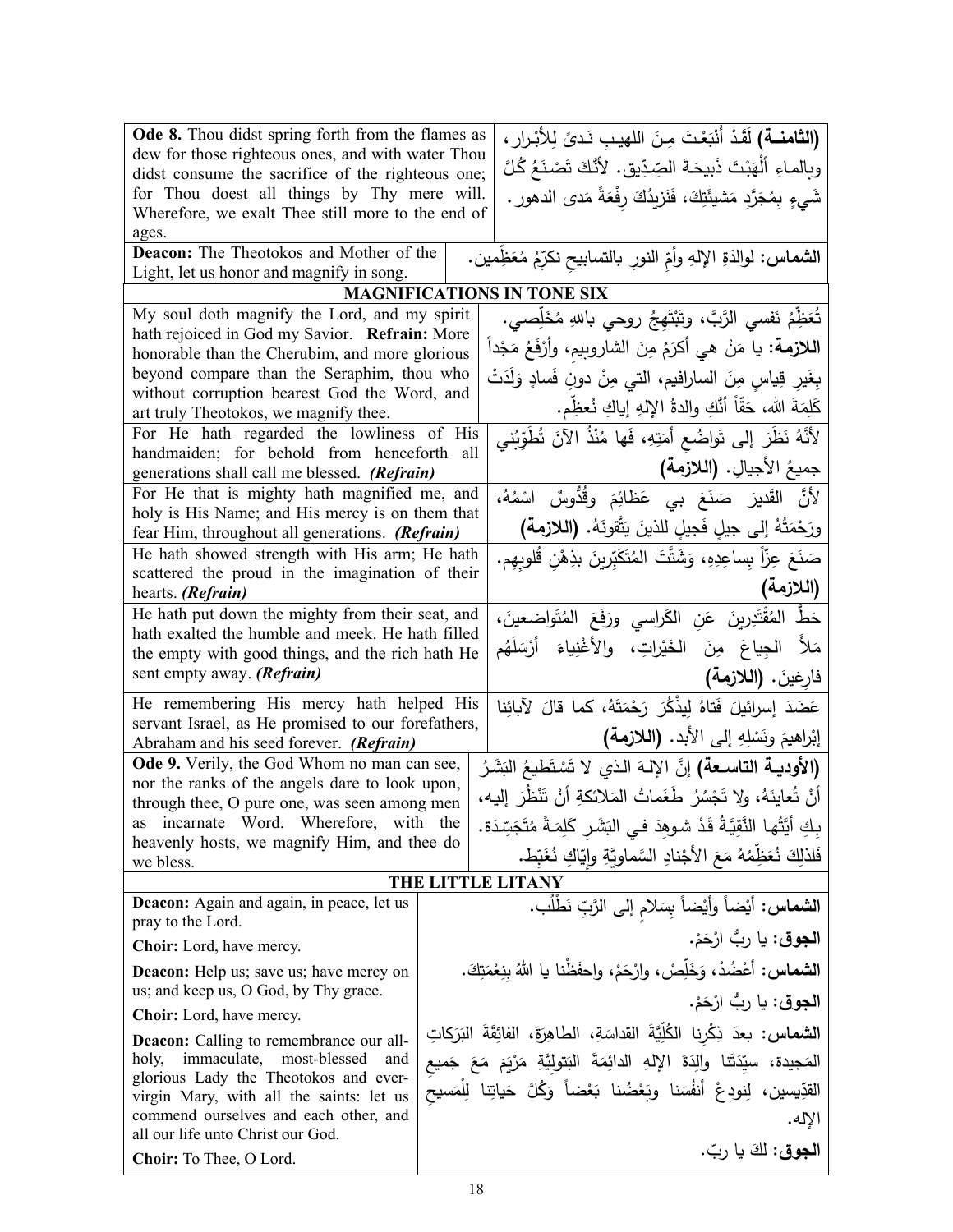| <b>Priest:</b> For all the powers of Heaven praise                                                                                        |  | الكاهن: لأنَّهُ إِيَّاكَ شُمَبِّحُ كُلُّ قُوَّاتُ السَّماواتِ، ولَكَ يُرْسلونَ المَجْدَ |
|-------------------------------------------------------------------------------------------------------------------------------------------|--|-----------------------------------------------------------------------------------------|
| Thee, and unto Thee do they ascribe glory<br>to the Father and to the Son and to the Holy<br>Spirit, now and ever, and unto ages of ages. |  | أَيُّها الآبُ والإبنُ والرُّوحُ القُدُسُ، الآنَ وكلَّ أوانِ وإلى دَهْرِ                 |
| Choir: Amen.                                                                                                                              |  | الدَّاهِرين .                                                                           |
|                                                                                                                                           |  | ا <b>لجوق</b> : آمين.                                                                   |
| Holy is the Lord our God. (THRICE)                                                                                                        |  | قُدُّوسٌ هُوَ الرَّبُّ إِلهُنا. (ثلاثاً)                                                |
| Exalt ye the Lord our God; and worship at His                                                                                             |  | إِرْفَعوا الرَّبَّ إِلهَنا، واسْجُدوا لِمَوْطِئٍ قَدَمَيْهِ، لأَنَّ                     |
| footstool, for He is holy.                                                                                                                |  |                                                                                         |
|                                                                                                                                           |  | الرَّبَّ إِلهَنا قُدُّوسٌ هو .                                                          |
| THE FOURTH EOTHINON EXAPOSTEILARION IN TONE TWO<br>$(**Upon$ that mount in Galilee **)                                                    |  |                                                                                         |
| In flashing light of virtues clad, * let us behold                                                                                        |  | لِنَتَلَأَلَأَ مُشْرِقِينَ بِالفَضائِلِ، ونُشاهِدِ الرّجالَ الواقِفينَ                  |
| the young men * who, at that tomb that beareth                                                                                            |  | بمَلابسَ لامِعَةٍ داخِلَ القَبْرِ الواهِبِ الْحَياةِ، لِحامِلاتِ                        |
| life, * appeared in flashing raiment * unto the                                                                                           |  |                                                                                         |
| myrrh-bearing women * who bowed their faces<br>earthward; * and let us be instructed of * the                                             |  | الطيبِ الْمُطْرِقاتِ وُجوهَهُنَّ إِلَى الأَرضِ، ولِّنَتَعَلَّمْ                         |
| arising of Heaven's * Master and Lord * and                                                                                               |  | قِيامةَ سَيِّدِ السماءِ، ولَّنسارِعْ مَعَ بُطْرُسَ إلىي القَبْرِ،                       |
| with Peter run to Life in the Lord's tomb; * and                                                                                          |  | ونَتَعَجَّبْ مِنَ الحادِثِ، ونَنْتَظِرْ لِنُعاينَ المَسيحَ                              |
| wond'ring at that which was wrought, * let us<br>remain to see Christ.                                                                    |  | الحياة.                                                                                 |
| <b>EXAPOSTEILIARION AND THEOTOKION FOR THE SUNDAY OF FORGIVENESS</b>                                                                      |  |                                                                                         |
|                                                                                                                                           |  | IN TONE TWO $(**Hearken, ye women **)$                                                  |
| Woe is me, wretched one; for I have transgressed                                                                                          |  | وَيْلِي خالَفْتُ وَصِيَّتَكَ، أَنا الشَّقِيَّ يا رَبُّ، وتَعَرَّيْتُ                    |
| Thy commandment, and have been stripped of Thy                                                                                            |  | مِنْ مَجْدِكَ، إِذْ قَدْ أُفْعِمْتُ خِزْياً، مُبْعَداً مِنْ نُعْمى                      |
| glory, and, therefore, was filled with confusion and<br>cast out of Paradise, O compassionate One.                                        |  | الفِرْدَوس، أَيُّها المُتَحَنِّن. فَيا رَحِيمُ، ارْحَمْني أنا                           |
| Wherefore, O merciful One, have mercy upon me,                                                                                            |  |                                                                                         |
| who was justly denied Thy good tidings.                                                                                                   |  | الذي فَقَدْتُ بِعَدْلِ خَيراتَك.                                                        |
| O Lord, we were estranged before from Paradise,                                                                                           |  | لَئِنْ تَعَرَّبْنا قَبْلاً مِنَ الفِرْدَوسِ يا رَبُّ، بِسَبَبِ الأَكْلِ                 |
| because of eating from the tree. Therefore, lead<br>us into it again by Thy Cross and by Thy                                              |  | مِنَ العود، أَدْخَلْتَنا أيضاً إليهِ بصَليبِكَ والآلام، يا                              |
| Passion, my Savior and my God. Fortify us                                                                                                 |  | مُخَلِّصي وإِلهي. فَحَصِّنًا بهِ لِكَي نُتَمِّمَ هذا الصِّيامَ                          |
| therein that we may fulfill our fast with                                                                                                 |  | بِنَقَاءٍ، ونَسْجُدَ لِقِيامَتِكَ الإلهِيَّةِ، ولِلْفِصْحِ الْخَلاصِيِّ،                |
| becoming purity, and worship Thy divine<br>Resurrection and Passover of salvation, by the                                                 |  |                                                                                         |
| intercessions of Thy Mother.                                                                                                              |  | بشَفاعاتِ والدَتِكَ.                                                                    |
| <b>AINOI (PRAISES) IN TONE FOUR</b>                                                                                                       |  |                                                                                         |
| Let everything that hath breath, praise the Lord.                                                                                         |  | كُلٌ نَسَمَةٍ فلَثُسَبِّحِ الرَّبِّ. سَبِّحوا الرَّبَّ مِنَ السَّماواتِ،                |
| Praise ye the Lord from the heavens: praise Him<br>in the heights. To Thee, O God, is due our song.                                       |  | سَبِّحوهُ في الأعالي، لأنه لكَ يَليقُ التَّسبيحُ يا الله.                               |
| Praise ye Him, all His angels: praise ye Him, all                                                                                         |  | سَبّحوهُ يا جَميعَ ملائِكَتِهِ، سَبّحوهُ يا سائِرَ قُوّاتِهِ،                           |
| His hosts. To Thee, O God, is due our song.                                                                                               |  |                                                                                         |
|                                                                                                                                           |  | لأنه لكَ يليقُ التَّسْبِيحُ يا الله.                                                    |
| For the Resurrection in Tone Four                                                                                                         |  |                                                                                         |
| Verse 1. This glory shall be to all His saints.<br>We glorify Thy Resurrection, O Lord Almighty,                                          |  | 1– هذا المَجْدُ يَكونُ لِجميعِ أَبْرارِهِ.                                              |
| O Thou who sufferedst crucifixion and death and                                                                                           |  | نُمَجّدُ انْبِعاثَكَ أَيُّها الرَّبُّ القادِرُ على كُلِّ شَيْءٍ، يا                     |
| didst rise from the dead.                                                                                                                 |  | مَنْ احْتَمَلَ الصَّلْبَ والمَوْتَ، وقامَ مِنْ بين الأموات.                             |
| Verse 2. Praise God in His sanctuary; praise<br>Him in the firmament of His power.                                                        |  | 2– سَبْحوا اللهَ في قَدِيسِيهِ، سَبْحوهُ في قَلَكِ قُوَّتِهِ.                           |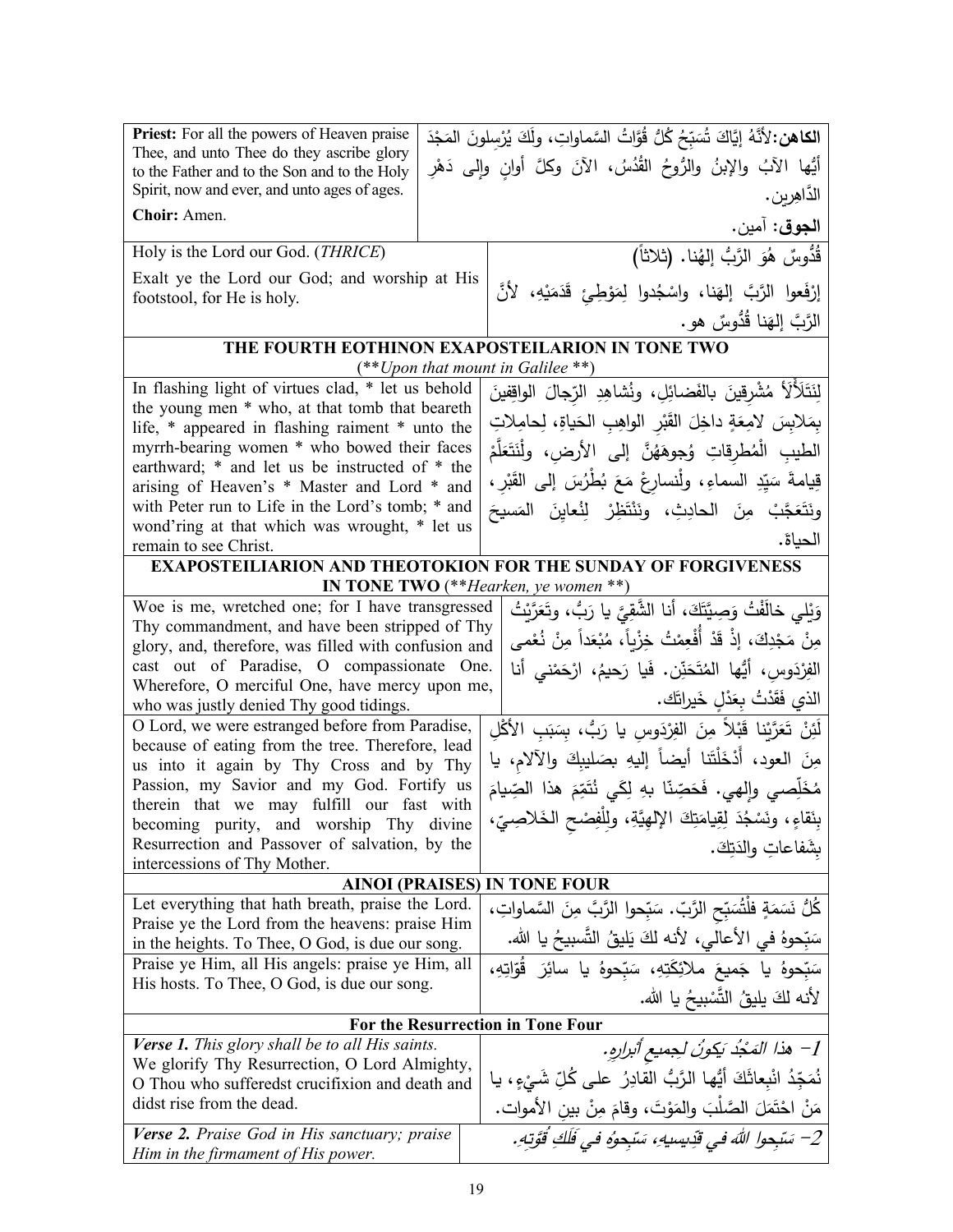| Thou hast freed us, O Christ, from the first<br>curse. And by Thy Death Thou didst banish<br>the insurgency of Diabolus prevailing over<br>our nature. And in Thy Resurrection Thou<br>didst fill all with joy. Wherefore, we cry to<br>Thee, O Thou Lord, Who didst rise from the<br>dead; glory to Thee.<br>Verse 3. Praise Him for His mighty acts; praise<br>Him according to His excellent greatness.<br>$\circ$<br>Christ Savior, Who didst rise from the dead, lead<br>us by Thy Cross to Thy right hand, and save us<br>from the gins of the enemy. Stretch forth Thine<br>arm and raise us who are fallen in sins; through<br>the intercession of Thy saints, O Lord, the Lover<br>of mankind. | أَيُّها المَسيحُ لَقَدْ أَعْتَقْتَنا بِصَلِيبِكَ مِنَ اللُّعنةِ الأُولِي،<br>وبِمَوْتِكَ ضَمْحَلْتَ تَمَرُدَّ المَحّالِ المُتَسَلِّطِ على طَبيعَتِنا ،<br>وبِقِيامَتِكَ مَلأَتَ الكُلَّ فَرَحاً. فَلِذا نَهتِفُ نَحْوَكَ: يا مَنْ<br>قامَ مِنْ بَيْنِ الأَمواتِ، يا رَبُّ المَجْدُ لَك.<br>3– سَبْحوُه على مَقْدَرتِهِ، سَبْحوُه نَظْيَر كَثْرَةِ عَظَمَتِهِ.<br>ِ أَيُّها المَسيحُ المُخَلِّصُ، يا مَنْ قامَ مِنْ بَيْن<br>الأمواتِ، اهْدِنا بِصَليبِكَ إلى حَقِّكَ، ونَجِّنا مِنْ فِخاخِ<br>العَدوِّ، وامْدُدْ ساعِدَكَ، وأَنْهِضْنا نحنُ السَّاقِطينَ في<br>الخَطايا، بشَفاعَةِ قِدِّيسيكَ أَيُّها الرَّبُّ المُحِبُّ البَشَرِ . |
|---------------------------------------------------------------------------------------------------------------------------------------------------------------------------------------------------------------------------------------------------------------------------------------------------------------------------------------------------------------------------------------------------------------------------------------------------------------------------------------------------------------------------------------------------------------------------------------------------------------------------------------------------------------------------------------------------------|-------------------------------------------------------------------------------------------------------------------------------------------------------------------------------------------------------------------------------------------------------------------------------------------------------------------------------------------------------------------------------------------------------------------------------------------------------------------------------------------------------------------------------------------------------------------------------------------------------------------------------------|
| Verse 4. Praise Him with the sound of the                                                                                                                                                                                                                                                                                                                                                                                                                                                                                                                                                                                                                                                               | 4– سَبْحوهُ بِلِحْنِ البوقِ، سَبْحوهُ بالمِزْمارِ والقيثارَةِ.   يا                                                                                                                                                                                                                                                                                                                                                                                                                                                                                                                                                                 |
| trumpet; praise Him with the psaltery and harp.                                                                                                                                                                                                                                                                                                                                                                                                                                                                                                                                                                                                                                                         |                                                                                                                                                                                                                                                                                                                                                                                                                                                                                                                                                                                                                                     |
| O Only Son of God, Thou didst come to earth,                                                                                                                                                                                                                                                                                                                                                                                                                                                                                                                                                                                                                                                            | كَلِمَةَ اللهِ الوَحيد، لَقدْ وافَيْتَ إلى الأَرْضِ ولَمْ تَنْفَصِلْ                                                                                                                                                                                                                                                                                                                                                                                                                                                                                                                                                                |
| but wast not separated from the Paternal                                                                                                                                                                                                                                                                                                                                                                                                                                                                                                                                                                                                                                                                | عَنِ الأَحْضانِ الأَبَوِيَّةِ. ومِنْ أَجْلِ مَوَدَّتِكَ لِلأَنام                                                                                                                                                                                                                                                                                                                                                                                                                                                                                                                                                                    |
| bosom; and because of Thy love to mankind<br>Thou didst become unchangeable man. Thou                                                                                                                                                                                                                                                                                                                                                                                                                                                                                                                                                                                                                   | صِرْتَ إنساناً خُلُوّاً مِنِ اسْتِحالةٍ، واحْتَمَلْتَ الصَّلْبَ                                                                                                                                                                                                                                                                                                                                                                                                                                                                                                                                                                     |
| didst suffer crucifixion and death in the flesh, O                                                                                                                                                                                                                                                                                                                                                                                                                                                                                                                                                                                                                                                      | والمَوْتَ بالجسدِ، يا مَنْ هوَ بِلاهوتِهِ غيرُ مُتَأَلِّم،                                                                                                                                                                                                                                                                                                                                                                                                                                                                                                                                                                          |
| Thou Who in Thy Divinity suffereth not. Thou                                                                                                                                                                                                                                                                                                                                                                                                                                                                                                                                                                                                                                                            |                                                                                                                                                                                                                                                                                                                                                                                                                                                                                                                                                                                                                                     |
| didst rise from the dead, granting mankind                                                                                                                                                                                                                                                                                                                                                                                                                                                                                                                                                                                                                                                              | وقُمْتَ مِنْ بَيْنِ الأمواتِ، ومَنَحْتَ جِنْسَ البَشَرِ عَدَمَ                                                                                                                                                                                                                                                                                                                                                                                                                                                                                                                                                                      |
| immortality; for Thou alone art Almighty.                                                                                                                                                                                                                                                                                                                                                                                                                                                                                                                                                                                                                                                               | المَوْتِ، بما أَنَّكَ قادِرٌ على كلِّ شيءٍ وحدَكَ.                                                                                                                                                                                                                                                                                                                                                                                                                                                                                                                                                                                  |
| Verse 5. Praise Him with the timbrel and dance;                                                                                                                                                                                                                                                                                                                                                                                                                                                                                                                                                                                                                                                         | 5– سَبْحوهُ بالطَّبْلِ والمَصافِ. سَبْحوهُ بالأوتارِ وآلةِ                                                                                                                                                                                                                                                                                                                                                                                                                                                                                                                                                                          |
| praise Him with stringed instruments and organs.                                                                                                                                                                                                                                                                                                                                                                                                                                                                                                                                                                                                                                                        | الطَّرَبِ. أَيُّها المُخَلِّصُ لَقَدْ ابْتَعْتَ لَنا عَدَمَ المَوْتِ                                                                                                                                                                                                                                                                                                                                                                                                                                                                                                                                                                |
| Thou didst purchase for us deathlessness, O                                                                                                                                                                                                                                                                                                                                                                                                                                                                                                                                                                                                                                                             |                                                                                                                                                                                                                                                                                                                                                                                                                                                                                                                                                                                                                                     |
| Savior, when Thou didst accept death bodily. Thou<br>didst dwell in a grave to deliver us from Hades,                                                                                                                                                                                                                                                                                                                                                                                                                                                                                                                                                                                                   | لمَّا قَبِلْتَ المَوتَ بالجَسَدِ. وحلَلْتَ في قَبْرِ لِتُعْتِقَنا مِنَ                                                                                                                                                                                                                                                                                                                                                                                                                                                                                                                                                              |
| raising us with Thee; for as man Thou didst suffer,                                                                                                                                                                                                                                                                                                                                                                                                                                                                                                                                                                                                                                                     | الجَحيم مُنْهِضاً إِيَّانا مَعَكَ. لأَنَّكَ تألَمْتَ كإنْسان                                                                                                                                                                                                                                                                                                                                                                                                                                                                                                                                                                        |
| but since Thou art God Thou didst arise.                                                                                                                                                                                                                                                                                                                                                                                                                                                                                                                                                                                                                                                                | لَكِنَّكَ قَدْ قُمْتَ بِما أَنَّكَ إِلهٌ. فَلِذا لَكَ نَهْتِفُ المَجْدُ لِكَ                                                                                                                                                                                                                                                                                                                                                                                                                                                                                                                                                        |
| Therefore, do we shout, Glory to Thee, O Lord,                                                                                                                                                                                                                                                                                                                                                                                                                                                                                                                                                                                                                                                          | يا مانِحَ الحَياة، الرَّبُّ المُحِبُّ النِّشَرِ وحدَكَ.                                                                                                                                                                                                                                                                                                                                                                                                                                                                                                                                                                             |
| Giver of life, Who art alone the Lover of mankind.                                                                                                                                                                                                                                                                                                                                                                                                                                                                                                                                                                                                                                                      |                                                                                                                                                                                                                                                                                                                                                                                                                                                                                                                                                                                                                                     |
|                                                                                                                                                                                                                                                                                                                                                                                                                                                                                                                                                                                                                                                                                                         | For the Sunday of Forgiveness in Tone Five                                                                                                                                                                                                                                                                                                                                                                                                                                                                                                                                                                                          |
| Verse 6. Praise Him upon the loud cymbals:<br>praise Him upon the high-sounding cymbals. Let                                                                                                                                                                                                                                                                                                                                                                                                                                                                                                                                                                                                            | 6– سَبْحِوُه بِنَغَماتِ الصُنوجِ. سَبْحِوُه بِصُنوجِ النَّهْليلِ.                                                                                                                                                                                                                                                                                                                                                                                                                                                                                                                                                                   |
| everything that hath breath praise the Lord.                                                                                                                                                                                                                                                                                                                                                                                                                                                                                                                                                                                                                                                            | كُ <i>لُّ نَسَمَةٍ فَلْتَسَبِّحِ الرَّبِّ .</i> إنَّ آدَمَ صَرَخَ بِنَحيبٍ قائلاً:                                                                                                                                                                                                                                                                                                                                                                                                                                                                                                                                                  |
| Verily, Adam cried moaning, and said: Woe is                                                                                                                                                                                                                                                                                                                                                                                                                                                                                                                                                                                                                                                            | وَيْـحٌ لــي، لأنَّ الحَيَّـةَ والمَـرْأَةَ قَـدْ أَبْعَـدانـي مِـنَ الدّالَّـةِ                                                                                                                                                                                                                                                                                                                                                                                                                                                                                                                                                    |
| me; for the serpent and the woman drew me away                                                                                                                                                                                                                                                                                                                                                                                                                                                                                                                                                                                                                                                          | الإلهيَّةِ، ومَذاقَةَ العودِ قَدْ غَرَّبَتْني مِنْ نَعيمِ الفِرْدَوسِ.                                                                                                                                                                                                                                                                                                                                                                                                                                                                                                                                                              |
| from divine favor; and the taste of the tree hath                                                                                                                                                                                                                                                                                                                                                                                                                                                                                                                                                                                                                                                       |                                                                                                                                                                                                                                                                                                                                                                                                                                                                                                                                                                                                                                     |
| estranged me from Paradise. Woe is me; I cannot                                                                                                                                                                                                                                                                                                                                                                                                                                                                                                                                                                                                                                                         | وَيْلِي، لَسْتُ إِذَنْ أَحْتَمِلُ العارَ ، أنا الذي كانَ قَديماً                                                                                                                                                                                                                                                                                                                                                                                                                                                                                                                                                                    |
| bear the disgrace, I who was formerly king over<br>all earthly creatures. Behold, I am now captive                                                                                                                                                                                                                                                                                                                                                                                                                                                                                                                                                                                                      | مَلِكاً علـى كُلِّ بَرايـا اللهِ الأَرْضـيّة، لَقَدْ ظَهَرْتُ الآن                                                                                                                                                                                                                                                                                                                                                                                                                                                                                                                                                                  |
| because of a counsel aside from the law. And I,                                                                                                                                                                                                                                                                                                                                                                                                                                                                                                                                                                                                                                                         | أسيراً مِنْ مَشورةٍ خارِجَةٍ عَنِ الشّريعة. والذي كـانَ                                                                                                                                                                                                                                                                                                                                                                                                                                                                                                                                                                             |
| who was for a time robed with the glory of                                                                                                                                                                                                                                                                                                                                                                                                                                                                                                                                                                                                                                                              | حينـاً مـا مُتَسَرْبِلاً مَجْدَ عَدَم المَوتِ، أَمْسـى كَمائِتٍ،                                                                                                                                                                                                                                                                                                                                                                                                                                                                                                                                                                    |
| immortality, have become like one dead, wrapped                                                                                                                                                                                                                                                                                                                                                                                                                                                                                                                                                                                                                                                         |                                                                                                                                                                                                                                                                                                                                                                                                                                                                                                                                                                                                                                     |
| in the rags of death, in a pitiful manner. Woe is                                                                                                                                                                                                                                                                                                                                                                                                                                                                                                                                                                                                                                                       | مُتَّشِحاً أَطْمارَ  المَنونِ، بِحالَةٍ يُرْثِي لها. وَبْحي، مَنْ                                                                                                                                                                                                                                                                                                                                                                                                                                                                                                                                                                   |
| me: whom shall I make my helper in wailing? But                                                                                                                                                                                                                                                                                                                                                                                                                                                                                                                                                                                                                                                         | أَجْعَلُهُ مُساعِداً معى لِلْنَوْحِ؟ لكِنْ أنْتَ أَيُّها المُحِبُّ                                                                                                                                                                                                                                                                                                                                                                                                                                                                                                                                                                  |
| Thou, Lover of mankind, mantled in compassion,<br>Who didst create me from the earth, recall and                                                                                                                                                                                                                                                                                                                                                                                                                                                                                                                                                                                                        | البَشَرِ ، المُتَدَرِّعُ التَّحَنُّنِ ، يا مَنْ خَلَقَني مِنَ الأَرْضِ ،                                                                                                                                                                                                                                                                                                                                                                                                                                                                                                                                                            |
| save me from the bondage of the enemy.                                                                                                                                                                                                                                                                                                                                                                                                                                                                                                                                                                                                                                                                  | أعِدْ دَعْوَتي، وخَلِّصْني مِنْ عُبودِيَّةِ العَدوّ.                                                                                                                                                                                                                                                                                                                                                                                                                                                                                                                                                                                |
|                                                                                                                                                                                                                                                                                                                                                                                                                                                                                                                                                                                                                                                                                                         |                                                                                                                                                                                                                                                                                                                                                                                                                                                                                                                                                                                                                                     |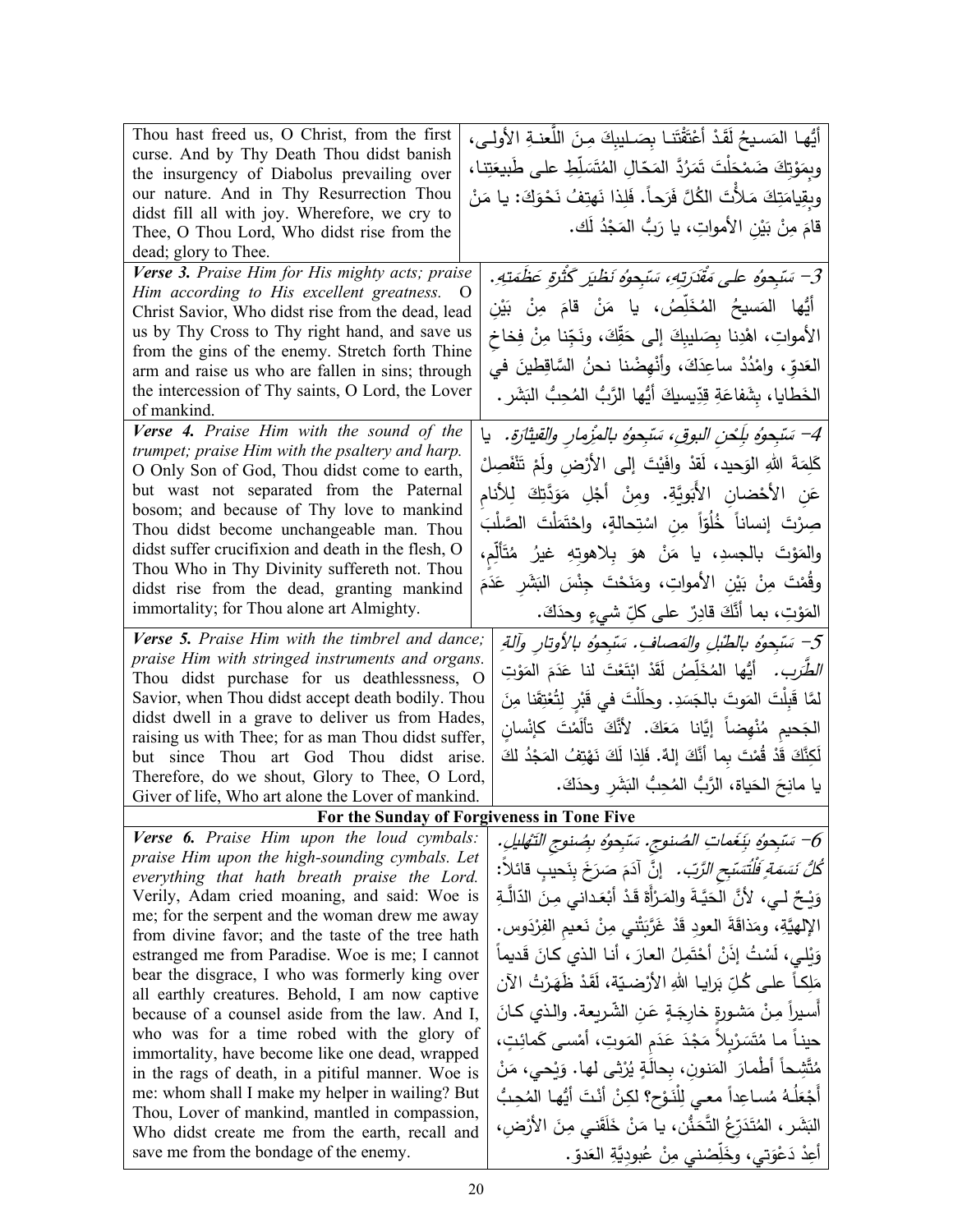| Verse 7. Arise, O my God, lift up Thy hand, and                                                      | 7– قُمْ يا رَبِي والِهِي ولَتَرتَفِعُ يدُكَ، ولا تَنْسَ بائسكِ                  |
|------------------------------------------------------------------------------------------------------|---------------------------------------------------------------------------------|
| forget not the humble. The arena of the virtues                                                      | <i>إلى الانقضاءِ.</i> لَقَدِ انْفَتَحَ ميدانُ الفَضائِلِ، فَادْخُلوهُ يا        |
| has been opened. Let all who wish to struggle for                                                    |                                                                                 |
| the prize now enter, girding themselves for the                                                      | راغِبينَ في الجِهادِ، مُتَمَنْطِقينَ بِكِفاحِ الصَّوْمِ الحَسَنِ.               |
| noble contest of the Fast; for those that strive<br>lawfully are justly crowned. Taking up the armor | لأنَّ الذينَ يُحْسِنونَ الجِهادَ، يُكَلَّلونَ بِعَدْلٍ. فَلَنُحارِبَنَّ         |
| of the Cross, let us make war against the enemy.                                                     | العَدُوَّ مُتَدَرِّعِينَ بالصَليبِ، مُعْتَصِمينَ بالإِيمانِ كَسورِ              |
| Let us have as our invincible rampart the Faith,                                                     |                                                                                 |
| prayer as our breastplate, and as our helmet                                                         | لا يُقْهَــرُ، وبِالصَـــلاةِ كَـــدِرْعٍ، وبِالصَـــدَقَةِ كَخـــوذَةٍ،        |
| almsgiving; and as our sword let us use fasting                                                      | وبالصِيام حُساماً يَقْطَعُ مِنَ الْقَلْبِ كُلَّ رَذِيلة. فالذي                  |
| that cuts away all evil from our heart. If we do                                                     | يَصْنَعُ هكذا، يُحْرِزُ الإكْليلَ الحَقيقِيَّ مِنَ المَسيحِ مَلِكِ              |
| this, we shall receive the true crown from Christ                                                    |                                                                                 |
| the King of all at the Day of Judgment.                                                              | الكُلِّ في يَوْمِ الدَّيْنونة.                                                  |
|                                                                                                      | Also for the Sunday of Forgiveness in Tone Six                                  |
| Verse 8. I will praise Thee, O Lord, with my<br>whole heart: I will show all Thy marvelous works.    | 8– أَعْتَرِفُ لَكَ يا رَبُّ مِنْ كُلِّ قَلْبِي، وأَحَدِثُ بِجَمِيعِ             |
| When Adam received of the food, as a                                                                 | صَ <i>جائِبِك.</i> إنَّ آدَمَ لمّا تَناوَلَ مِنَ الأكْلِ كَمُخالِفٍ طُردَ       |
| transgressor was he driven from Paradise. But                                                        | مِنَ الفِرْدَوْس. أَمّا موسى فَلَمّا نَقّى حَدَقَتَيْ نَفْسِهِ                  |
| Moses, purifying the pupils of his eyes with                                                         |                                                                                 |
| fasting, was made worthy to behold God.                                                              | بالصِيام، صارَ مُعايناً لله. فيا أيُّها التائِقونَ إلى سُكنى                    |
| Wherefore, ye who long to dwell in Paradise,                                                         | الفِرْدَوسِ، هَلُمّوا نَبْتَعِدْ عَنِ الطعام غَيْرِ النافِعِ. ويا أَيُّها       |
| come, let us keep far from unprofitable food; and<br>ye who desire to see God, come, let us fast the | الراغِبونَ في مُعايَنَةِ اللهِ، هَلَمّوا نَصُم الأَرْبَعَ عَشَراتٍ              |
| four Mosaic tens. And by perseverance and                                                            |                                                                                 |
| sincerity in prayer we shall put down the passions                                                   | الموسَوِيَّة، حتَّى بِمُواظَبَتِنا على الصَّلاةِ والابْتِهالِ                   |
| of the soul and remove the wiles of the flesh,                                                       | بِخُلوصٍ، نُخْمِدُ أَهْواءَ النَّفْسِ، ونَنْزَعُ أَدرانَ الْجَسَدِ،             |
| ascending lightly towards the celestial way,                                                         | فَنَرْتَقِيَ بِخِفَّةٍ نَحْوَ المَسْلِكِ الْعُلْوِيِّ، حَيْثُ مَصافُّ           |
| where the ranks of angels praise the indivisible<br>Trinity with unceasing voices, to behold the     | المَلائِكَةِ يُسَبِّحُونَ الثالوثَ غيرَ المُنْقَسِم، بأصْواتٍ لا                |
| transcending comeliness of the Master. Therefore,                                                    |                                                                                 |
| O Life-giving Son of God, make us who trust in                                                       | تَفْتُرُ ، ونَنْظَرَ  إلى  الجَمالِ  السيِّدِيِّ  الفائِقِ.  فَيا  ابْنَ  اللهِ |
| Thee worthy to exchange glad tidings with the                                                        | المُعْطى الحَياة، أَهِّلْنَا أَن نَتَباشَرَ هُناكَ، نَحْنُ المُتِّكِلينَ        |
| hosts of angels; by the intercession of the passion                                                  | عَليك، مَعَ أَجْنادِ المَلائِكة. بِشفاعاتِ الأُمِّ والِدَتِكَ أَيُّها           |
| of Thy Mother, O Christ, and of the Apostles,                                                        |                                                                                 |
| Martyrs and all the saints.                                                                          | المَسيحُ، والرُّسُلِ والشهَداءِ، وجَميع القدّيسين.                              |
|                                                                                                      | DOXASTICON FOR THE SUNDAY OF FORGIVENESS IN TONE SIX                            |
| Glory to the Father, and to the Son, and to the<br>Holy Spirit. The time cometh for us to begin our  | <i>المَجْدُ للأَبِ والإبنِ والروح القدّسِ.</i> قَدْ وافى الزَّمانُ،             |
| spiritual contests and triumph over the demons.                                                      | الذي هو بَدءُ الجهاداتِ الروحيَّة، والفَوزُ على الشَّياطين،                     |
| Let us put on the complete armor of abstinence                                                       | والسِّلاحُ الكامِلُ لِلإِمْساكِ، جَمالُ المَلائِكة، والدّالَةُ لدى              |
| which is the beauty of the angels and the                                                            |                                                                                 |
| confidence before God; for thereby Moses spoke                                                       | الله. لأنَّ بِهِ صارَ موسى مُناجِياً الخالِقَ، وقَبلَ في                        |
| with the Creator, and he heard the voice of the<br>Invisible One. Thereby, O Lord, make us worthy    | مَسْمَعِهِ صَوتاً، بِحالِ غيرِ مَنْظورَةِ. فيا ربُّ، أَهِّلْنا بِها أَنْ        |
| to worship Thy Passion and holy Resurrection,                                                        | نَسْجُدَ لآلامِكَ، وقِيامَتِكَ المُقَدِّسةِ، بما أنَّكَ مُحِبٌّ لِلْبَشرِ .     |
| since Thou art the Lover of mankind.                                                                 |                                                                                 |
| Both now and ever, and unto ages of ages. Amen.                                                      | الآنَ وكلَّ أوانٍ وإلى دهرِ الداهرينَ. آمين. أنتِ هِيَ                          |
| Most blessed art thou, O Virgin Theotokos, for                                                       | الفائِقَةُ عَلى كُلِّ البَرَكاتِ، يا والِدَةَ الإِلَهِ العَذراءِ، لأَنَّ        |
| through Him that was incarnate of thee is Hades<br>despoiled, Adam is recalled from the dead, the    |                                                                                 |
| curse is made void, Eve is set free, death is slain,                                                 | الْجَحيمَ قَد سُبِيَت بِواسِطَةِ الْمُتَجَسِّدِ مِنكِ، وَآدَمَ دُعِيَ           |
| and we are endowed with life. Wherefore, in hymns                                                    | ثانِيَةً، واللُّعنَةَ بادَت، وَحَوّاءَ انعَتَقَت، والمَوتَ أميتَ،               |
| of praise, we cry aloud: Blessed art Thou, O Christ                                                  | وَنَحنُ قَد حَيينا. فَلِذَلِكَ نُسَبِّحُ هاتِفين: مُبارَكٌ أَنتَ أَيُّها        |
| our God, Who is thus well pleased, glory to Thee.                                                    | المَسيحُ إِلَهُنا، يا مَن هَكَذا سُرَّ ، المَجدُ لَك.                           |
|                                                                                                      |                                                                                 |